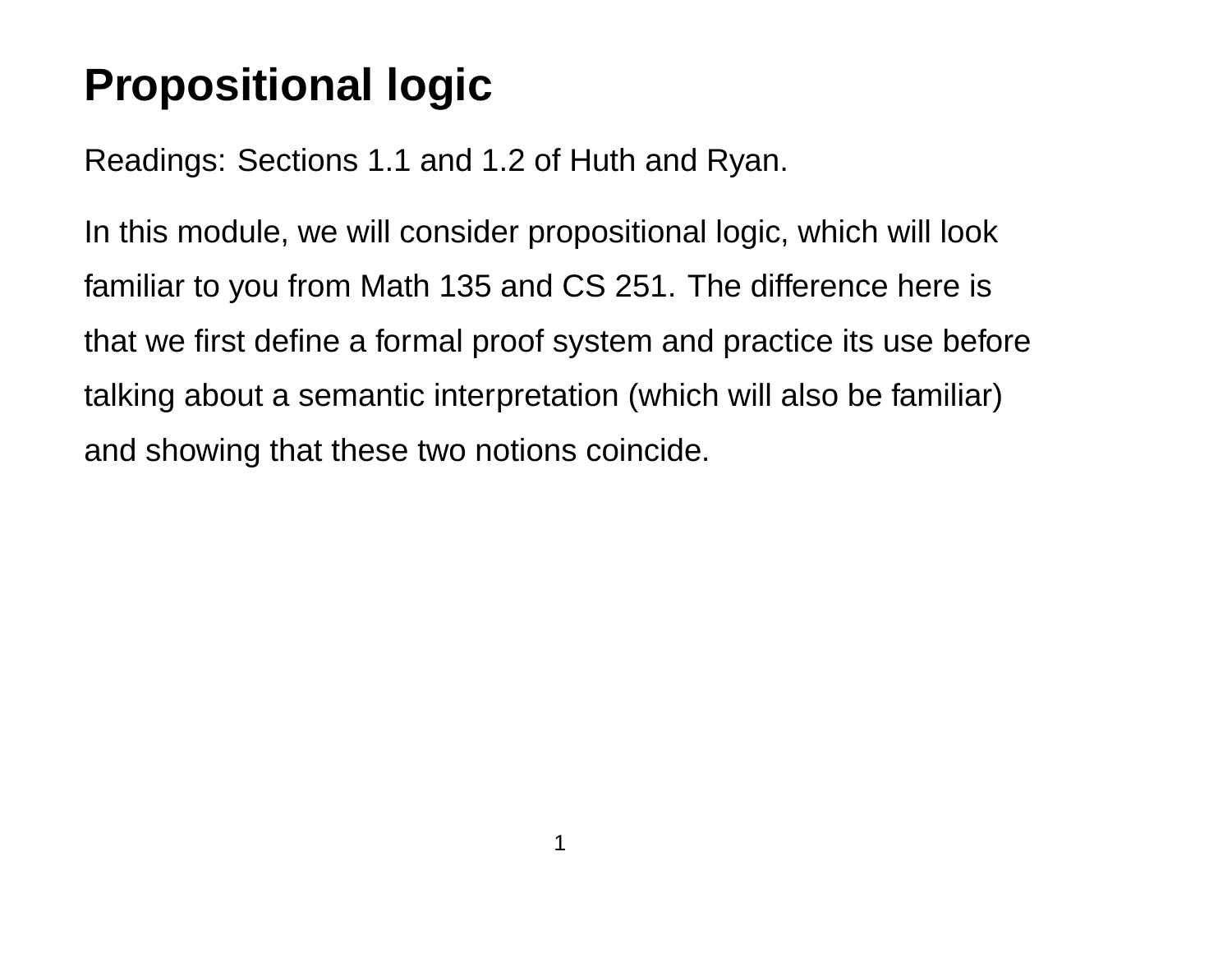# **Declarative sentences (1.1)**

A **proposition** or **declarative sentence** is one that can, in principle, be argued as being true or false.

Examples: "My car is green" or "Susan was born in Canada".

Many sentences are not declarative, such as "Help!", "What time is it?", or "Get me something to eat."

The declarative sentences above are **atomic**; they cannot be decomposed further. A sentence like "My car is green AND you do not have a car" is a compound sentence or **compositional sentence**.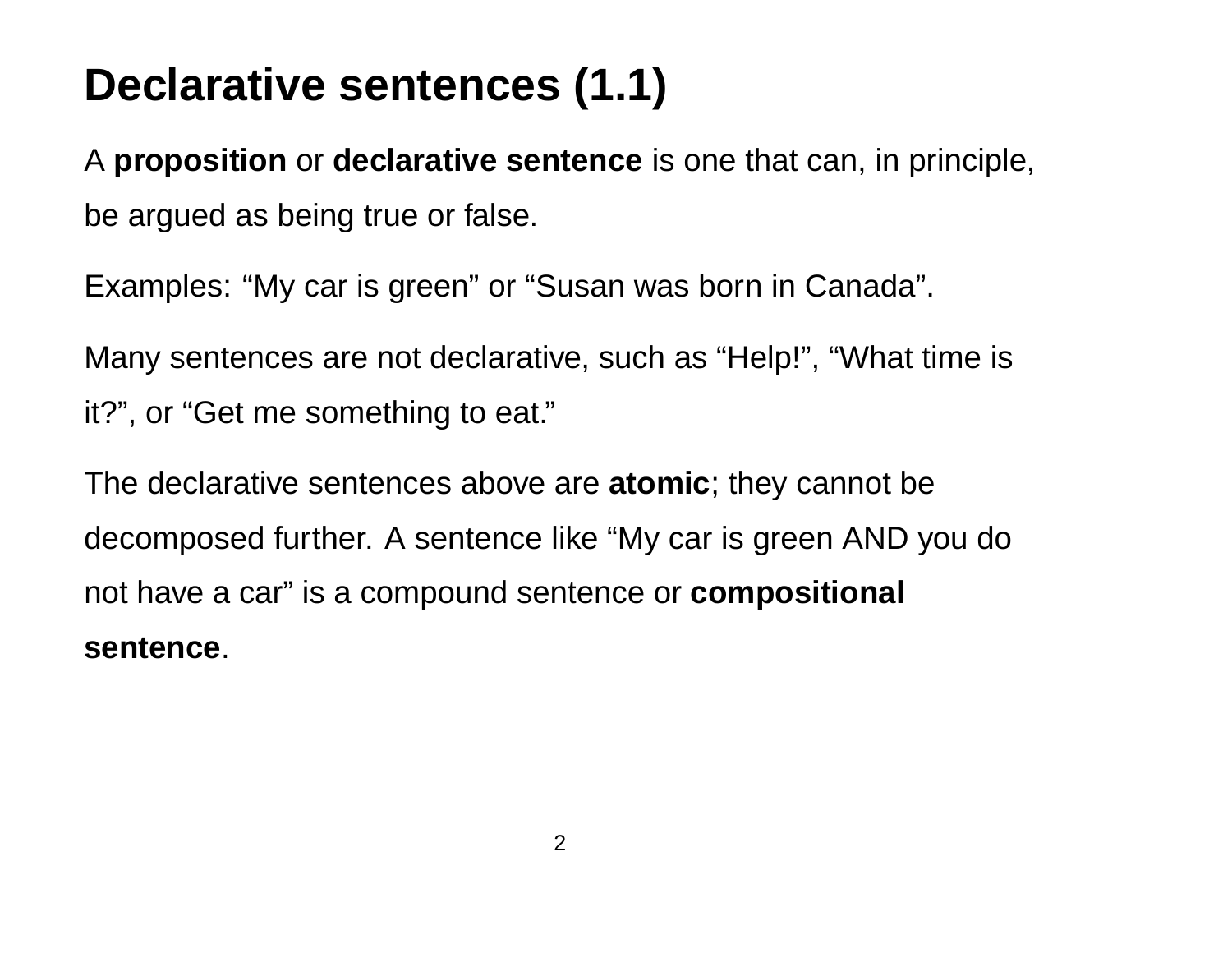To clarify the manipulations we perform in logical proofs, we will represent declarative sentences symbolically by **atoms** such as p, q, r. (We avoid t, f, T, F for reasons which will become evident.)

Compositional sentences will be represented by **formulas**, which combine atoms with **connectives**. Formulas are intended to symbolically represent statements in the type of mathematical or logical reasoning we have done in the past.

Our standard set of connectives will be  $\neg$ ,  $\wedge$ ,  $\vee$ , and  $\rightarrow$ . (In Math 135, you also used  $\leftrightarrow$ , which we will not use.) Soon, we will describe the set of formulas as a formal language; for the time being, we use an informal description.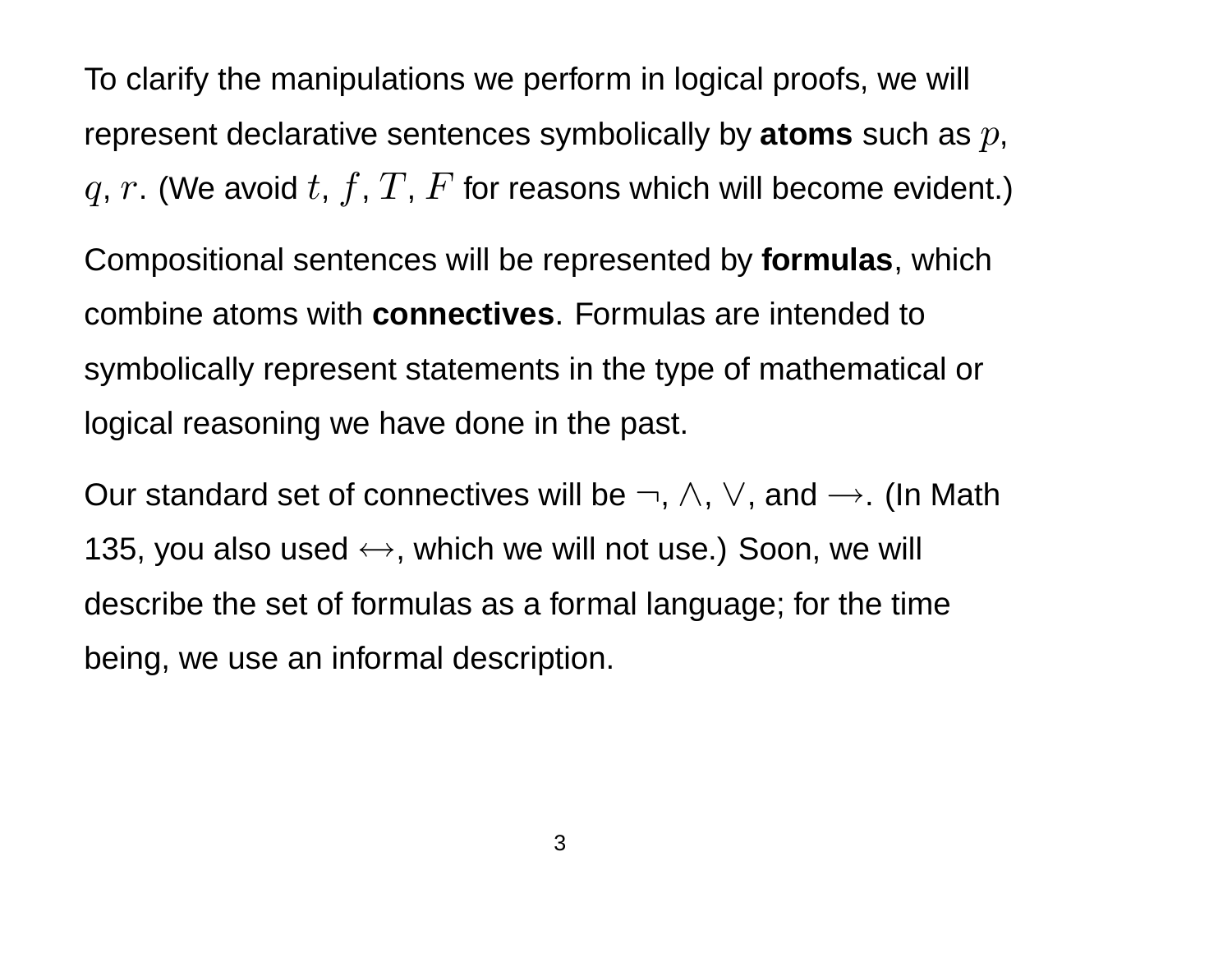The set of connectives is due to the British mathematician George Boole, who described an algebra using them (now called Boolean algebra) in 1854.

We will introduce the connectives in an intuitive fashion, by describing their effect on declarative sentences. In doing so, we anticipate the semantics which we will use to decide if a sentence is true or false.

However, it's important to keep in mind that our proof system is not concerned with true or false; it is concerned with what constitutes a legal proof. Each of the rules makes intuitive sense, and this is not surprising in light of our goal to show that provable equals true. But we maintain a distinction between semantics and syntax at this point.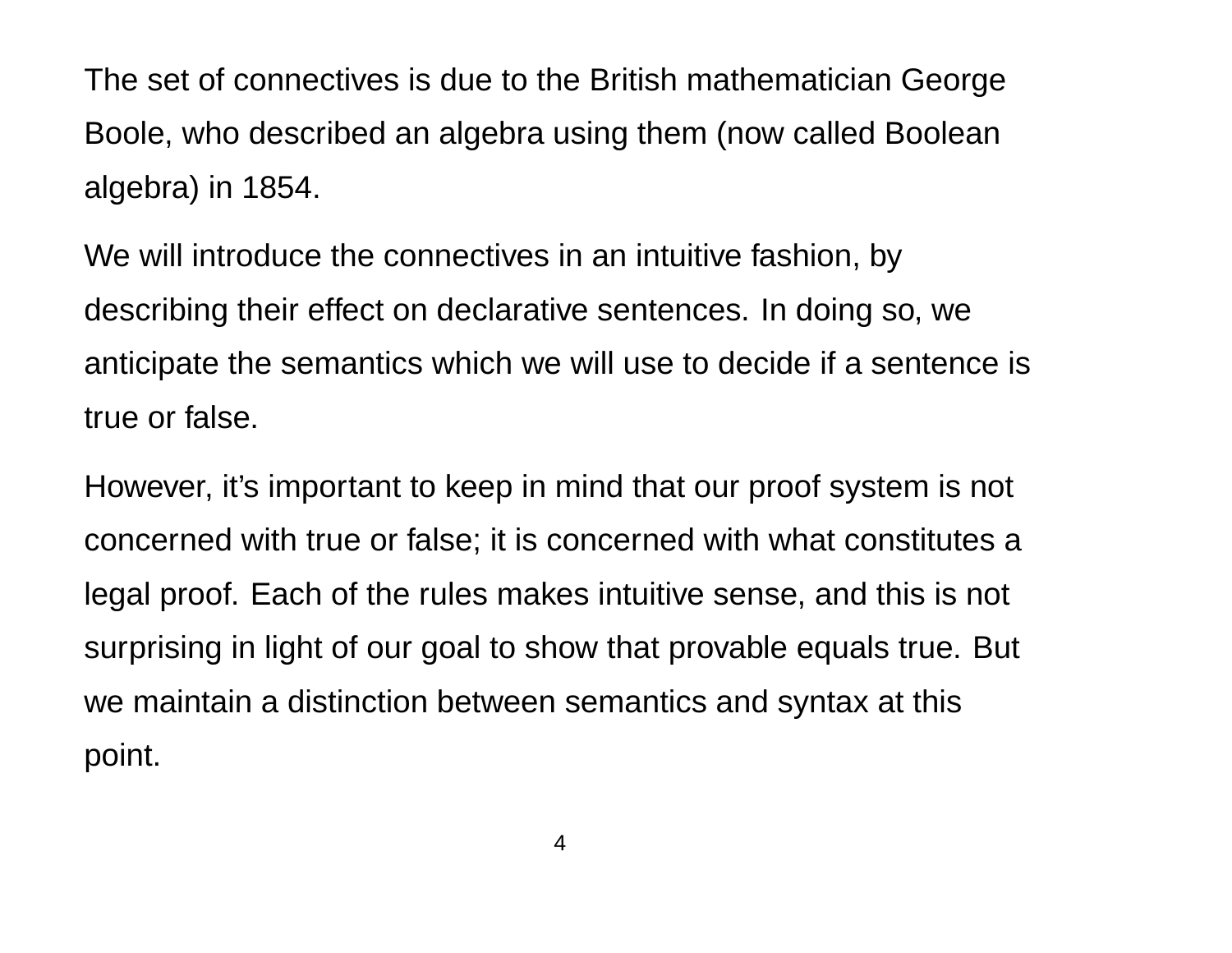# **The formal language of propositional logic**

Let  $\phi$  range over the set of propositional formulas. Then the following grammar specifies the set of possible values for  $\phi$ :

$$
\phi \quad ::= \quad p \mid \phi \land \phi \mid \phi \lor \phi \mid \neg \phi \mid \phi \to \phi
$$

The identifier  $p$  ranges over atoms; as we noted previously, we may also use  $q, r$ , etc. to denote atoms.

This language includes four logical connectives:  $\neg$  is a unary connective, and  $\land$ ,  $\lor$ , and  $\rightarrow$  are binary connectives.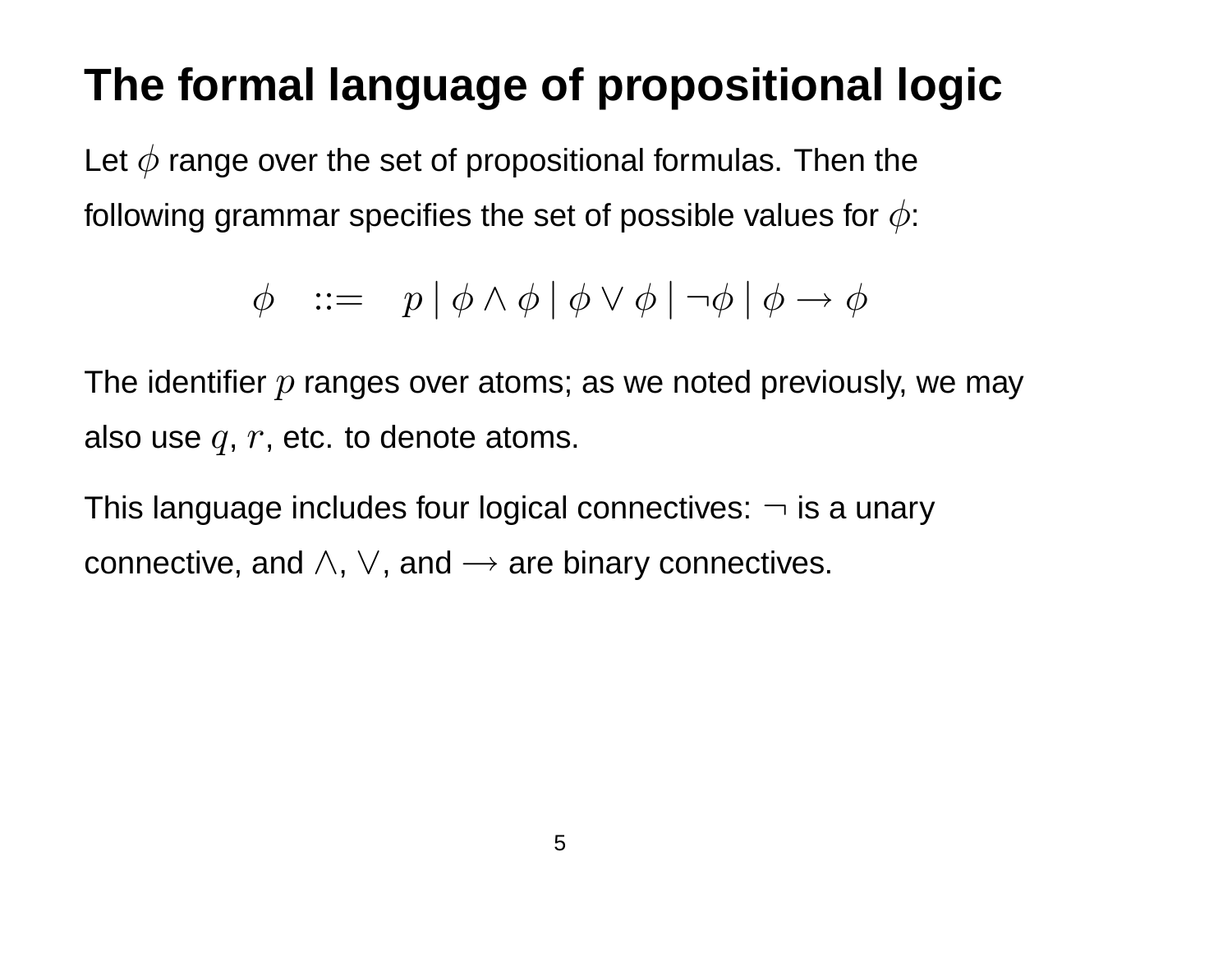### **Abstract syntax**

In CS241 we studied context-free grammars as a tool for parsing programs. There, our concern was in language recognition and parsing, and therefore our grammars were very precise. Such grammars exemplify what is called **concrete syntax**.

The grammar for propositional logic is typical of what is called **abstract syntax**—we don't worry too much about ambiguity or parsing practicalities (indeed, this grammar is ambiguous). Instead, we simply assume that the parsing has been taken care of. If we need to explicitly indicate order of operations, we will use parentheses.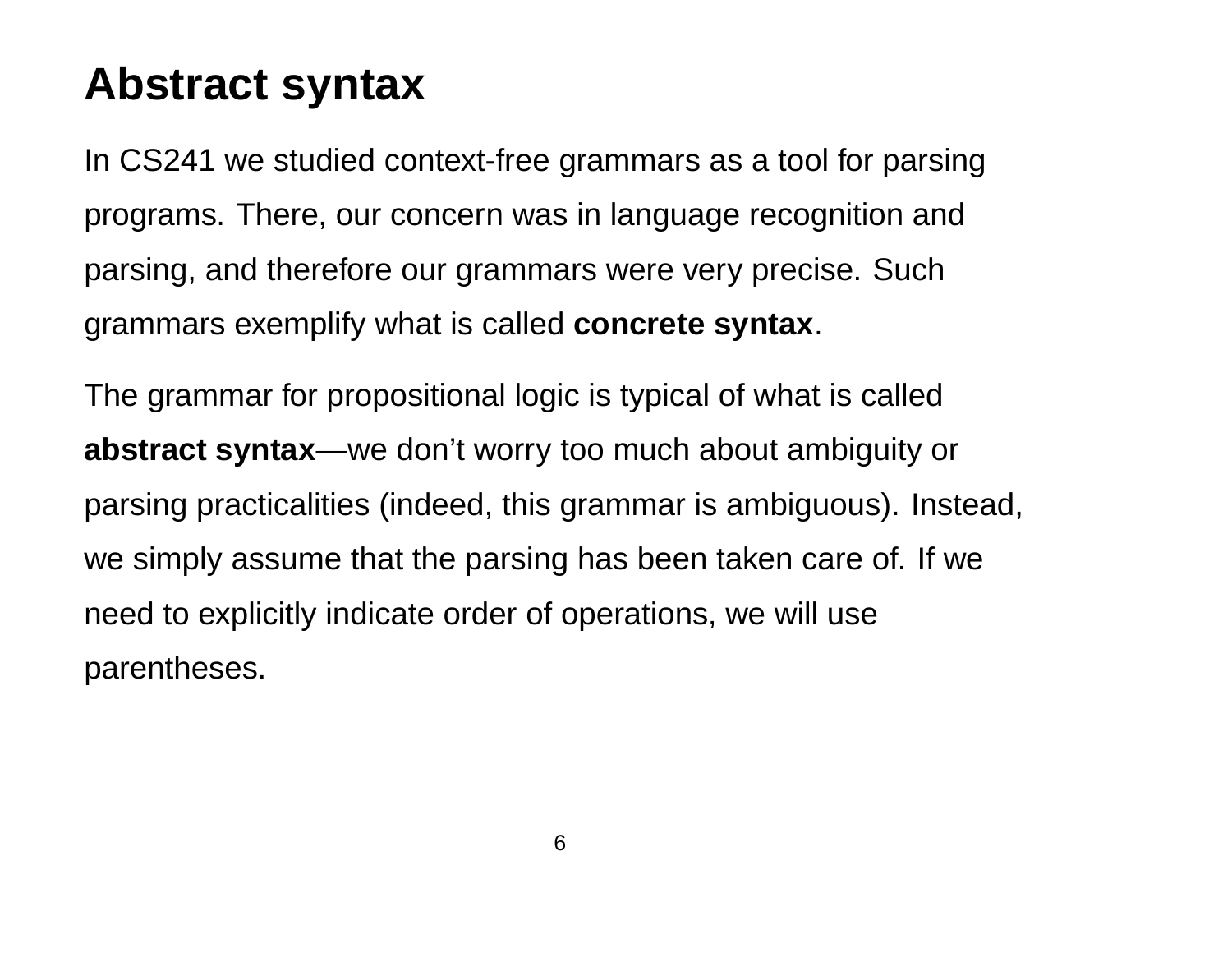# **Binding priorities**

To keep from having to explicitly use parentheses to disambiguate every propositional formulat, we adopt conventions regarding which connectives "bind more tightly" than others.

In algebra, we have such conventions. We understand  $3 + 4 \times 5$  to mean  $3 + (4 \times 5)$ .

We could say that  $\times$  **binds** more tightly than  $+$ , or that  $\times$  has precedence over  $+$ .

In a similar fashion, we say that  $\neg$  binds more tightly than  $\vee$  and  $\wedge$ , which bind more tightly than  $\rightarrow$ .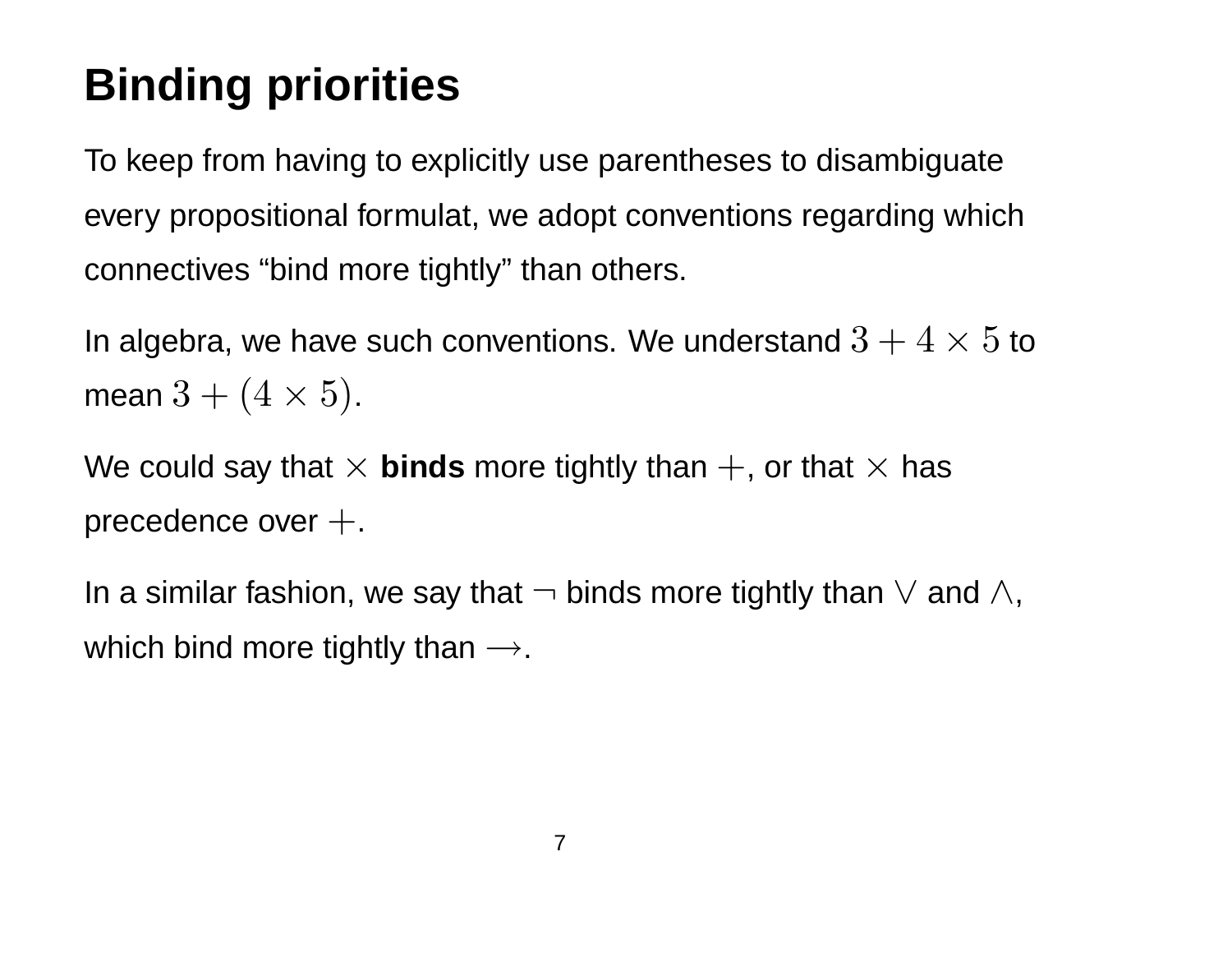Thus, if  $p$ ,  $q$ , and  $r$  are atoms, then the formula

$$
p \to q \wedge r
$$

is taken to mean  $p \rightarrow (q \wedge r)$ , and not  $(p \rightarrow q) \wedge r$ .

Similarly, we can simplify

$$
(\neg p) \to (q \lor r)
$$

to  $\neg p \rightarrow q \lor r$ .

The connective  $\rightarrow$  is right-associative; that is,  $p \rightarrow q \rightarrow r$  means  $p \rightarrow (q \rightarrow r).$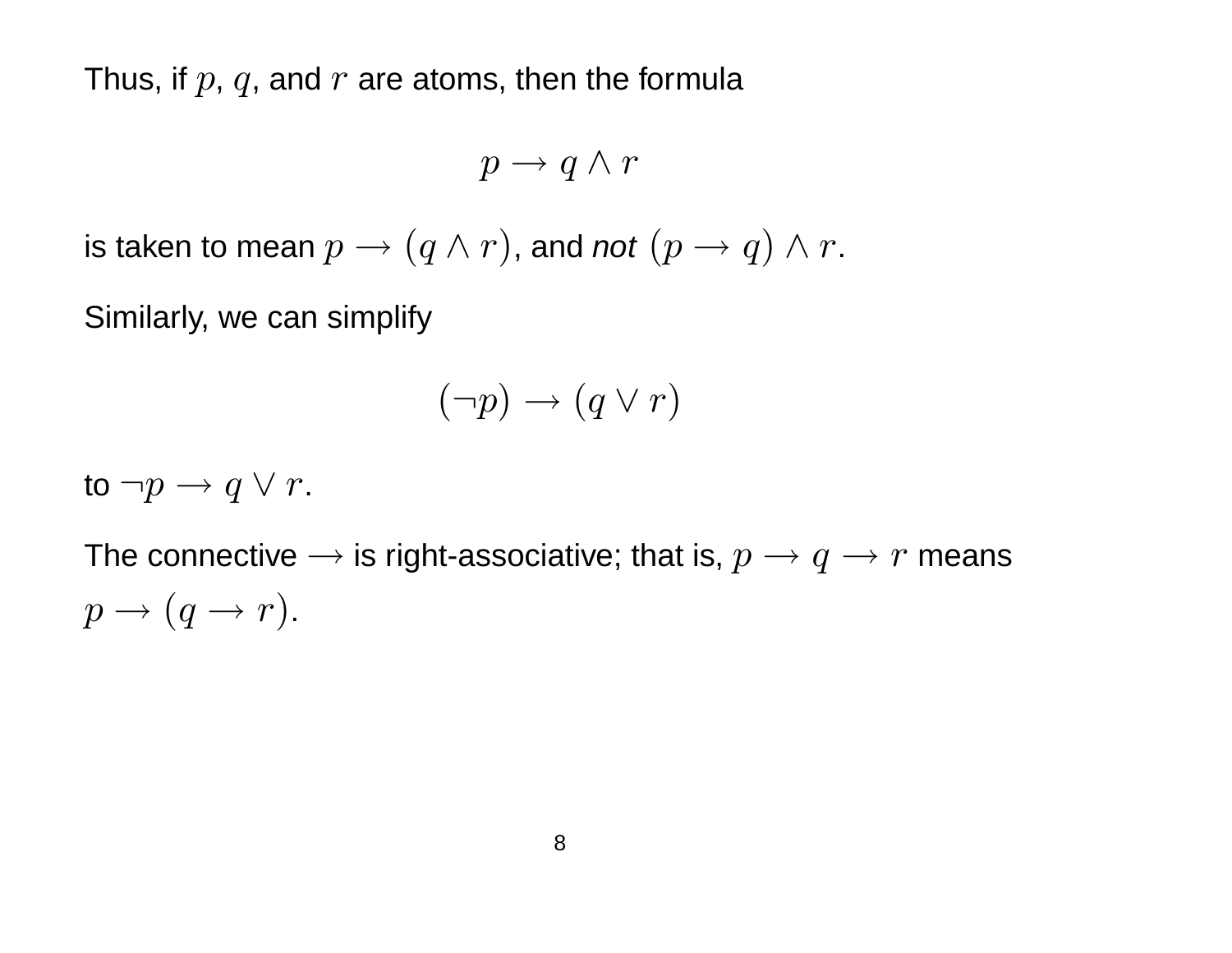When we use these rules, we should understand that our simplified formulas really represent properly parenthesized formulas (which is what our formal definitions will define).

Other texts might declare further conventions which we will not use, such as  $\land$  binding more tightly than  $\lor$ .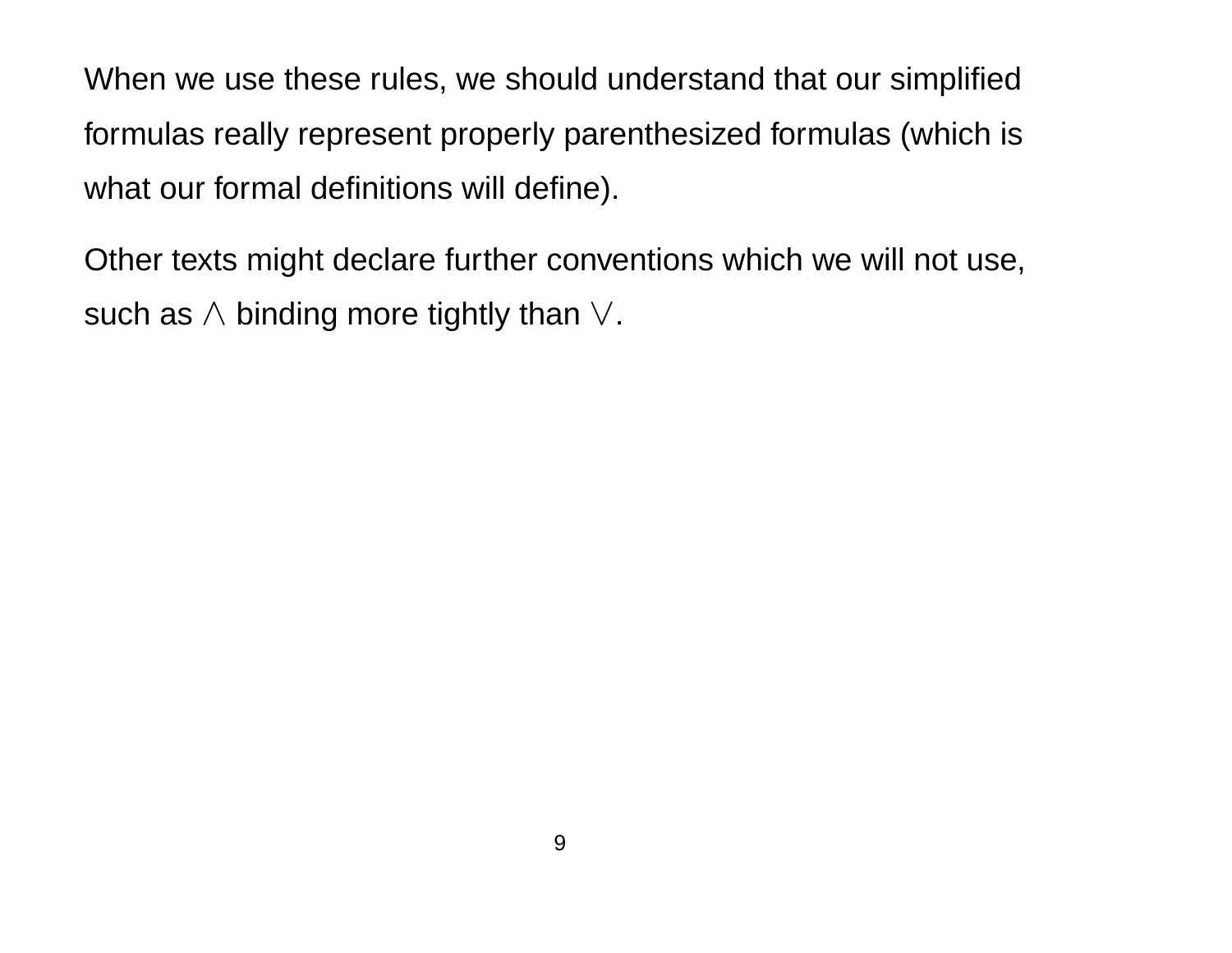## **The connectives, by example**

Suppose we have the following statements:

- p: Ling passed CS 245.
- $q$ : Ling fulfilled her breadth requirements.
- $r:$  Ling earned her B.CS degree.

The first connective,  $\neg$  (pronounced "not"), intuitively expresses negation. ¬p means "Ling did not pass CS 245." This is a **unary** connective, in that it applies to only one formula. The rest of the connectives are **binary**.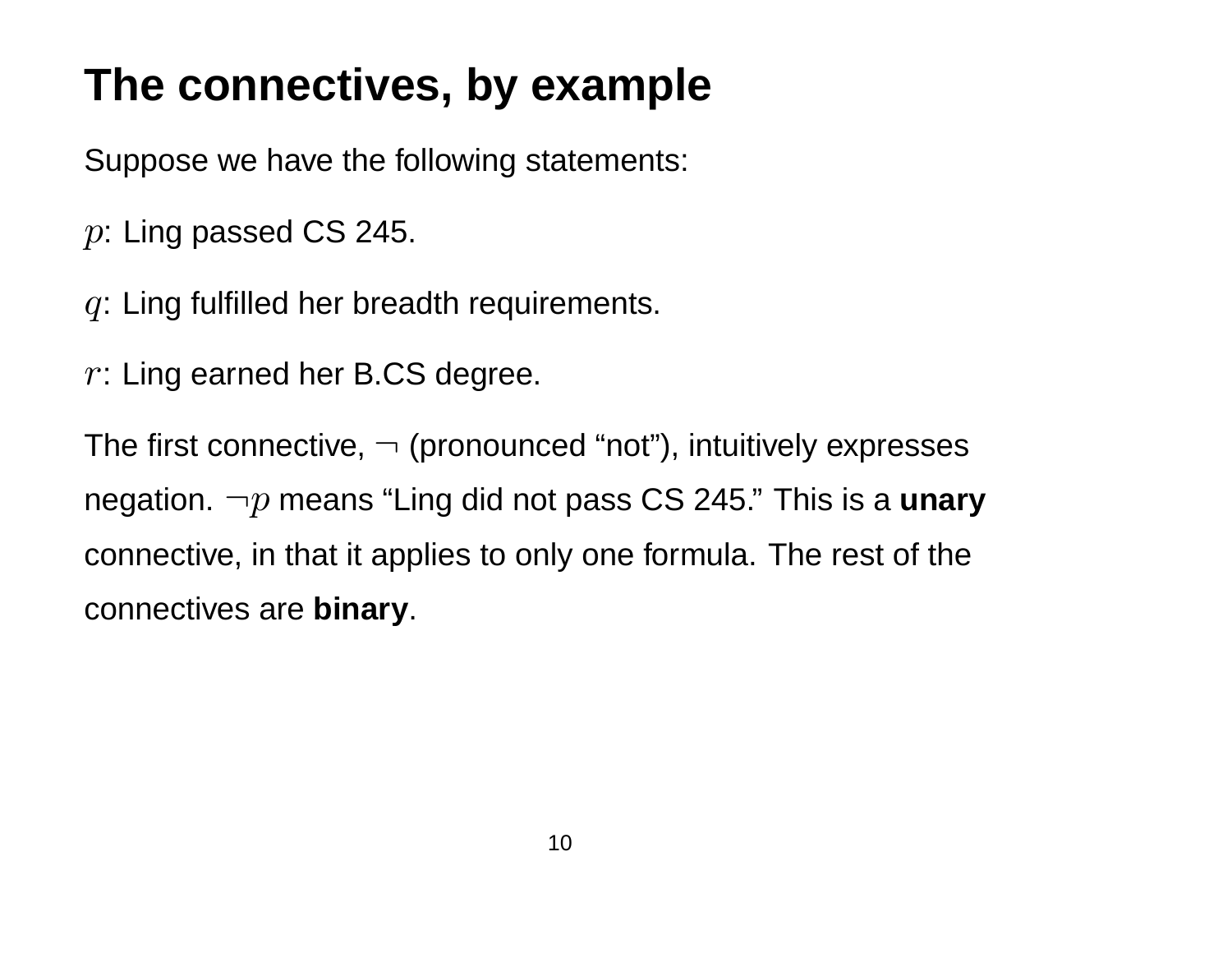The connective  $\vee$  (pronounced "or") intuitively expresses disjunction, or the sense that at least one of the two formulas it connects is true.  $p \vee q$  means "Ling passed CS 245, or fulfilled her breadth requirements."

Note that the English word "or" sometimes has the sense that only one of the two things it connects can be true, not both. But our logical connective  $\vee$  will permit both to be true, so it acts more like the English construct "and/or", as in "Ling passed CS 245 and/or fulfilled her breadth requirements."

There are phrases in English which give this sense without using the English word "or". Translation of an English sentence or paragraph into formal logic is a difficult art.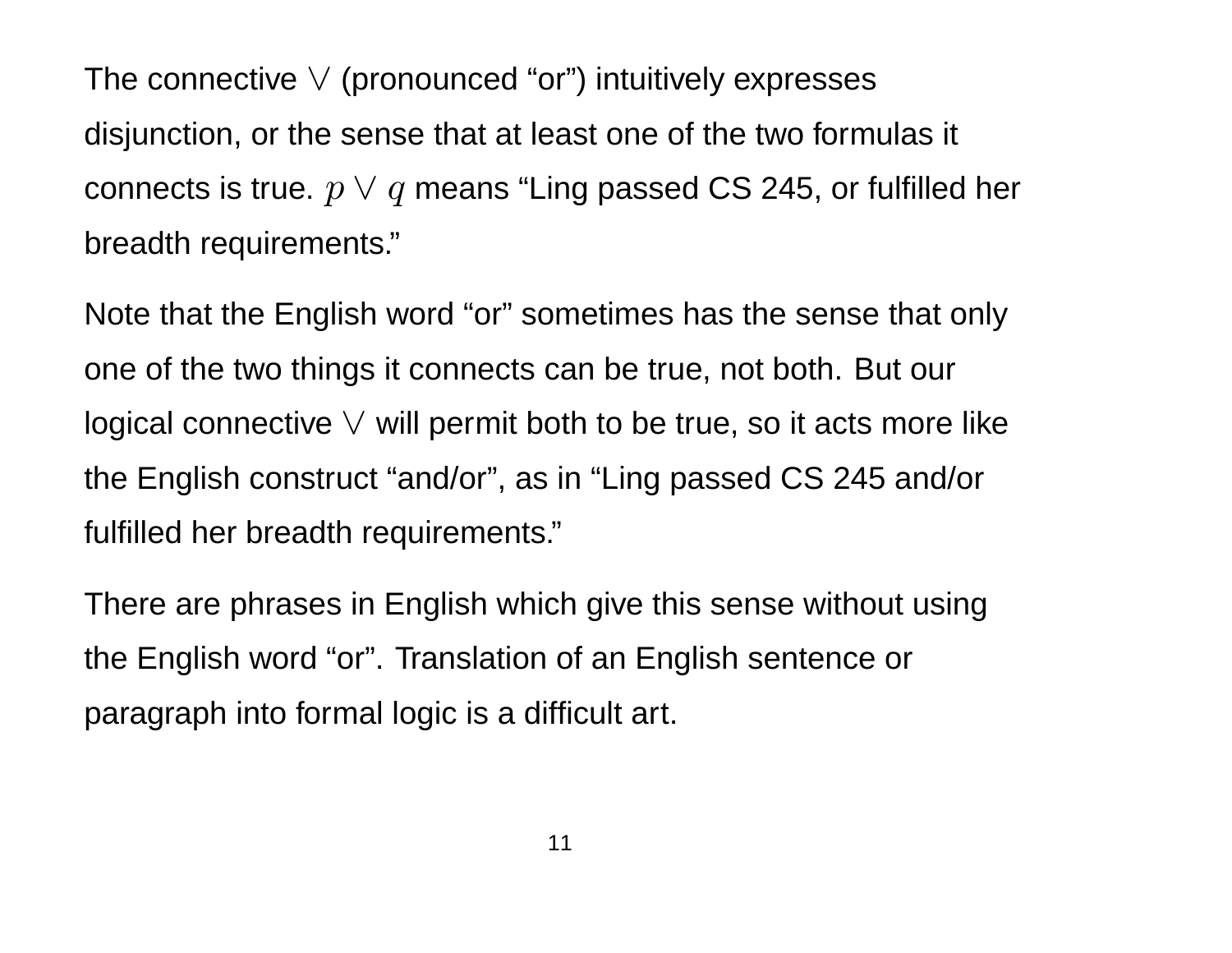The connective  $\wedge$  (pronounced "and") intuitively expresses conjunction, or the sense that both of the formulas it connects are true.  $p \wedge q$  means "Ling passed CS 245 and fulfilled her breadth requirements."

As with ∨, there are many phrases in English expressing conjunction. The sentence "Ali passed CS 245, although he failed the midterm" is of the form  $p \wedge s$ , where s represents "Ali failed the CS 245 midterm".

The final connective,  $\rightarrow$  (pronounced "implies") intuitively expresses implication.  $r \rightarrow (p \wedge q)$  means "If Ling earned her B.CS degree, then she passed CS 245 and fulfilled her breadth requirements."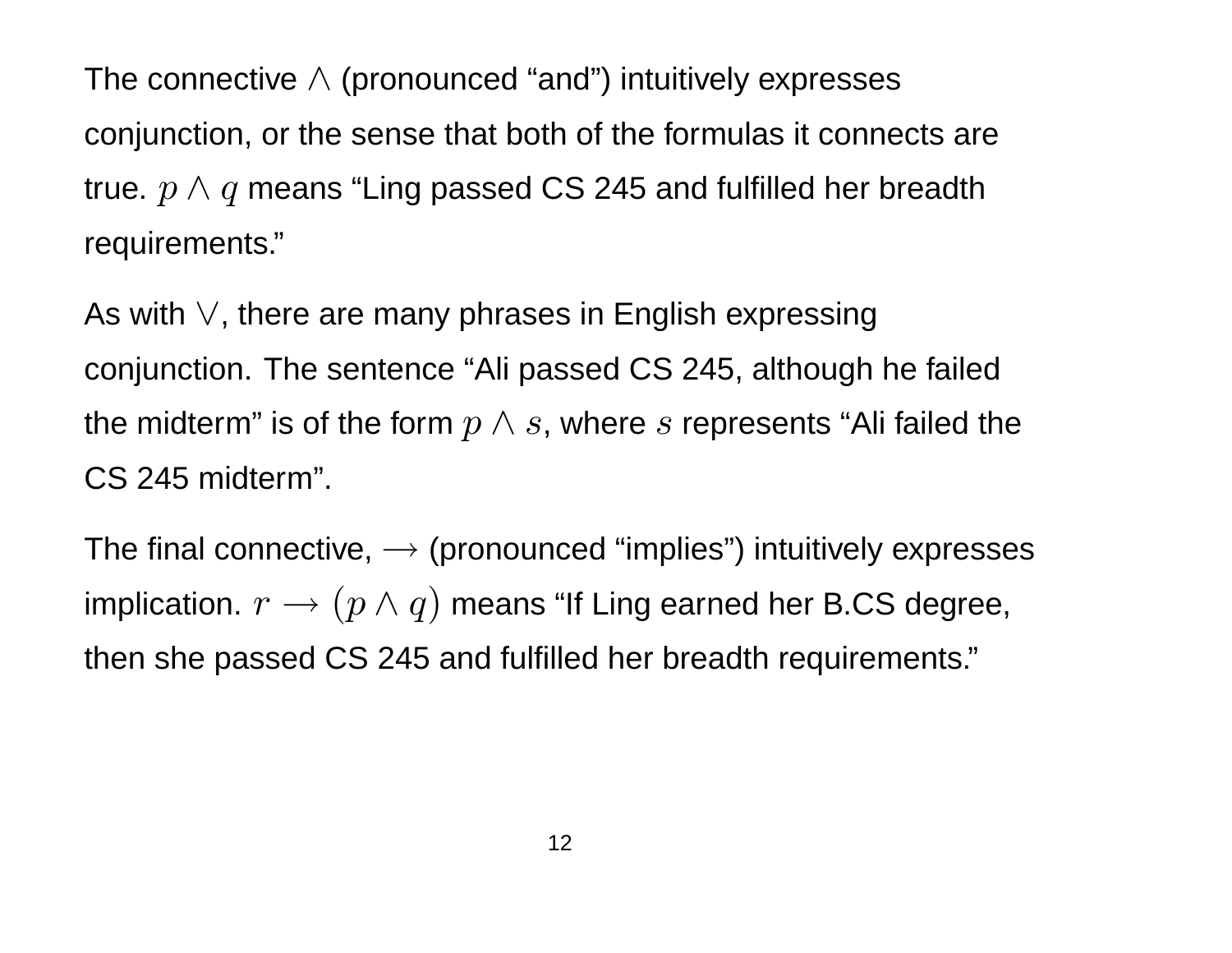# **Natural deduction (1.2)**

A proof system is a mathematical formalization of a notion of proof. There are many proof systems; we will study one called natural deduction, invented by Gerhard Gentzen in the 1930's. This system nicely captures many of the aspects of mathematical proof we're familiar with, as well as having desirable technical qualities beyond the scope of this course.

Proof systems work on a syntactic level; they can be viewed as mechanical manipulations of formulas. Of course, we guide these manipulations towards a desired result.

As an example, let's go back to our earlier set of statements.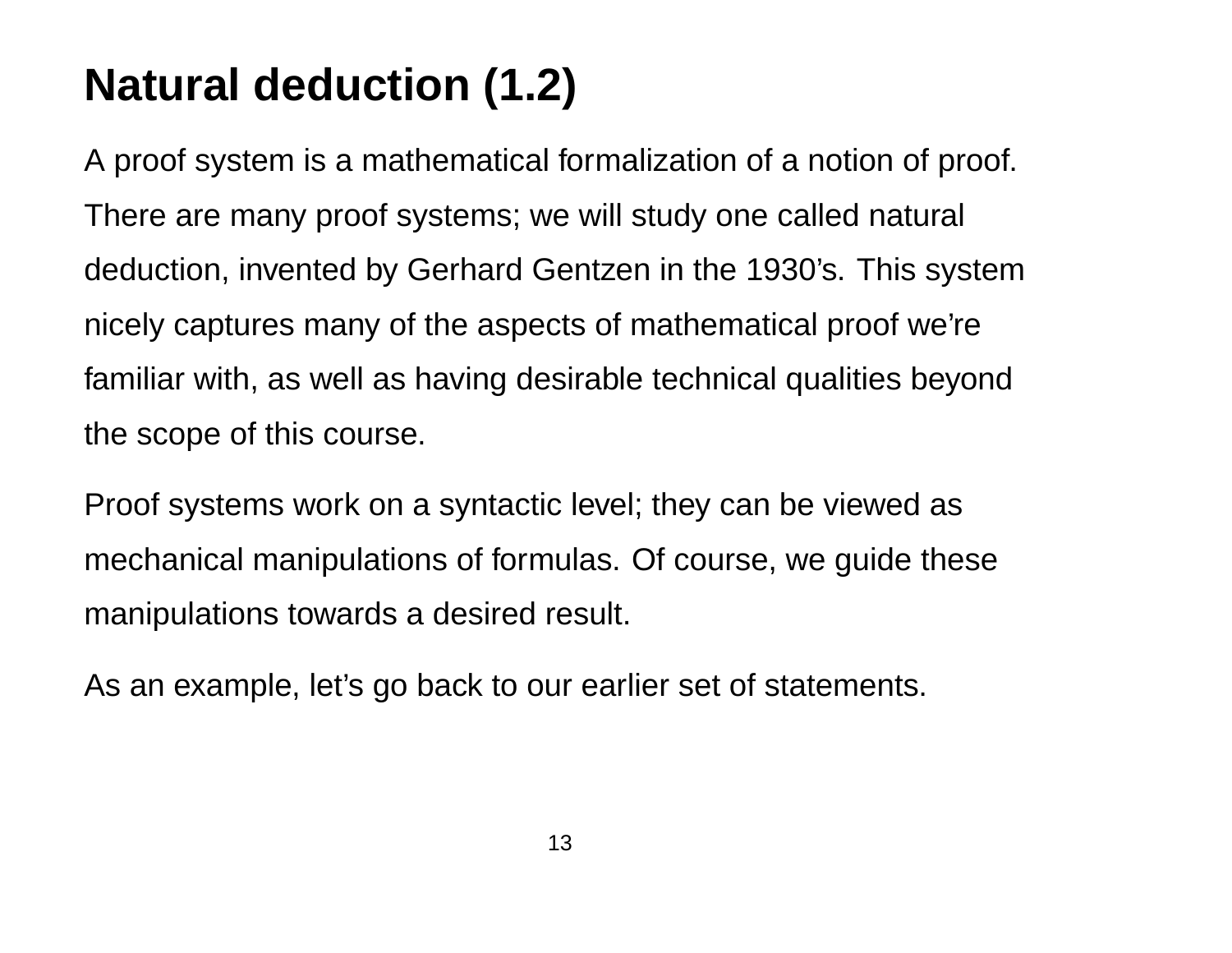#### $p:$  Ling passed CS 245.

#### $q$ : Ling fulfilled her breadth requirements.

 $r:$  Ling earned her B.CS degree.

Consider the following argument: "If Ling earned her B.CS degree, she passed CS 245 and fulfilled her breadth requirements. Ling did not fulfil her breadth requirements. Therefore, Ling did not earn her B.CS degree."

The three sentences formalize as  $r\to (p\wedge q)$ ,  $\neg q$ , and  $\neg r,$ respectively. But the last one is derived in some fashion from the first two.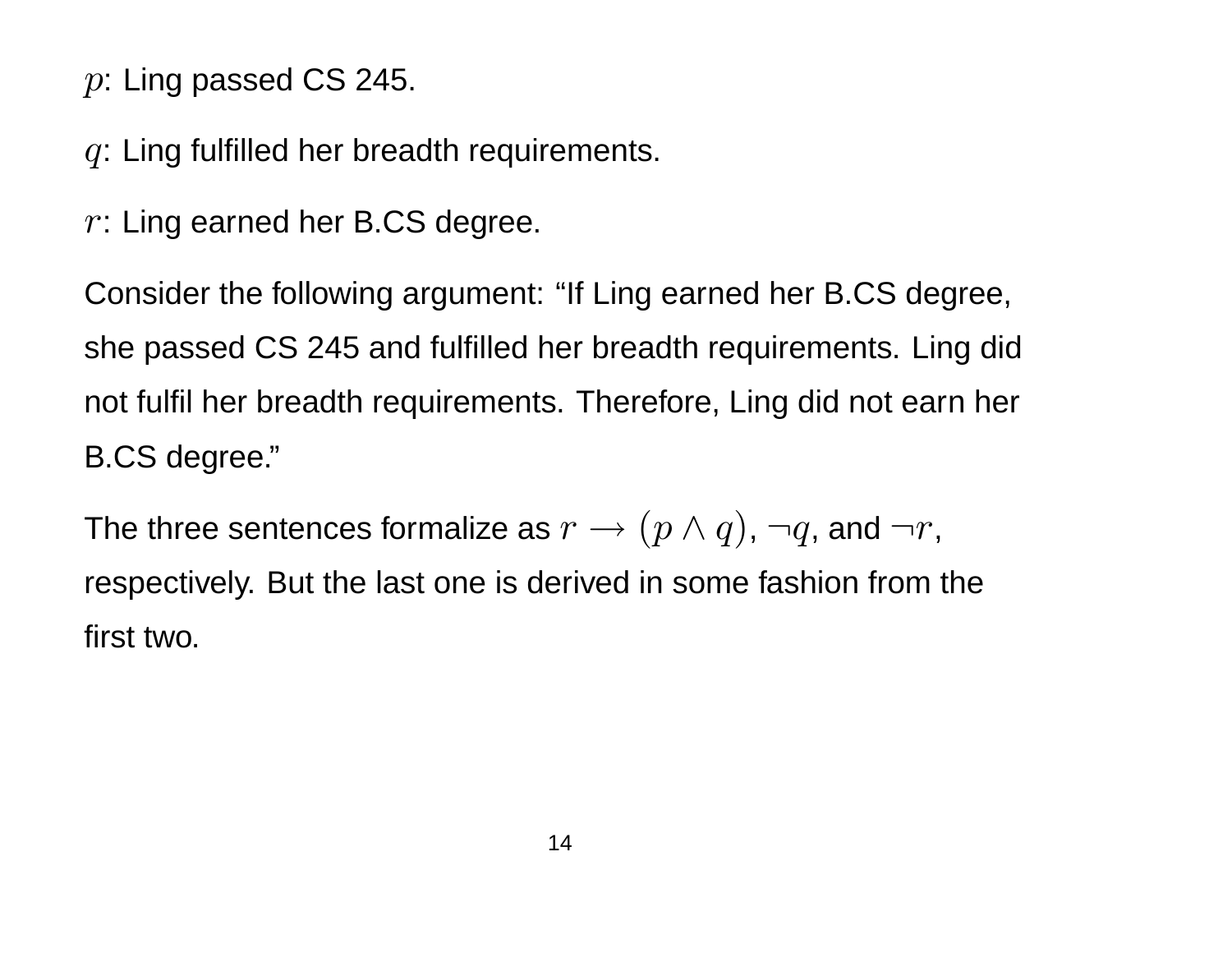In a typical situation, we have a set of formulas  $\phi_1, \phi_2, \ldots, \phi_n$ , and we wish to apply proof rules to these to derive new formulas, among which is our desired conclusion  $\psi$ . We summarize this as:

 $\phi_1, \phi_2, \ldots, \phi_n \vdash \psi$ 

This is a **sequent**. The sequent for our example is:

$$
r \to (p \land q), \neg q \vdash \neg r
$$

We read the symbol  $\vdash$  as "yields" or "proves". A sequent has zero or more formulas on the left of  $\vdash$ , and one formula on the right. The order of the formulas on the left doesn't matter.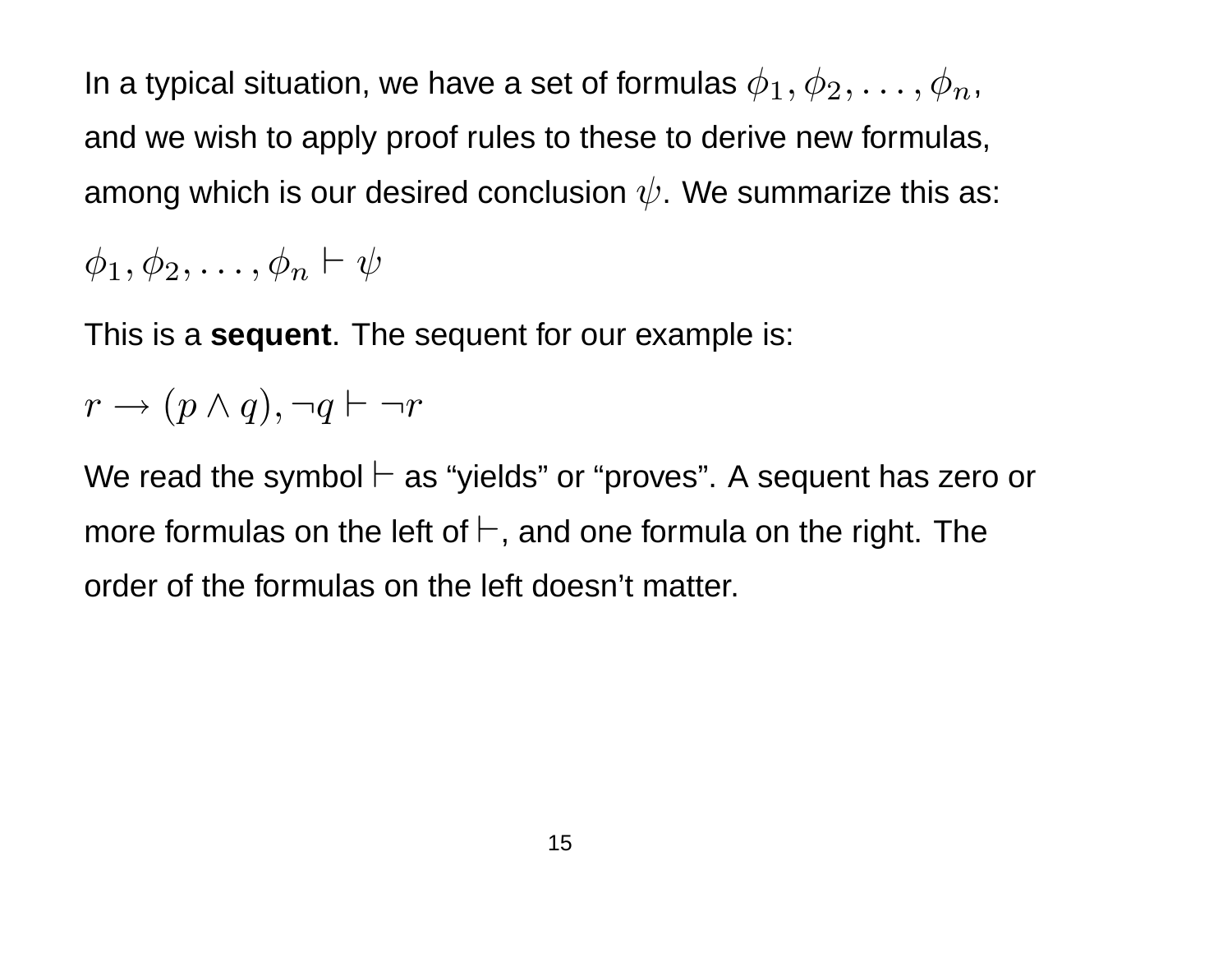A sequent such as  $r \to (p \wedge q), \neg q \vdash \neg r$  is **valid** if we can find a proof for it in our proof system.

In what follows, we introduce the rules of the proof system of natural deduction one by one, with some intuition as to why they might be considered rules, and examples of their use. Along the way, we will accumulate notation to be used in the proof system.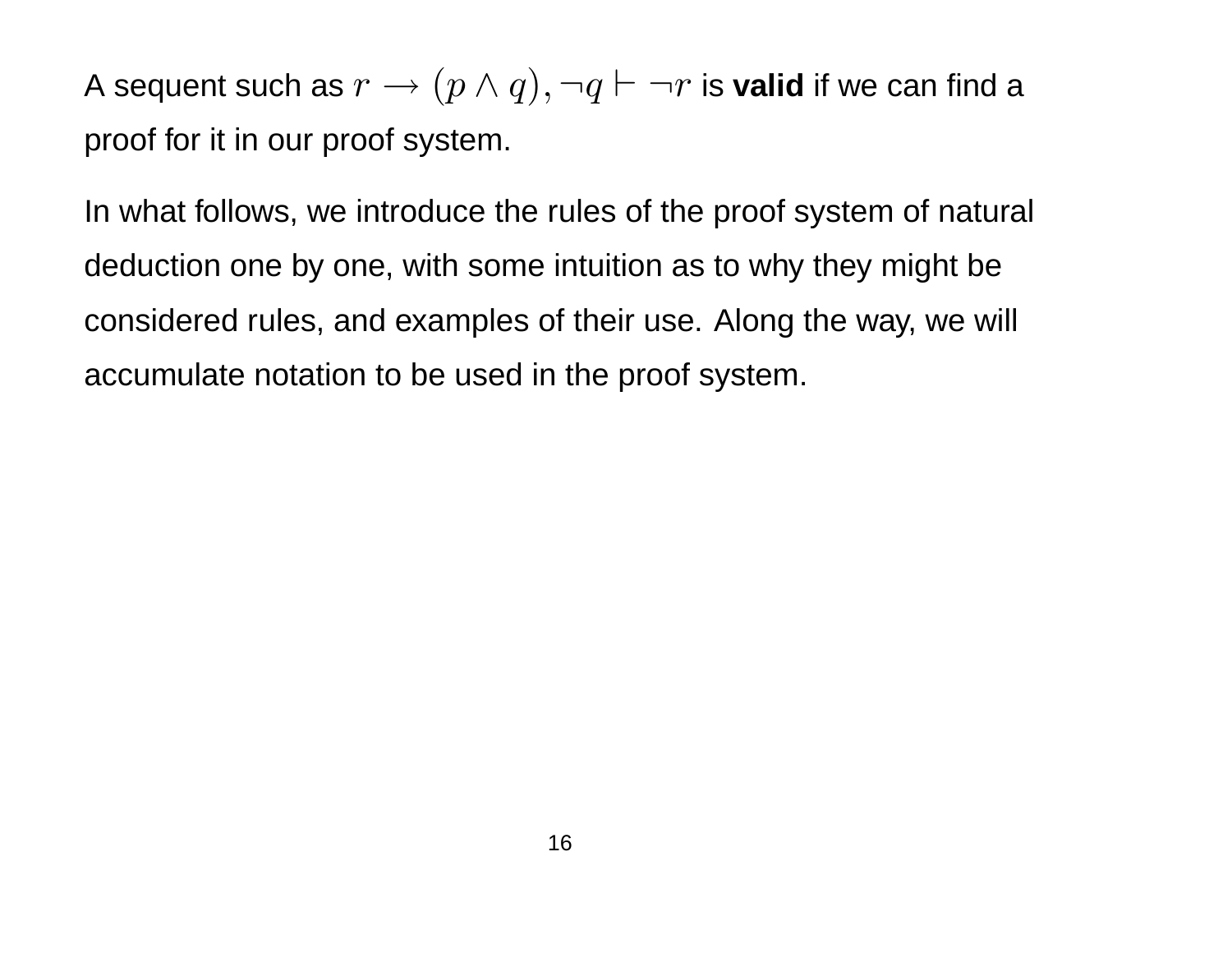## **Proof systems**

A proof system consists of a set of **rules** dictating how a proof of some formula may be obtained from proofs some other formulas.

Typically, each connective  $\Box$  in the language of formulas (in our case,  $\vee$ ,  $\wedge$ ,  $\rightarrow$ , and  $\neg$ ) as associated with it at least one of each of the following types of rules:

- **introduction rules**—these are rules that allow you to **obtain** formulas containing  $\Box$ ;
- **elimination rules**—these are rules that allow you to **use** formulas containing  $\Box$  to derive other formulas.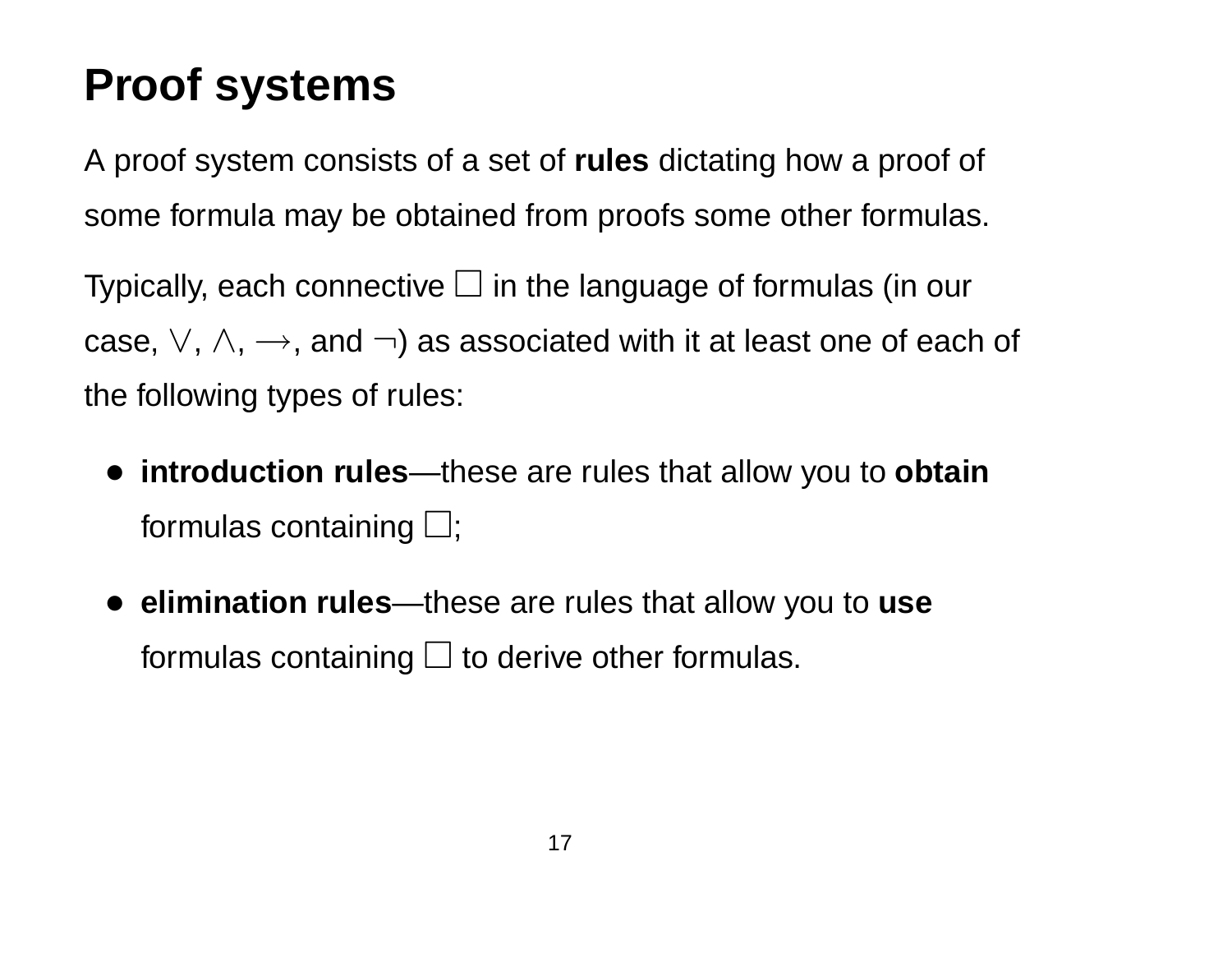## **The rules for conjunction**

Conjunction has one introduction rule and two elimination rules. And-introduction ( $\wedge$ i) says that if we have  $\phi$  and  $\psi$  as formulas, we can conclude  $\phi \land \psi$ . We write this:

$$
\frac{\phi\quad \psi}{\phi \wedge \psi} \wedge i
$$

You can view this as a "before and after" view, with an abbreviated name of the rule on the side. If you can construct proofs of the formulas above the line, the rule says you then have a proof of the formula below the line.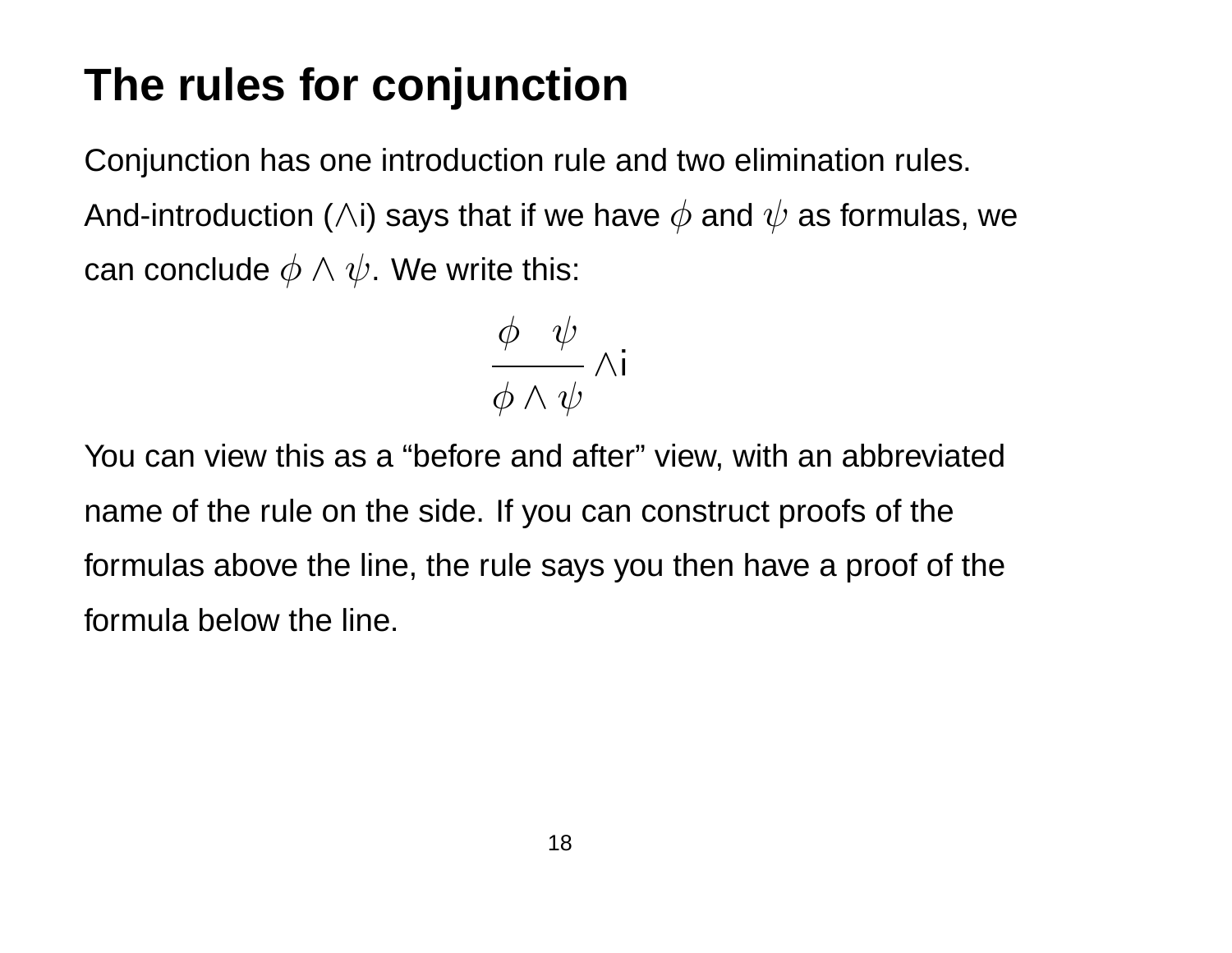For and-elimination, the intuition is that if you can prove  $\phi \wedge \psi$ , then you can prove each of  $\phi$  and  $\psi$  individually:

$$
\frac{\phi \wedge \psi}{\phi} \wedge \mathsf{e}_1 \qquad \frac{\phi \wedge \psi}{\psi} \wedge \mathsf{e}_2
$$

Note that in natural deduction, these and all subsequent rules apply to whole formulas. They cannot be used to selectively rewrite subformulas. For instance, we cannot rewrite  $(p \wedge q)$  as  $p$  if it appears buried within a larger formula.

More concretely, the rule **does not** permit the following deduction:

$$
\frac{(p \wedge q) \to r}{p \to r} \wedge e_1
$$

In fact, as we shall eventually see, this is also an incorrect conclusion from a semantic point of view.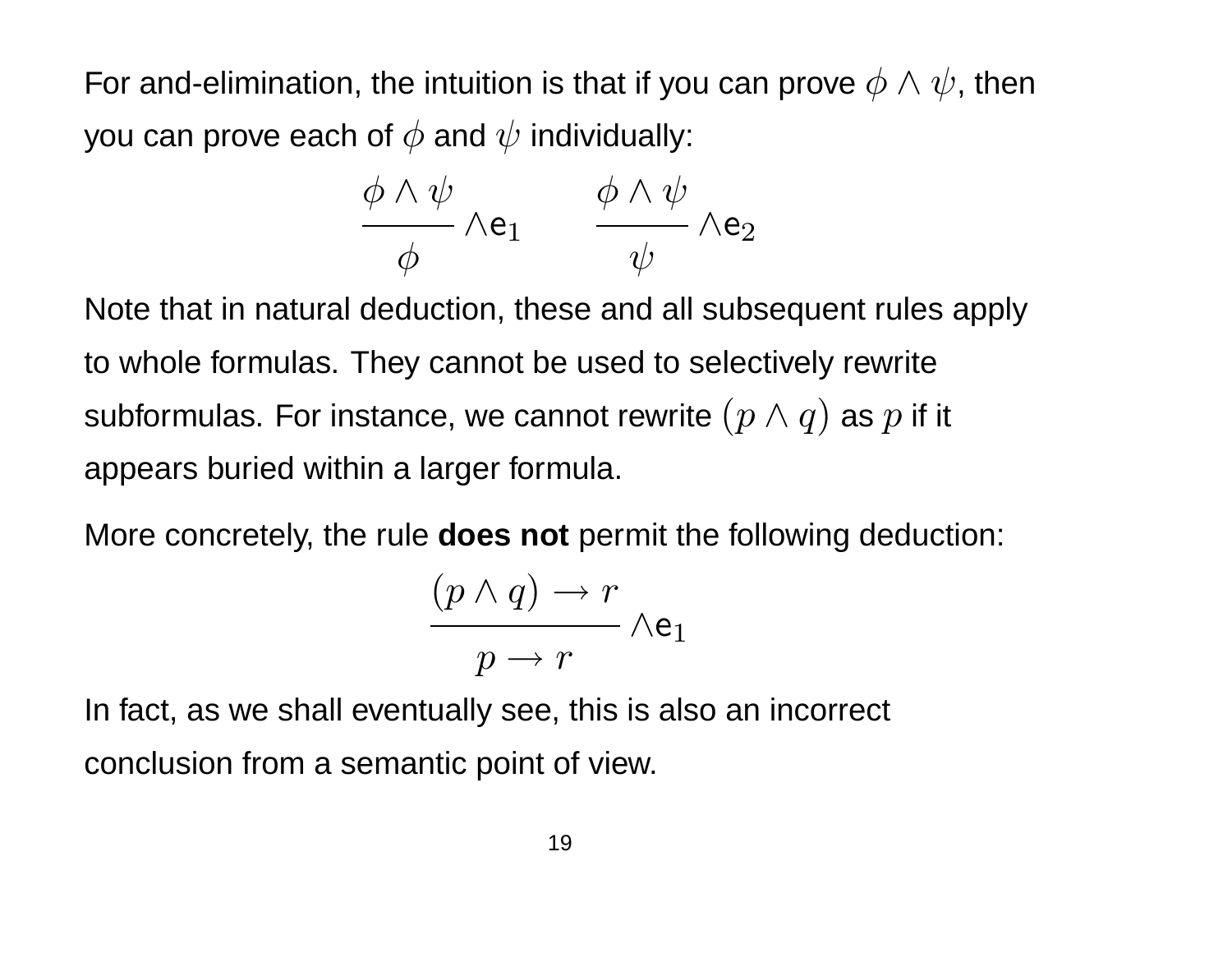# **A proof**

This proof shows the validity of the sequent  $p \wedge q \vdash q \wedge p$ .

| $1 \quad p \wedge q$ | premise                   |
|----------------------|---------------------------|
| $2\quad p$           | $\wedge e_1$ 1            |
| 3q                   | $\wedge$ e <sub>2</sub> 1 |
| 4 $q \wedge p$       | $\wedge i \quad 3, 2$     |

We have numbered each line on the left, and labelled the rules used on the right, with the corresponding line numbers. We also label as a **premise** anything that is on the left-hand side of the sequent. This is how we will be doing proofs.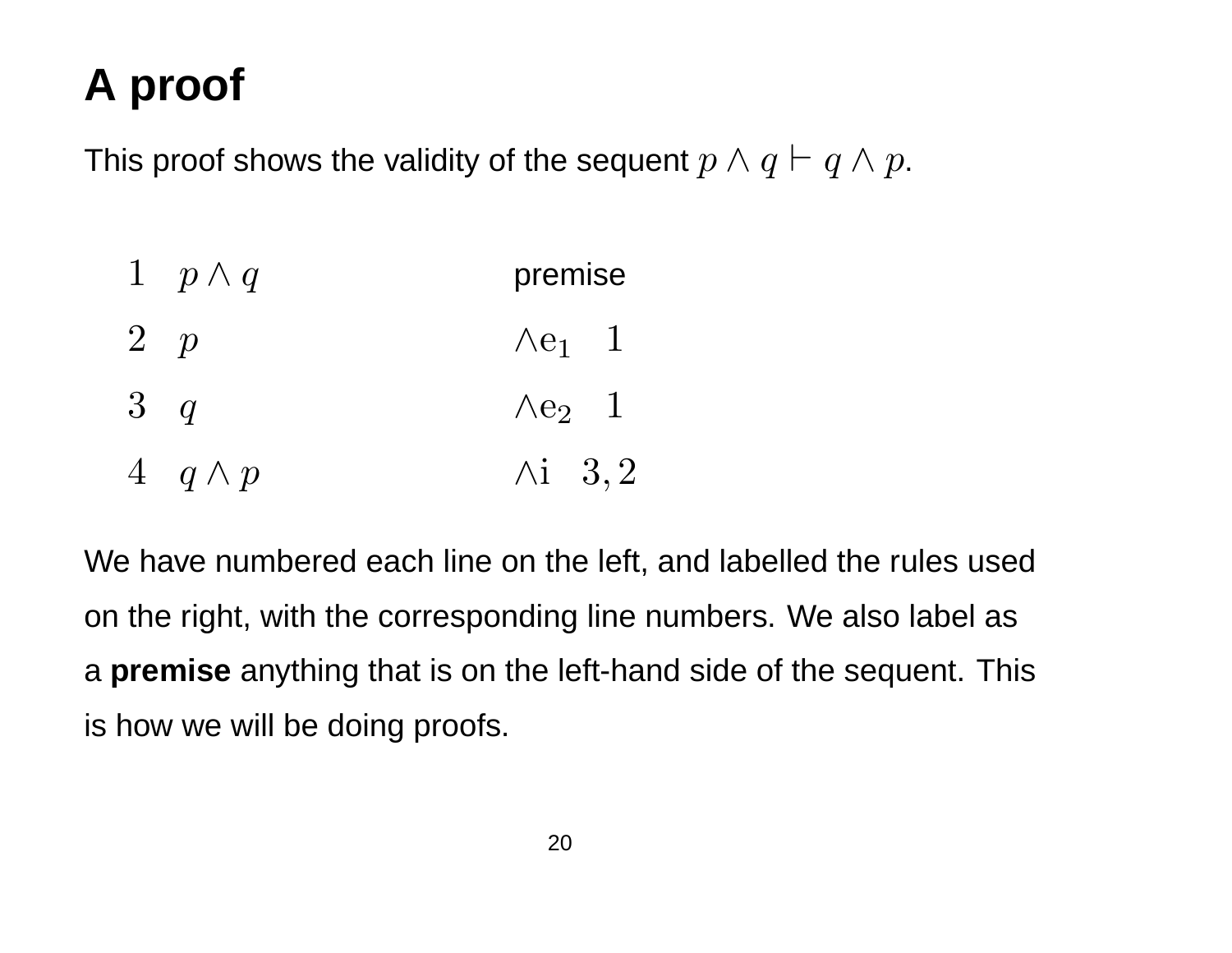This notation is a flattened version of the proof using the rules in the form we gave them, because that more resembles a tree.

$$
\frac{p \wedge q}{\frac{q}{q \wedge p}} \wedge e_2 \xrightarrow{\begin{array}{c} p \wedge q \\ p \\ \wedge i \end{array}} \wedge e_1
$$

We can reconstruct such a tree from our version. Since the flattened version is much more convenient, we will not be using tree proofs.

In general, our proofs may not be unique. That is, there may be many different ways to demonstrate the validity of a particular sequent.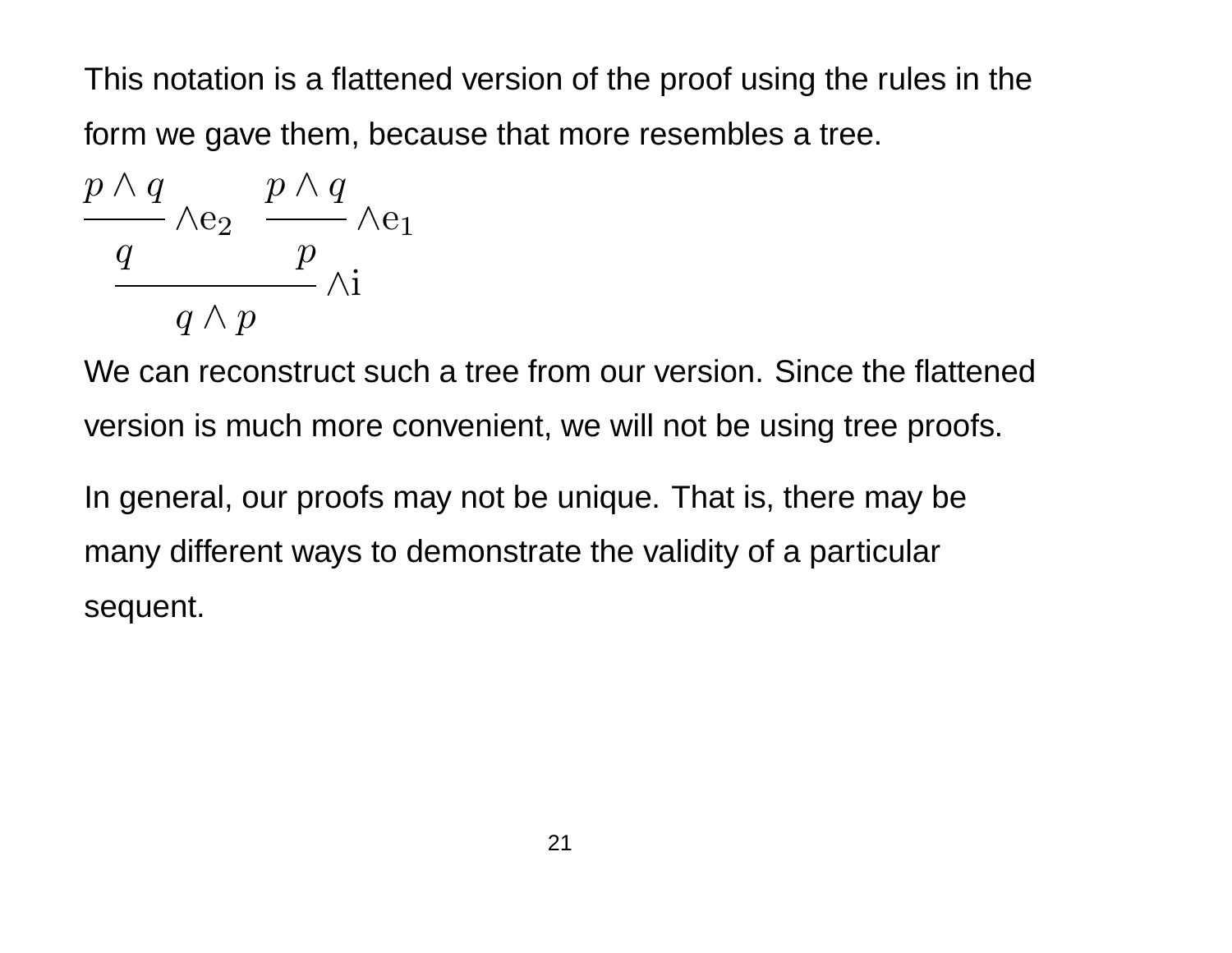# **Another proof**

Give a proof of the sequent  $(p \wedge q) \wedge r \vdash q \wedge r$ .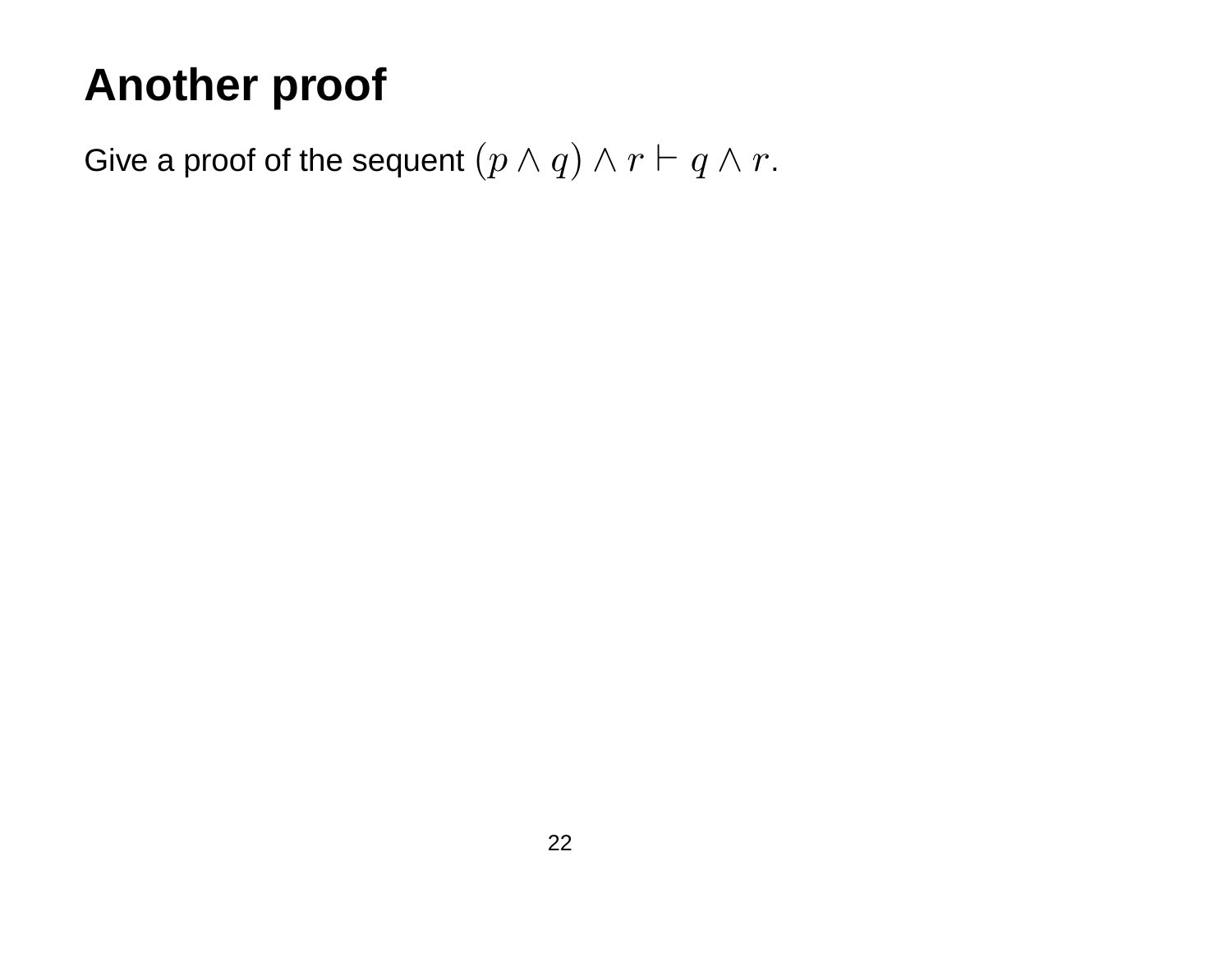Note that although we applied our rules to atoms in the previous proof, the rules are stated in terms of general formulas. In fact, because the rules talk about the "top-level" structure of the formulas to which they are applied, we can get other proofs from this proof almost for free.

We can take our previous proof, mechanically substitute any formulas  $\phi$ ,  $\psi$ , and  $\chi$  for  $p$ ,  $q$ , and  $r$ , and get a new valid proof.

Thus any proof we write can be used as a template (via consistent substitution of formulas for atoms) for an unbounded number of other proofs.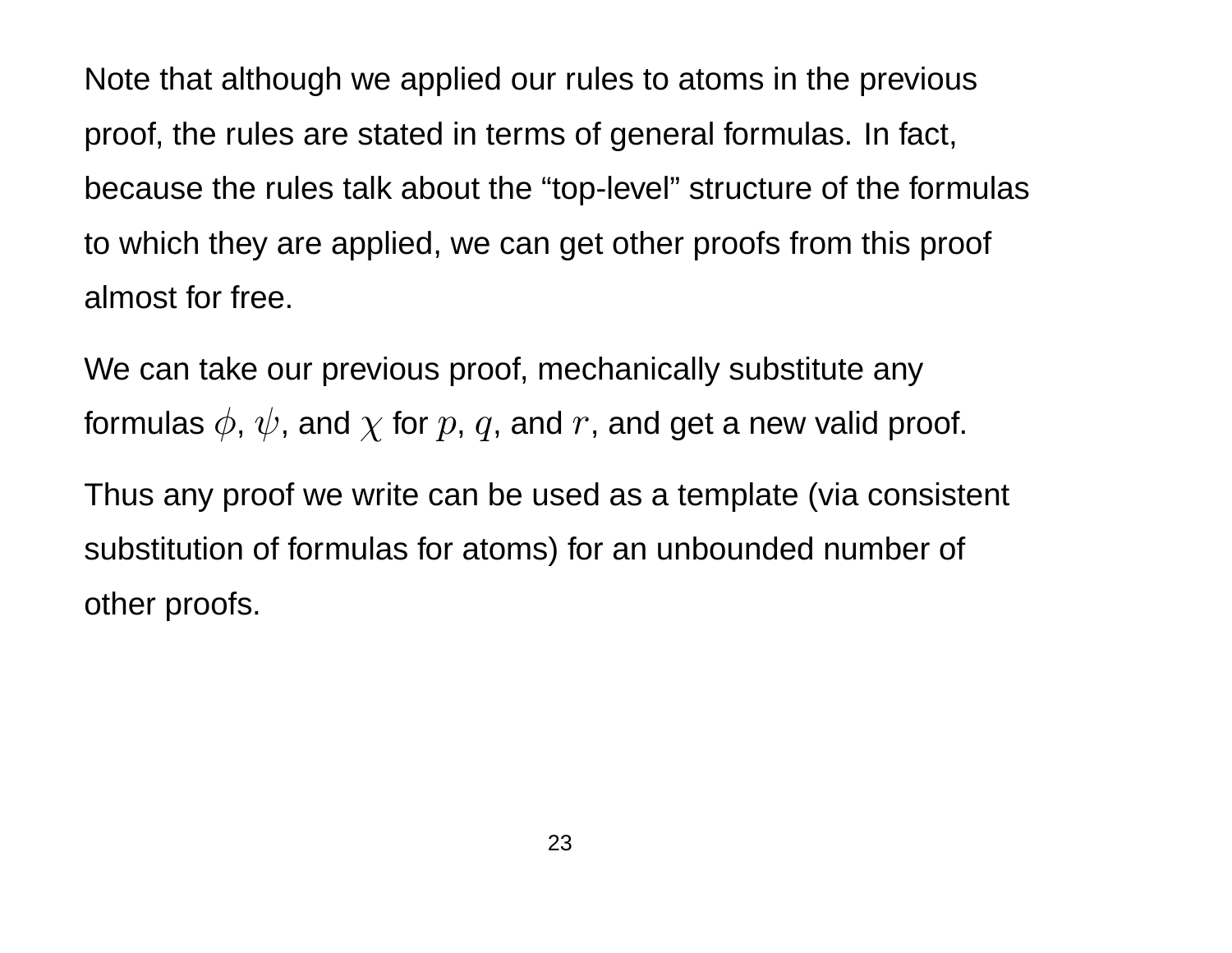Let's do this by substituting  $(x \wedge y)$  for  $p$ ,  $(x \vee y)$  for  $q$ , and  $(\neg x)$ for  $r$ , yielding the sequent  $((x \wedge y) \wedge (x \vee y)) \wedge (\neg x)) \vdash (x \vee y) \wedge (\neg x).$ 

1 
$$
((x \land y) \land (x \lor y)) \land (\neg x)
$$
 premise  
\n2  $((x \land y) \land (x \lor y))$   $\land e_1$  1  
\n3  $(x \lor y)$   $\land e_2$  2  
\n4  $(\neg x)$   $\land e_2$  1  
\n5  $(x \lor y) \land (\neg x)$   $\land i$  3,4

This may not be useful, but it is correct.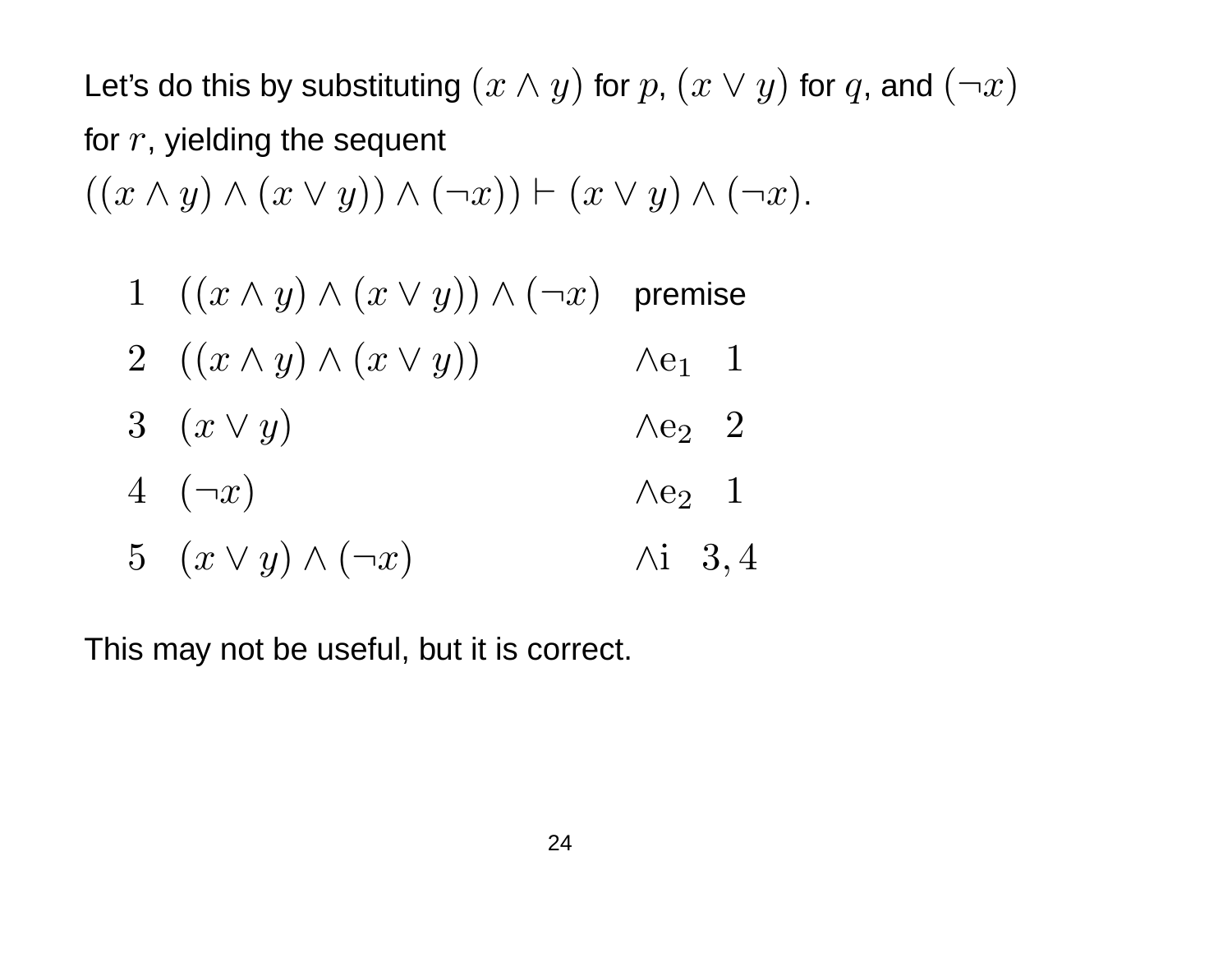### **Implication—the elimination rule**

$$
\frac{\phi \qquad \phi \to \psi}{\psi} \to e
$$

This is a famous rule, called *modus ponens* (Latin for "mode that affirms"). In classical deduction, this is the only rule used. As you can imagine, this makes proofs longer, and less related to mathematical proofs we know and love.

Modus ponens captures the argument in the following paragraph.

"Ling earned her B.CS degree. If Ling earned her B.CS degree, Ling passed CS 245. Therefore, Ling passed CS 245."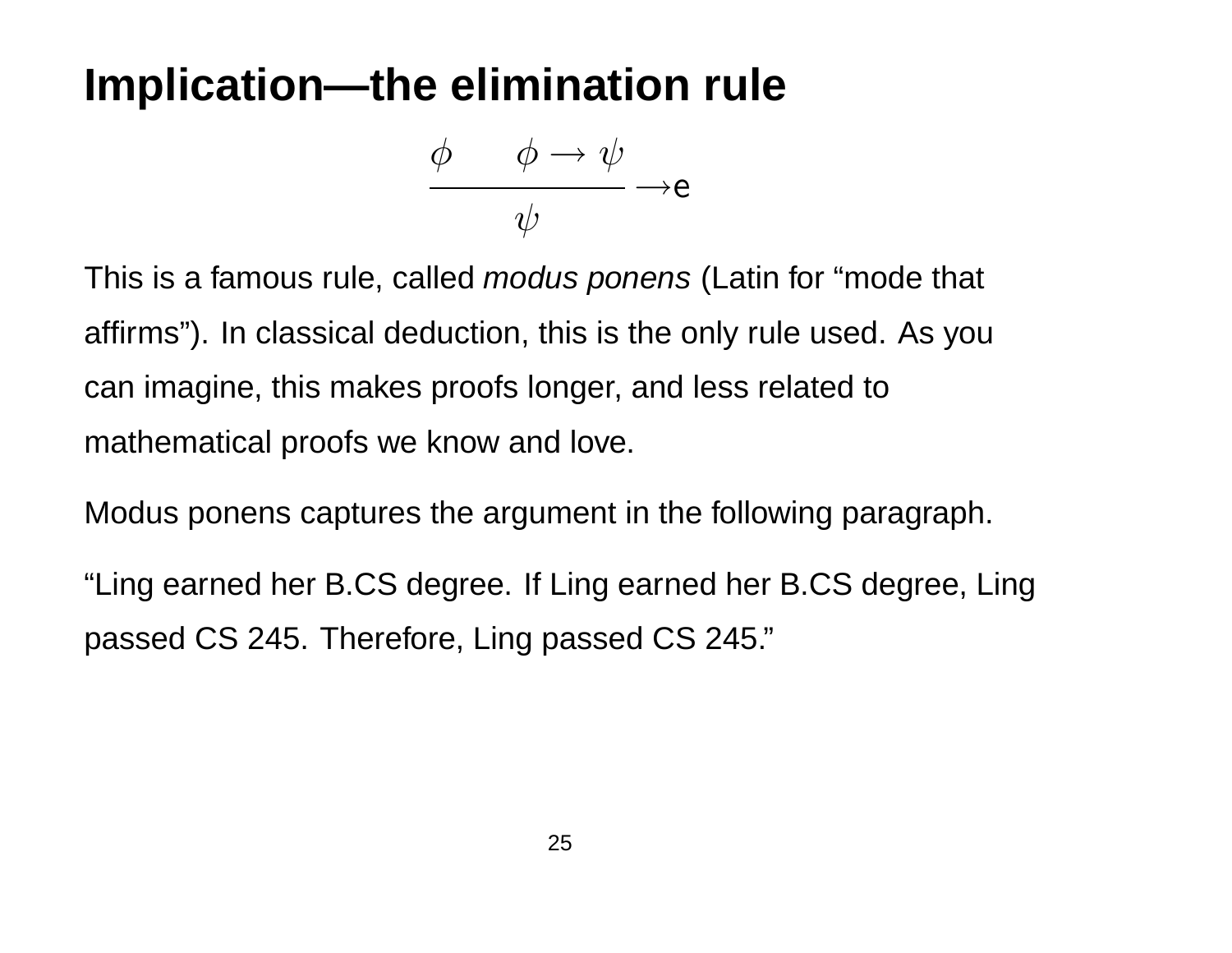In this example,  $p$  can stand for "Ling earned her B.CS degree",  $q$ for "Ling passed CS 245", and the sequent we have shown valid with one application of  $\rightarrow$ e is  $p, p \rightarrow q \vdash q$ .

In this simple application of  $\rightarrow$ e, the formulas  $\phi$  and  $\psi$  are atomic. But in general, they may be compound formulas as well.

$$
\frac{(p \land q) \quad (p \land q) \to (r \lor s)}{(r \lor s)} \to e
$$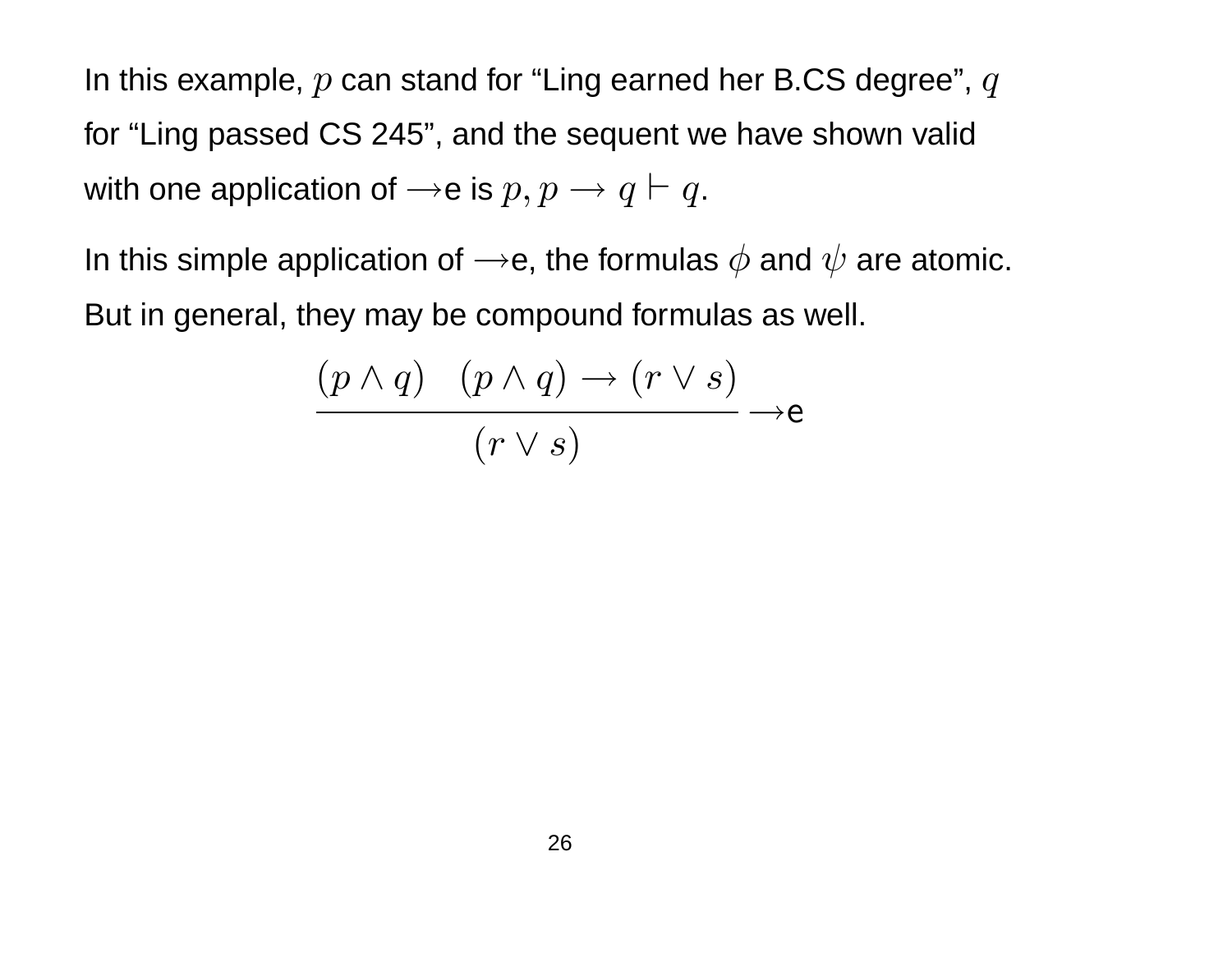### **Implication—the introduction rule**

Suppose we wanted to prove a sequent like  $\vdash p \rightarrow (q \rightarrow p)$ .

We would need an introduction rule for  $\rightarrow$ , which would require us to show that  $q \rightarrow p$  is a theorem, if p is taken as a premise.

We show a proof of  $p \rightarrow (q \rightarrow p)$  below:

| $\mathbf{1}$ | $\mathcal{D}$                                          | assumption          |
|--------------|--------------------------------------------------------|---------------------|
| $2^{\circ}$  |                                                        | assumption          |
| $3^-$        | $\mathcal{D}$                                          | copy of 1           |
|              | $q \rightarrow p$                                      | $\rightarrow i$ 2-3 |
|              | $5\quad p\rightarrow (q\rightarrow p)\quad\rightarrow$ |                     |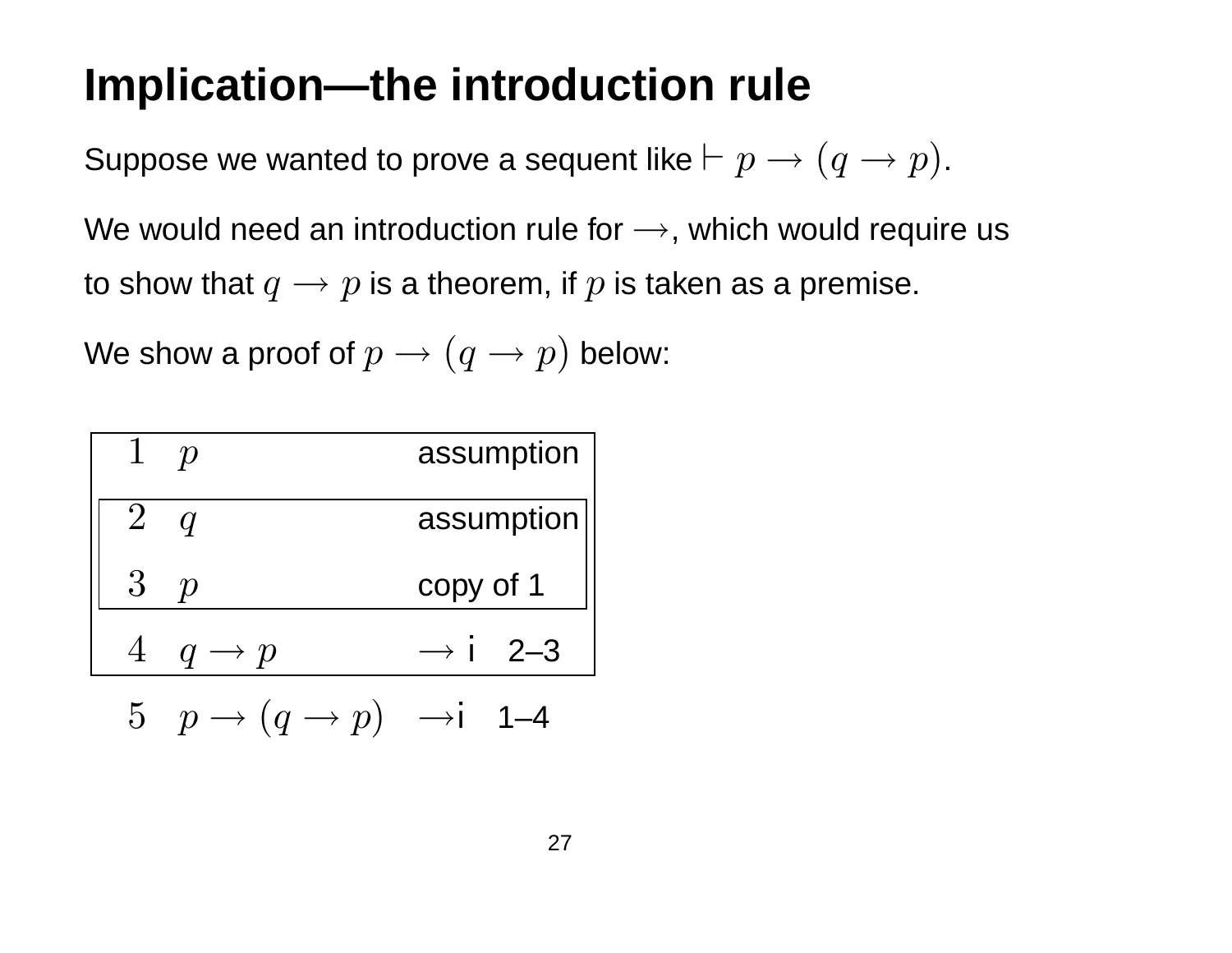What did we do? We introduced a proof box, which was a way of marking the fact that we had made an assumption  $p$ . This kept the assumption from "leaking" into the rest of the proof. But the premises (and presumably any derived formulas) were valid inside the proof box.

We used the assumption to conclude  $q \rightarrow p$ . Then we introduced an implication connecting the assumption  $p$  and the conclusion  $q \rightarrow p$ , and labelled it as having been derived using the rule  $\rightarrow$ i.

As part of the process, we used the same technique to establish the theorem  $q \rightarrow p$  under a premise of p. We introduced a nested proof box, in which  $q$  is introduced as an assumption. We can then conclude  $p$  immediately, as  $p$  had already been assumed. An application of  $\rightarrow$ i then allows us to conclude  $q \rightarrow p$ .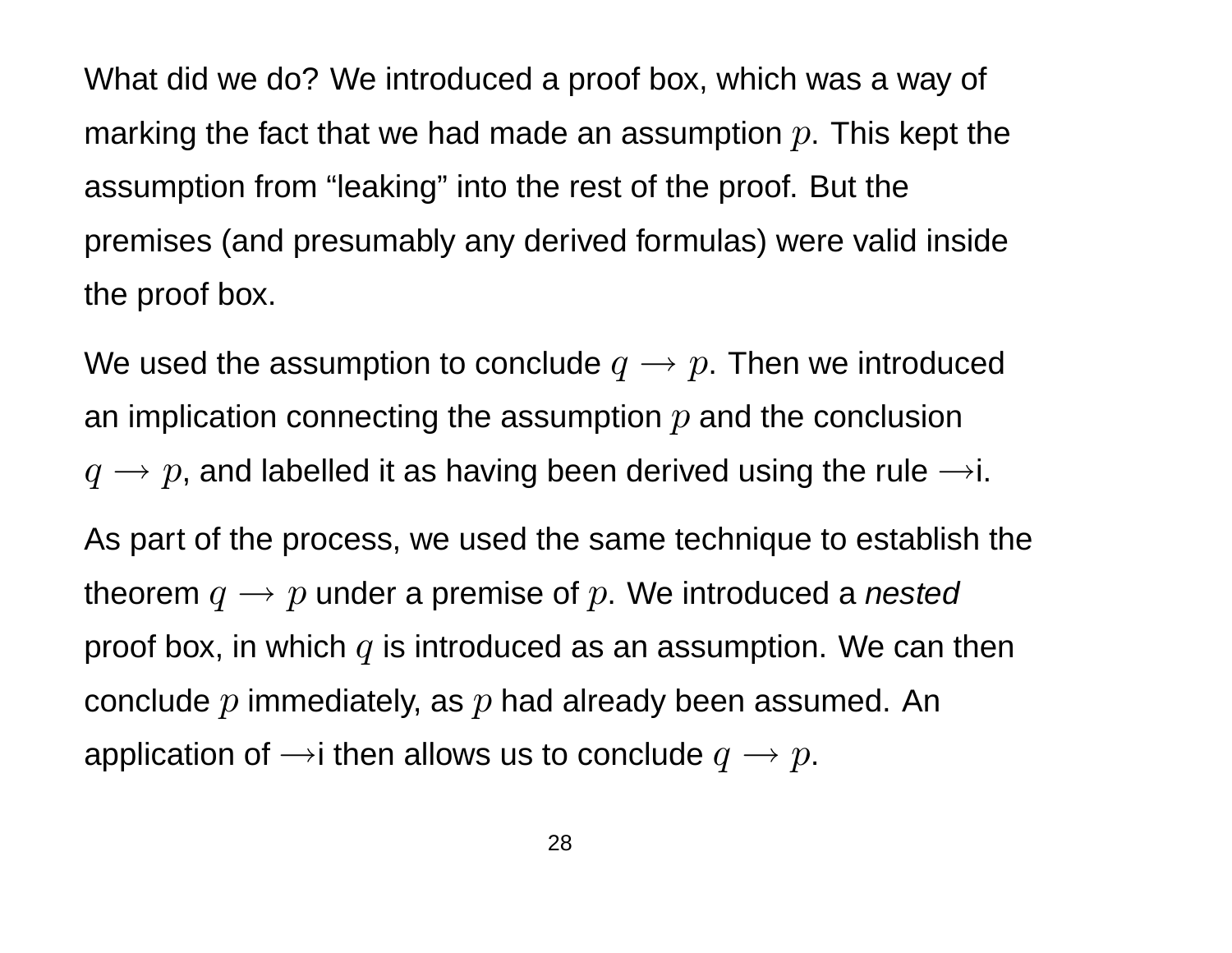Note that we used a "copy rule", which allows us to do what we did in line 3. It lets us copy any formula whose proof box is still open. Without this, we'd have to complicate our description of the  $\rightarrow$ i rule.

We need to describe this rule more generally.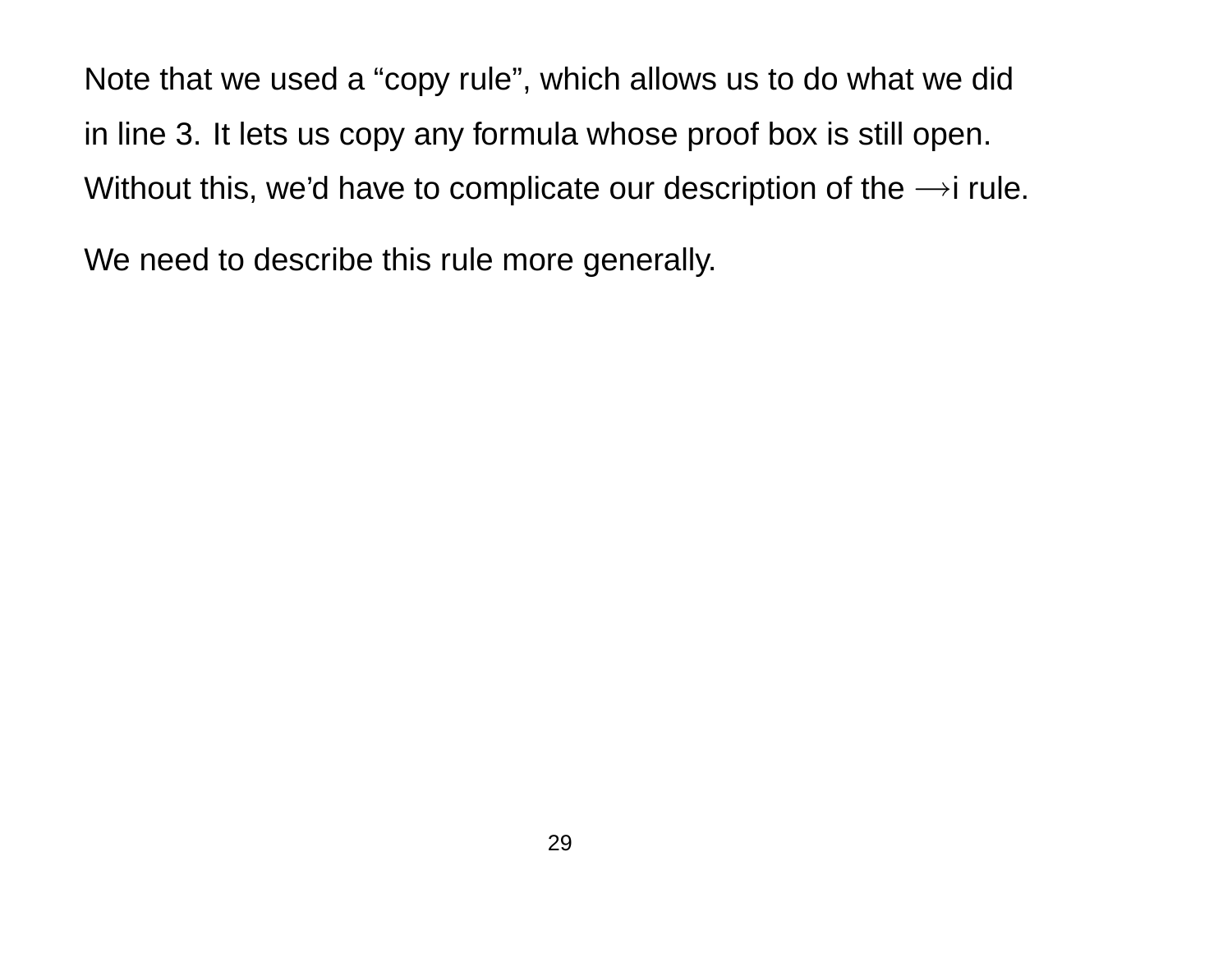Here is the general form of the rule  $\rightarrow$ i.



The first line in the box is an arbitrary formula  $\phi$  of our choice. In the box, we are allowed to use premises, plus any derived formula that is on a previous line, with the exception of those introduced within boxes that have since been closed. This allows us to nest boxes (and their corresponding assumptions).

This is reminiscent of the scope of local definitions in a programming language. We will see this notion again later in the course.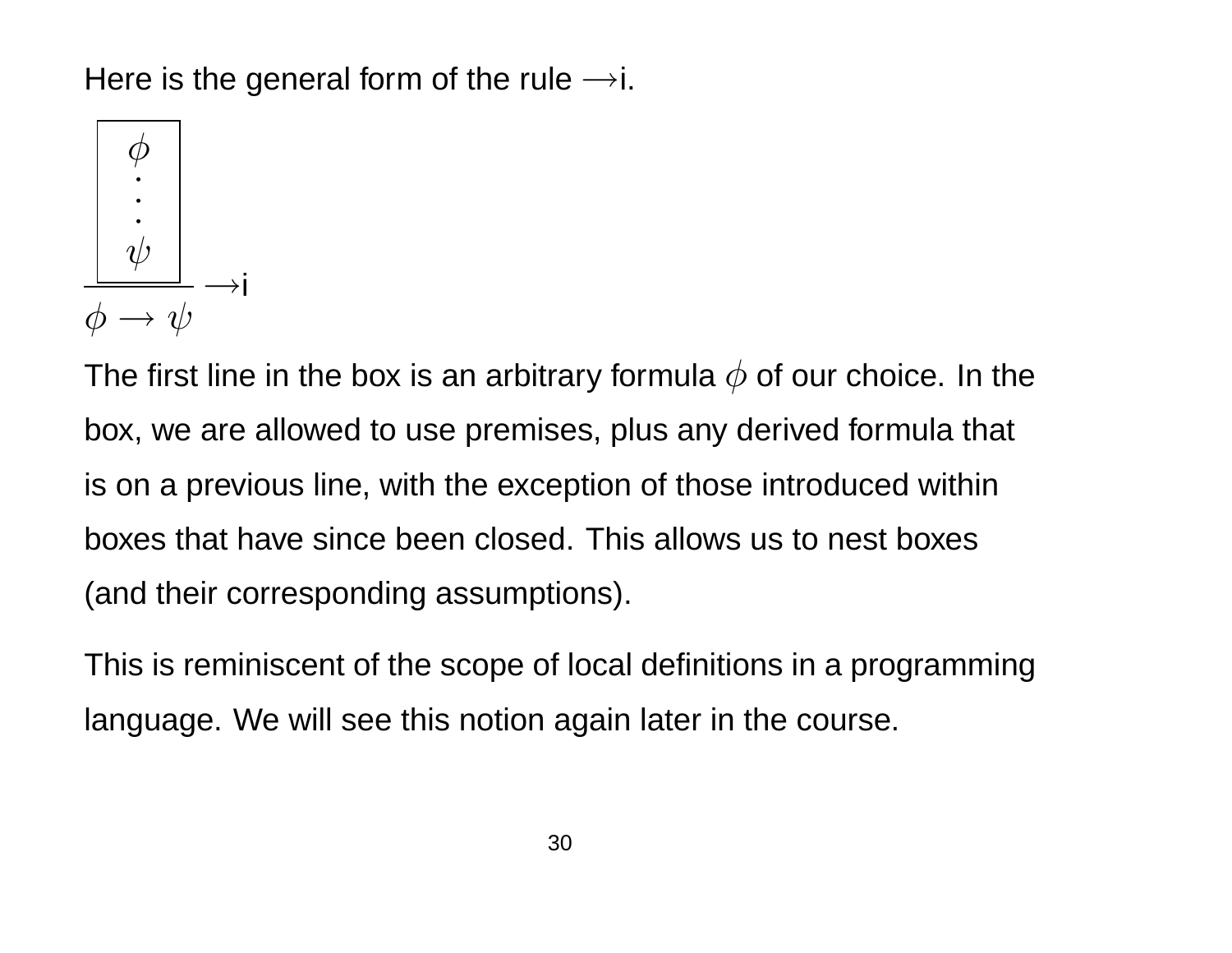### **Implication Example**

Let us try to prove the transitivity of implication:

 $p \rightarrow q, q \rightarrow r \vdash p \rightarrow r.$ 

By replicating this proof with the appropriate substitutions, we can show that for any formulas  $\phi$ ,  $\psi$ ,  $\chi$ , the sequent  $\phi \to \psi, \psi \to \chi \vdash \phi \to \chi$  is valid.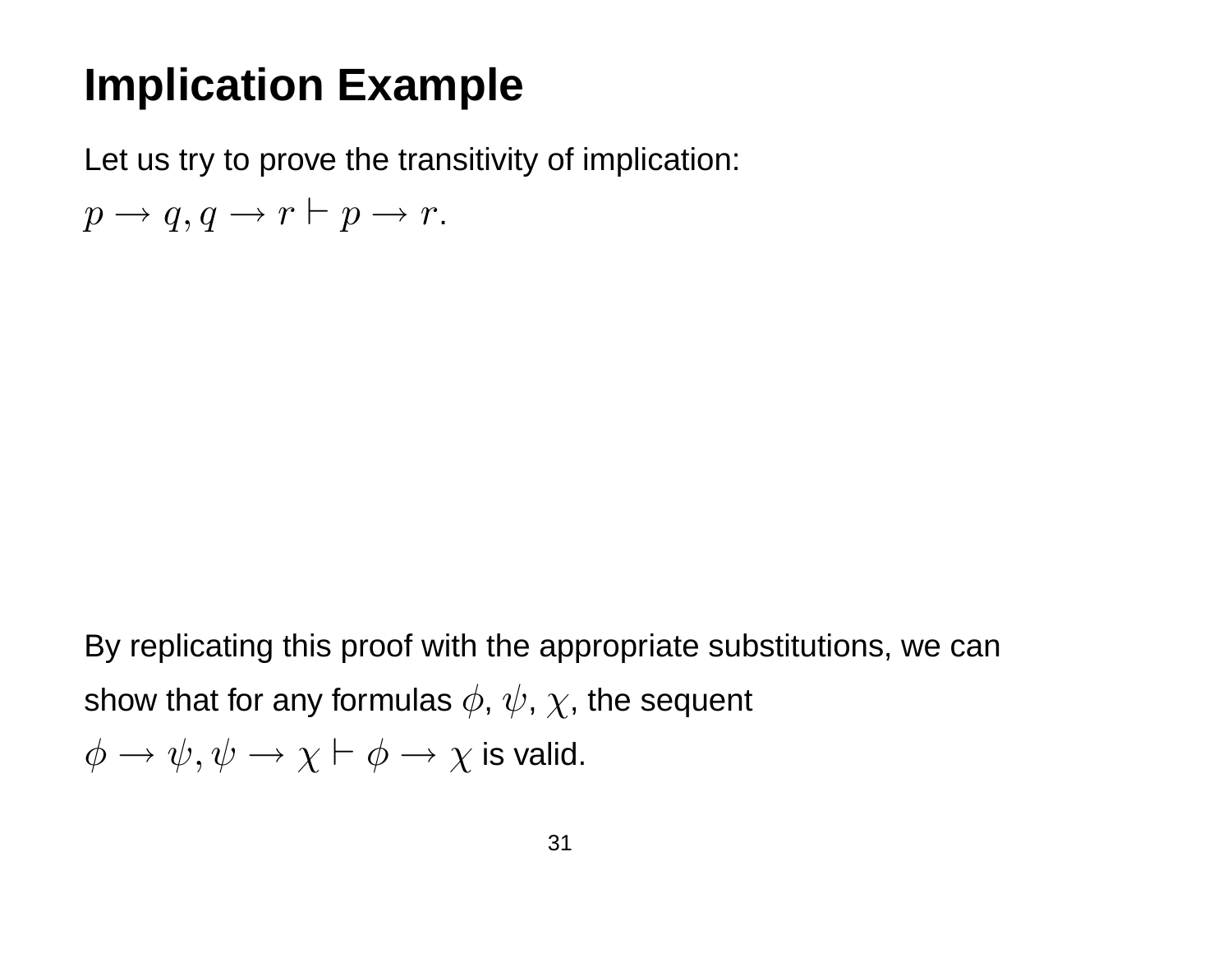# **Disjunction—introduction rules**

Introducing and eliminating conjunction was fairly straightforward. Introducing disjunction is also straightforward.

$$
\frac{\phi}{\phi \vee \psi} \vee i_1 \qquad \frac{\psi}{\phi \vee \psi} \vee i_2
$$

Eliminating disjunction is more complicated. Intuitively, if we have a formula of the form  $\phi \vee \psi$ , we can't just conclude  $\phi$  or  $\psi$ , because we don't know which of them is true. We need a way to get from this to some new conclusion  $\chi$ .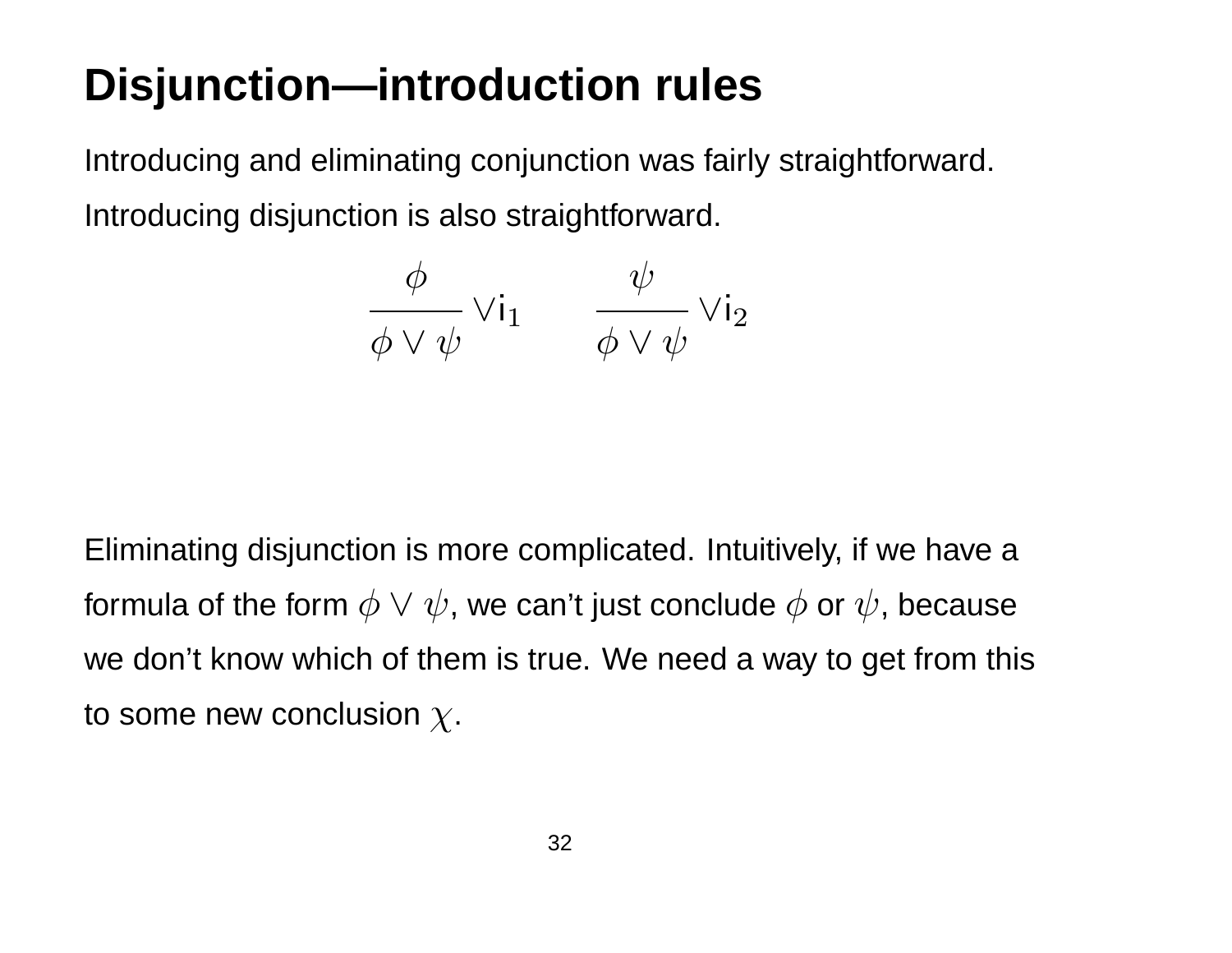# **Disjunction—elimination rule**

If we know that  $\phi \vee \psi$  is true, we know that at least one of the two is true. So a reasonable rule for concluding  $\chi$  would require us to be able to prove  $\chi$  from either one of  $\phi$  or  $\psi$ . Since we can't be sure that either one is true, we must assume them in order to prove  $\chi$ .

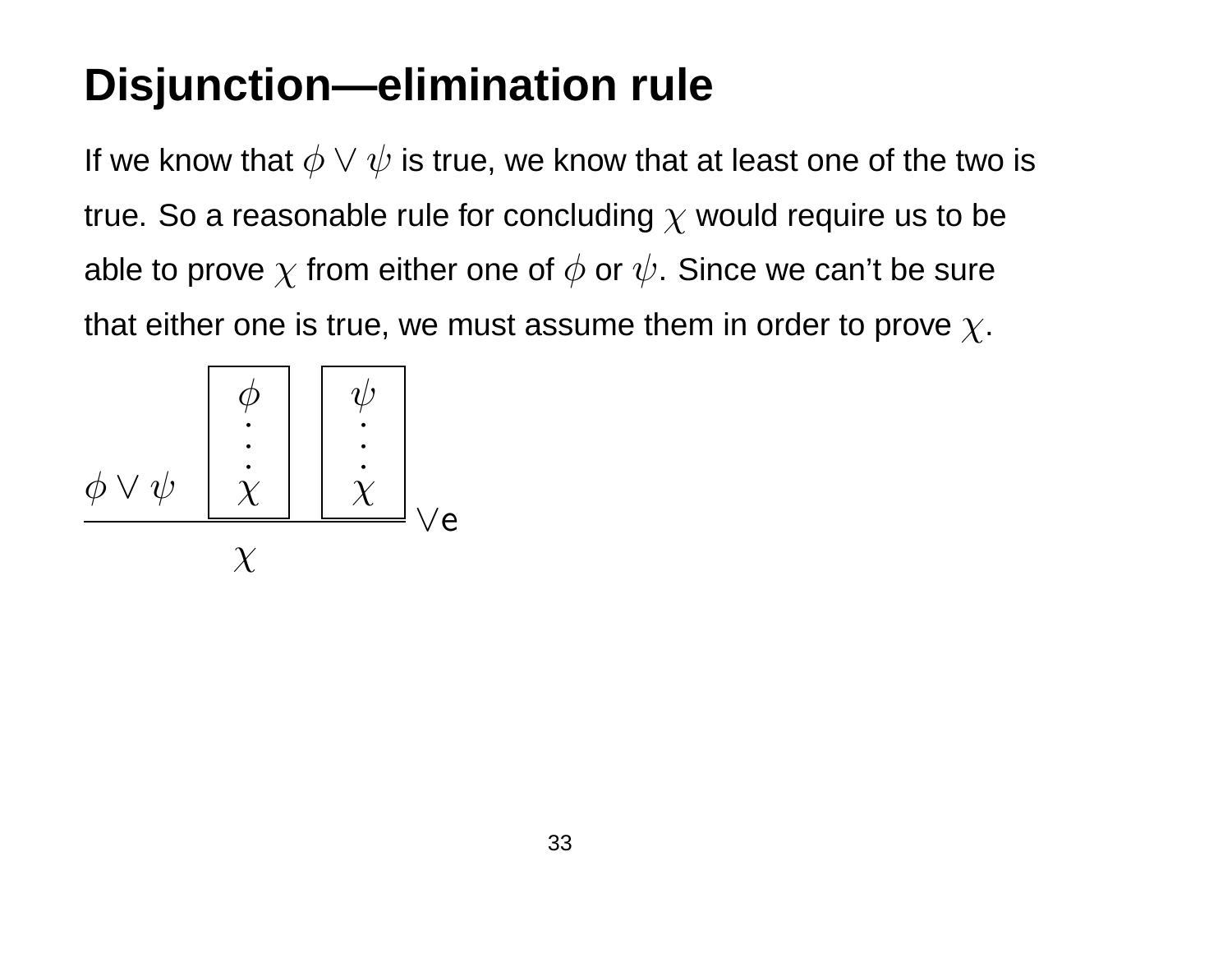We have already shown that  $\wedge$  is commutative.

We take the commutativity of  $\vee$  for granted from English and experience, but the sequent  $p \vee q \vdash q \vee p$  does require a proof.

| 1 $p \vee q$ | premise               |
|--------------|-----------------------|
| 2 p          | assumption            |
| 3 $q \vee p$ | $Vi2$ 2               |
| $4\ q$       | assumption            |
| 5 $q \vee p$ | $V_{11}$ 4            |
| 6 $q \vee p$ | $\sqrt{e}$ 1, 2-3,4-5 |

We now have introduction and elimination rules for all three binary connectives. It remains to consider negation...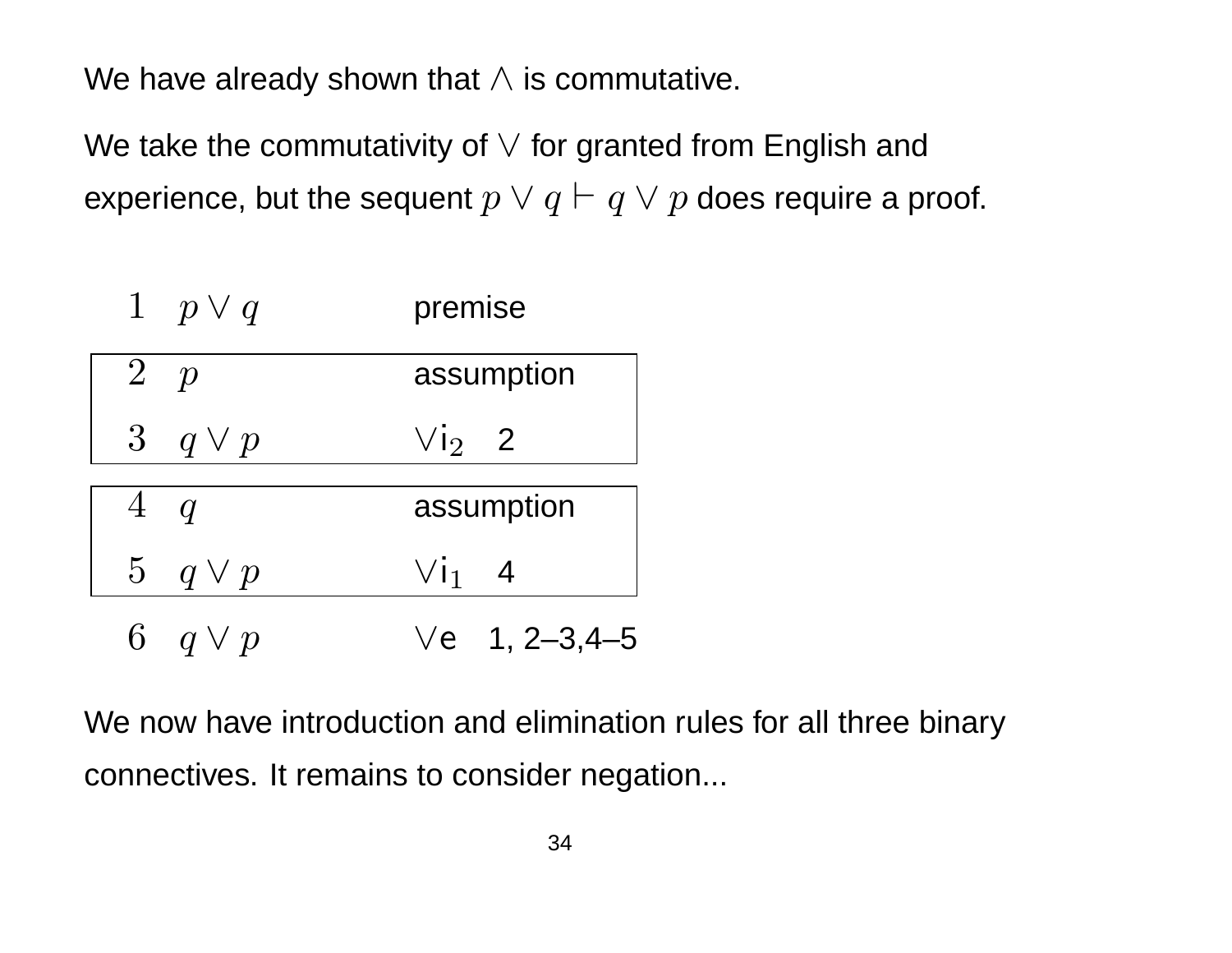# **But what is negation?**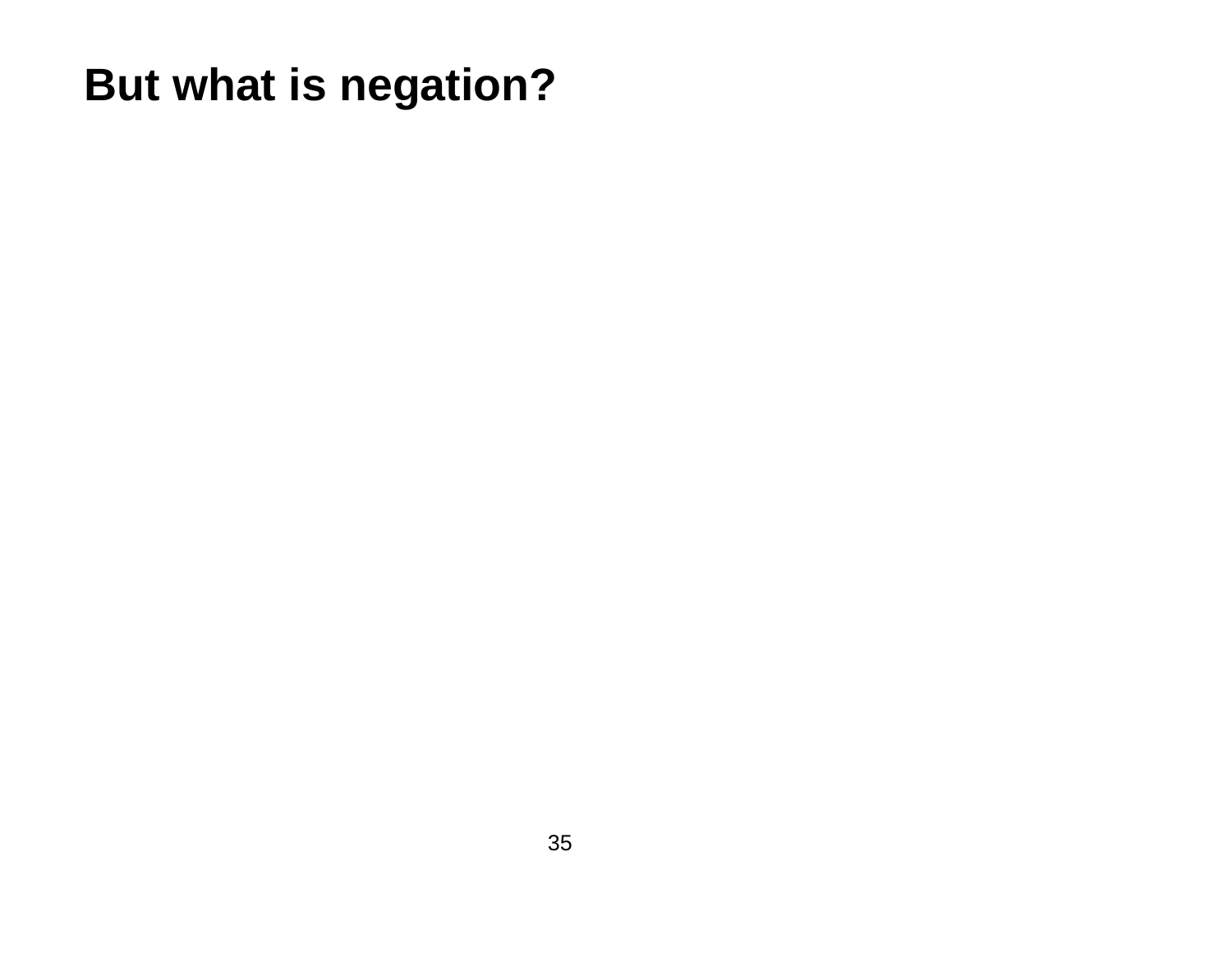# **What is negation?**

What is it that we would like  $\neg \phi$  to mean, for a formula  $\phi$ ?

This question is related to the central notion in logic of the meaning of truth.

If we conclude a formula  $\phi$  in our proof system, do we mean that  $\phi$ is true, or do we mean that  $\phi$  has a proof?

Certainly, if the logic is consistent, a proof of  $\phi$  implies the truth of  $\phi$ .

What about the reverse? If  $\phi$  is true, can  $\phi$  be proved? Maybe not!

So perhaps the real meaning of the conclusion  $\phi$  is simply that  $\phi$ can be proved.

But if that's true, then maybe  $\neg \phi$  doesn't actually mean that  $\phi$  is false, but simply that  $\phi$  has no proof!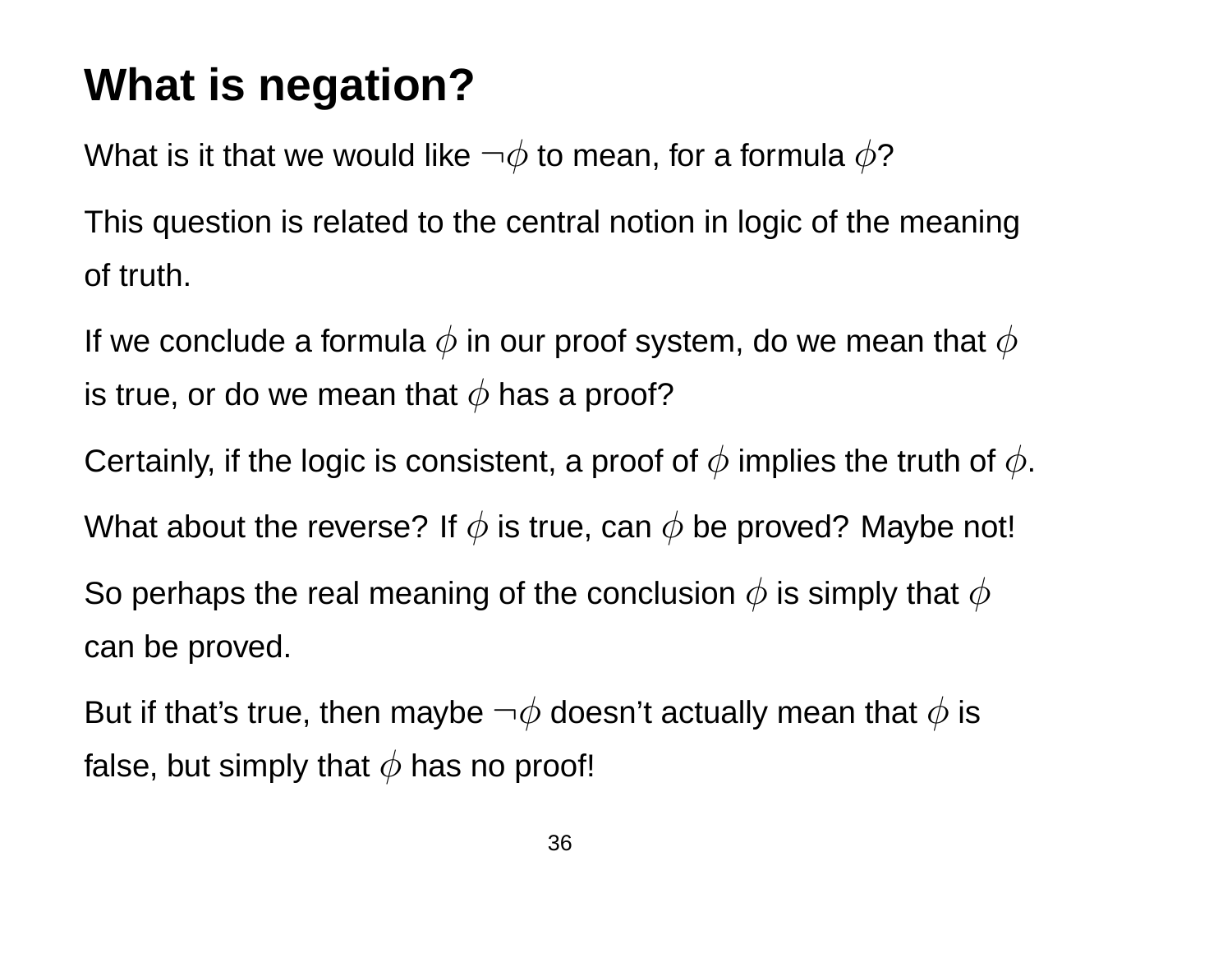# **A parting of ways**

The meaning of proof-theoretic negation represents a major point of departure between schools of logical thought, and the choice we make fundamentally affects the properties of the resulting logic.

If we believe that  $\neg \phi$  means that  $\phi$  is false, then we are **classicists** and our proof theory becomes a proof theory for **classical logic**. We will then handle negation in a way that hopefully leads to a semantics of interchanging  $T$  and  $F$ .

If we believe that  $\neg \phi$  means that  $\phi$  simply has no proof, then we are **intuitionists** and our proof theory becomes that of **intuitionist logic**. To fully understand the intuitionist perspective, we must re-evaluate the rules we have presented so far as being statements about *proofs*, rather than logical formulas.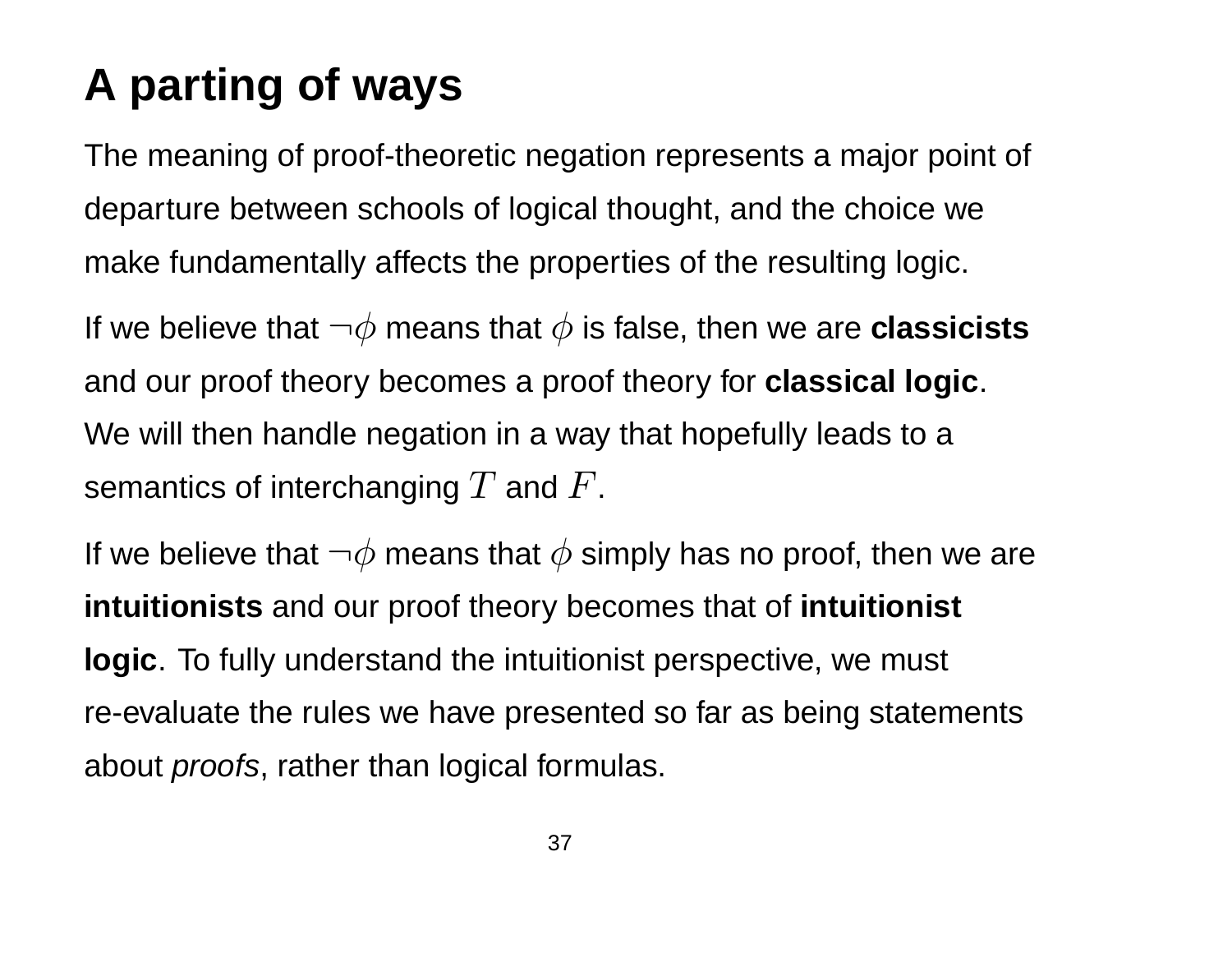## **Intuitionism vs. Classicism**

We will see that both perspectives on the proof theory of negation have strong arguments in their favour. Although we are generally more used to classical reasoning, we will see that there are theorems that arise as a result of the classical interpretation of negation that appear nonsensical.

On the other hand, intuitionism prevents us from making some deductions we truly believe are valid.

Thus, it is important to understand the difference between the two perspectives, and the consequences of choosing one over another.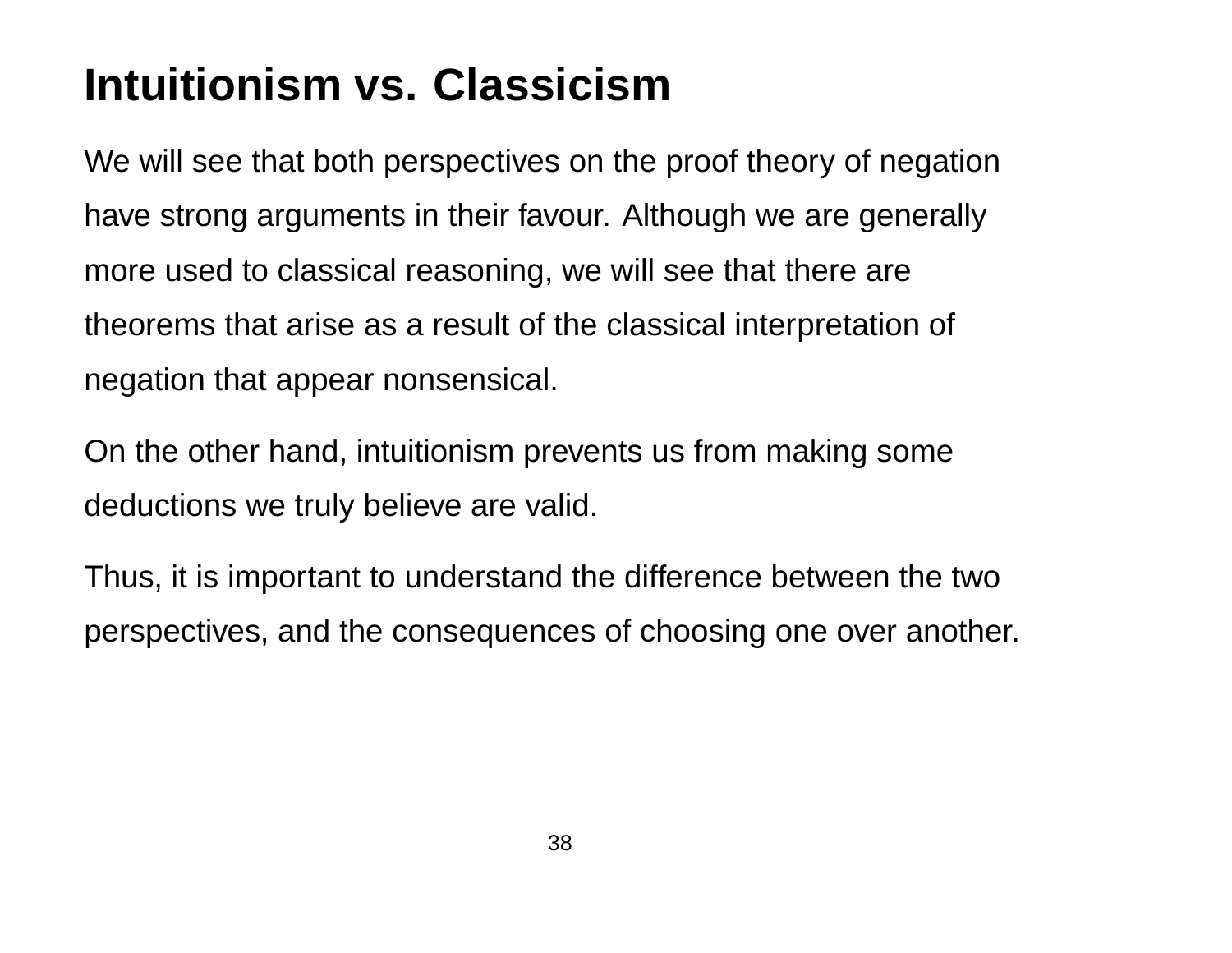We will first complete our study of propositional logic under the classical interpretation, and then re-examine our proof rules from an intuitionist perspective.

Note that all of the rules presented so far are valid under both classicism and intuitionism.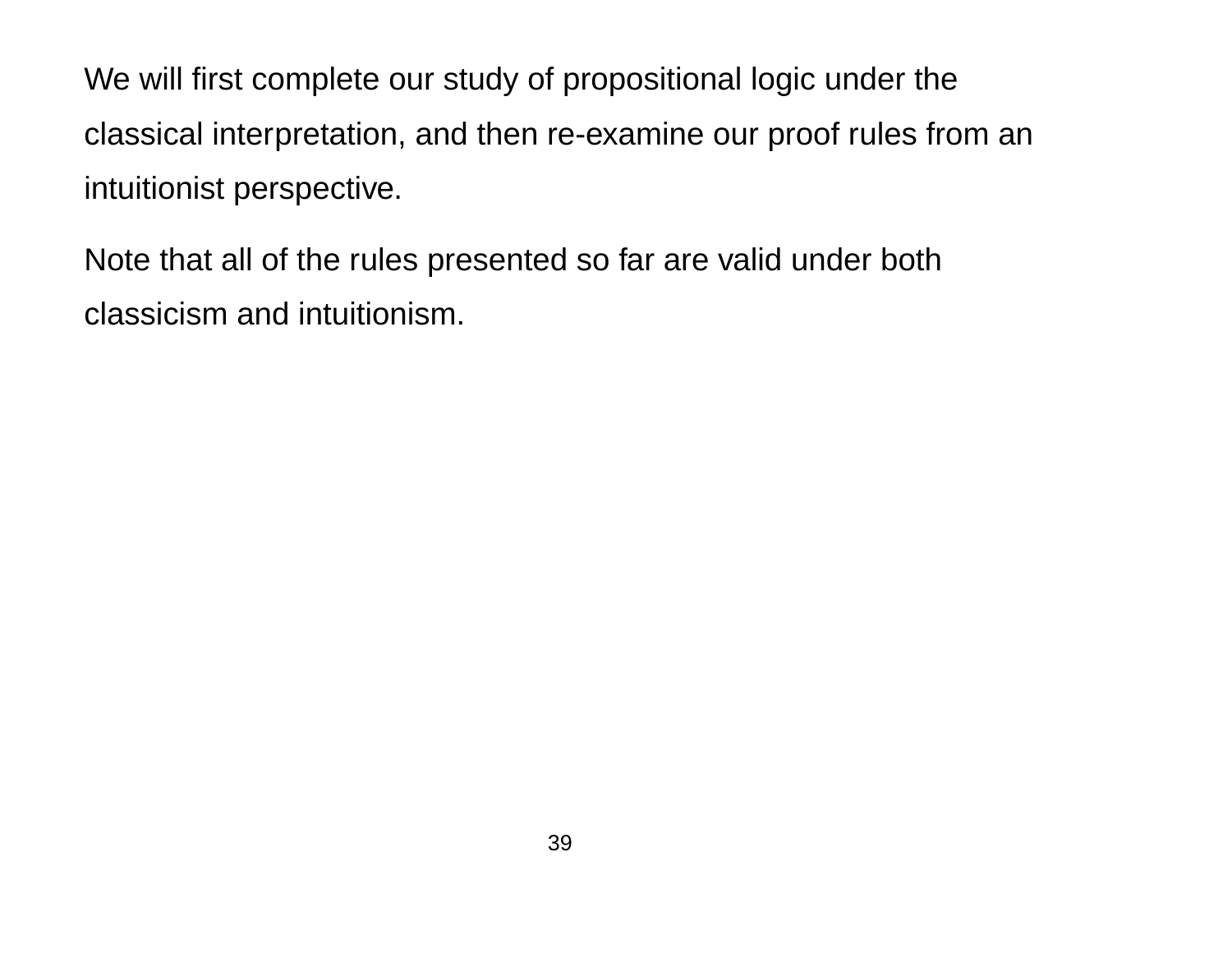## **Rules for double negation (classical)**

The simplest way in which a negation may arise in a formula is in the form of *double negation*. The rules for double negation are straightforward:

$$
\frac{\neg \neg \phi}{\phi} \neg \neg e \qquad \frac{\phi}{\neg \neg \phi} \neg \neg i
$$

We are maintaining the naming convention that "e" refers to elimination and "i" to introduction.

A double negation in English looks like "It is not true that Ling did not pass CS 245."

It turns out that the  $\neg\neg$  rule can be derived from other rules; the textbook demonstrates this, and then moves it into the category of derived rules.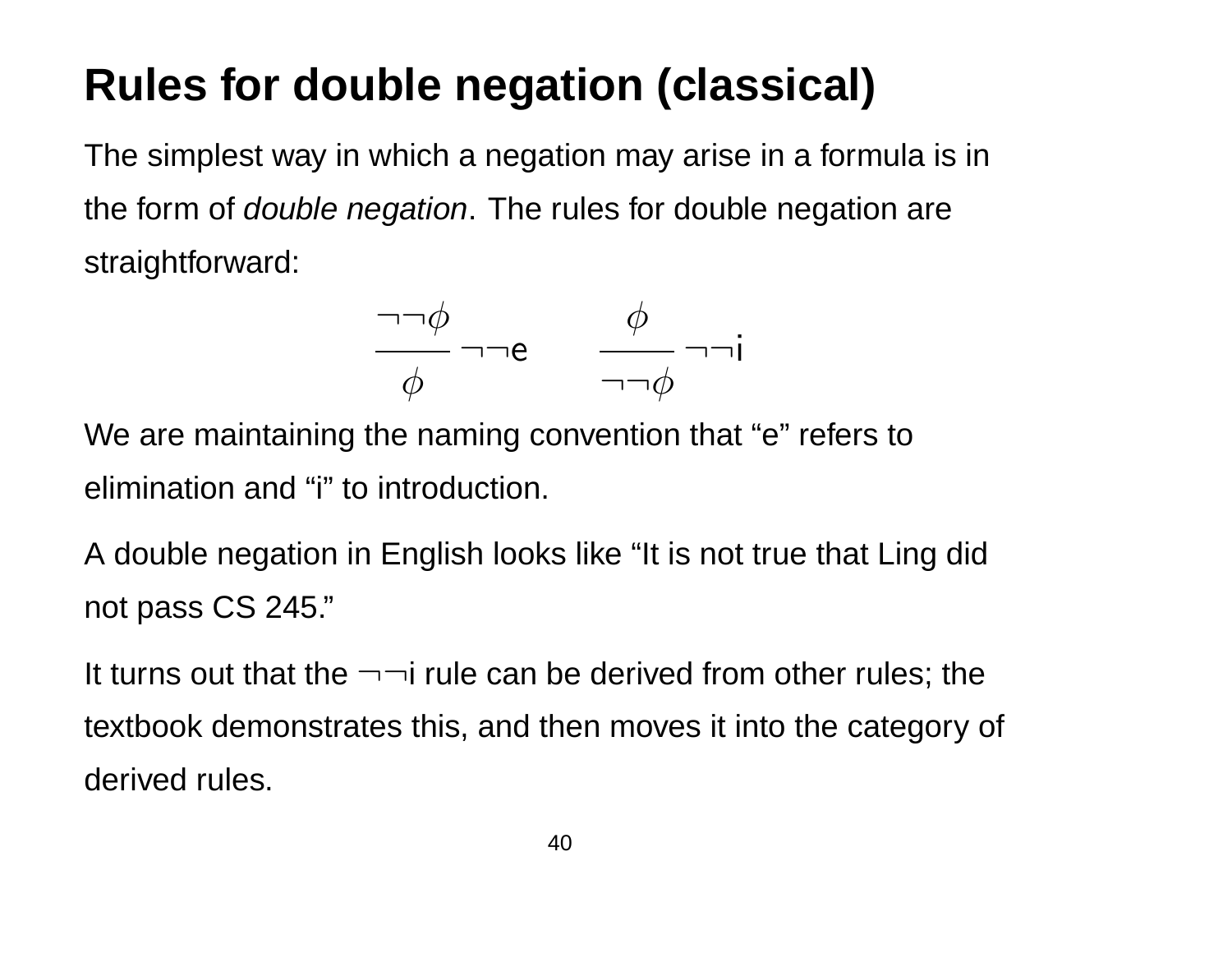## **Negation—elimination rule (classical)**

In order to introduce or eliminate negation, we have to talk about contradictions. A contradiction is any formula of the form  $\phi \wedge \neg \phi$  or  $\neg \phi \wedge \phi$ . We introduce the symbol  $\bot$  (pronounced "bottom") into our proofs to represent a contradiction. This naturally leads to the not-elimination or  $\neg$ e rule:

$$
\frac{\phi \quad \neg \phi}{\perp} \neg e
$$

We could also call this rule bottom-introduction, since it plays that role. But this is not commonly done.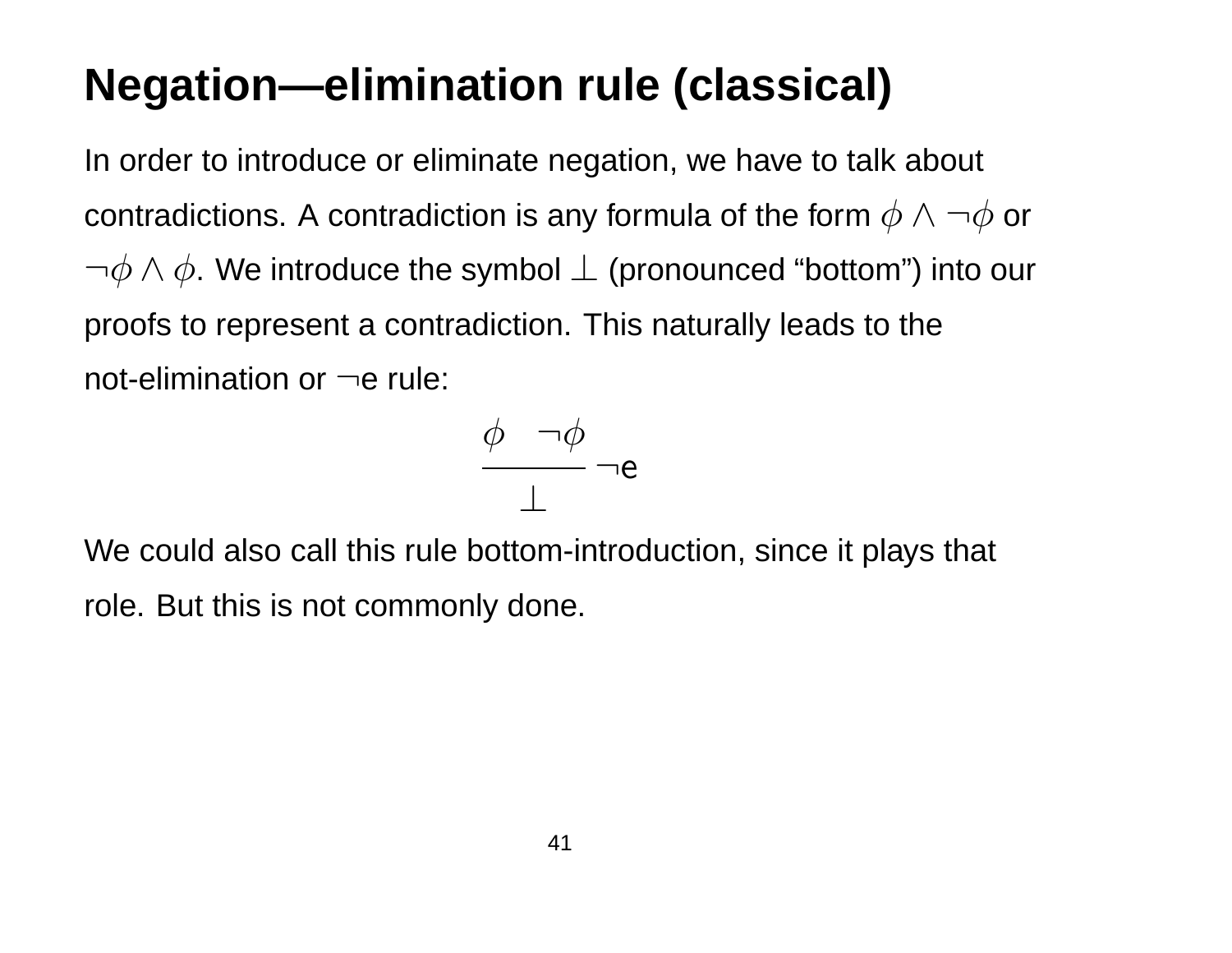## **Bottom elimination (classical)**

The rule for bottom elimination may be a little surprising.



This says that with  $\perp$  as a premise, one can conclude anything. In other words,  $\perp \rightarrow \phi$  is a theorem for all  $\phi$ .

The rule is reminiscent of statements like "If 2+2=5, then I'm a monkey's uncle." We need this rule in order to get our notion of proof to coincide with the still-to-be-introduced notion of semantic interpretation of formulas.

This rule is an example of the important notion of **vacuous truth**: any statement based on false premises is true.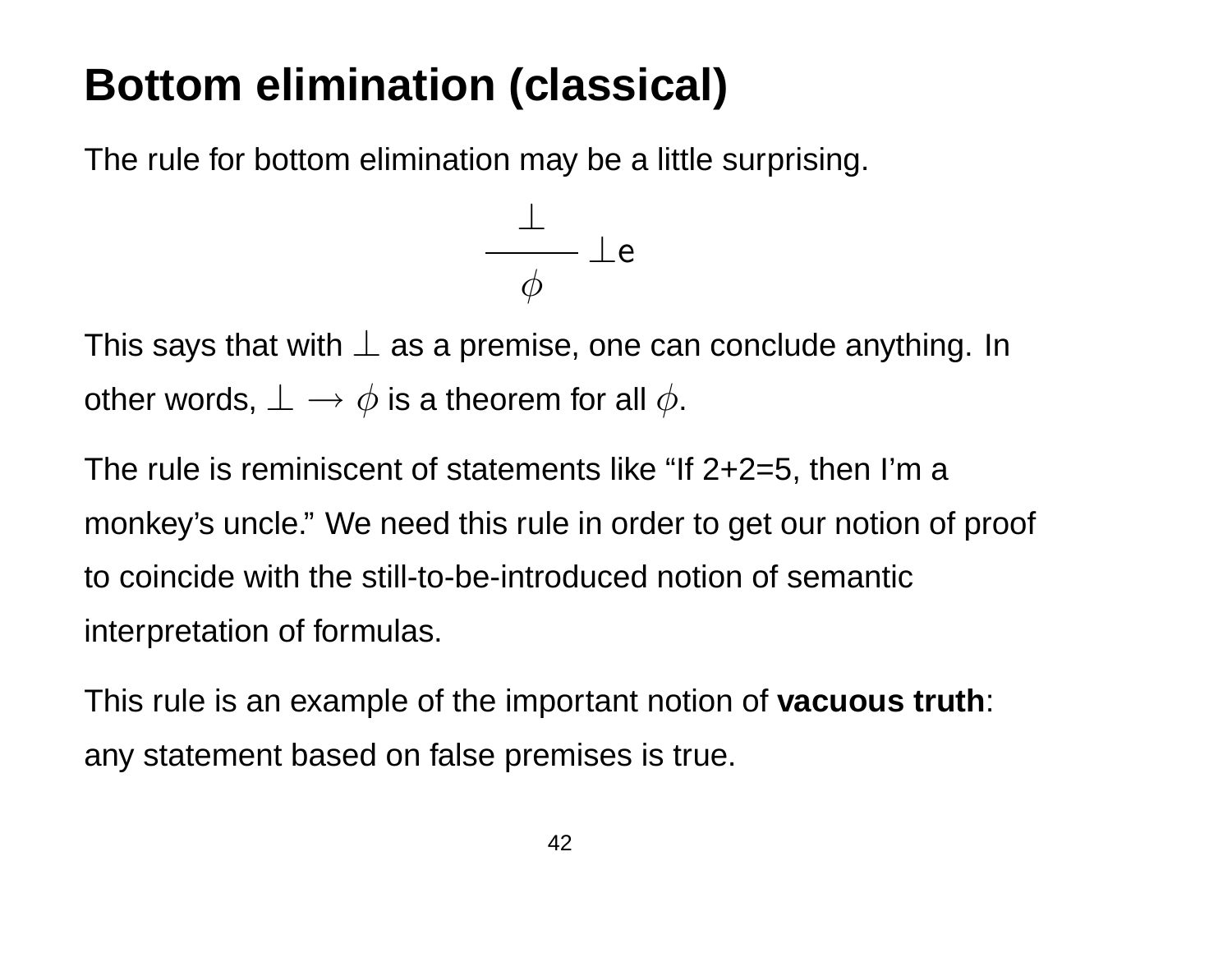# **Negation—introduction rule (classical)**

Introducing negation is our last rule that requires the use of proof boxes. If we make an assumption  $\phi$  and end up with a contradiction, then  $\phi$  should not be true, so we must be able to conclude that  $\neg \phi$ is true.



We motivated formal propositional logic with the following example: "If Ling earned her B.CS degree, she passed CS 245 and fulfilled her breadth requirements. Ling did not fulfil her breadth requirements. Therefore, Ling did not earn her B.CS degree."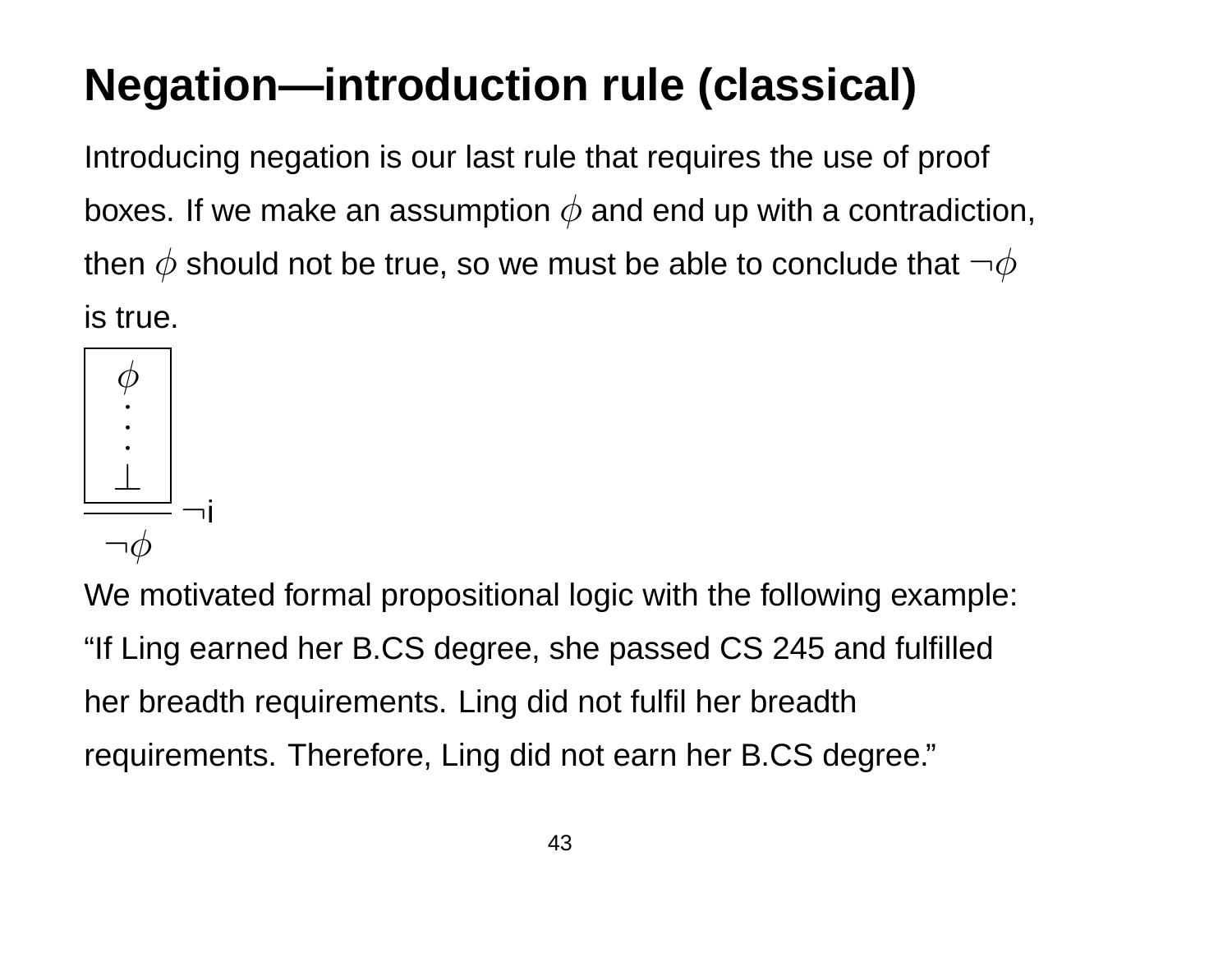We can now show the corresponding sequent to be valid.

Here is the proof of validity of  $r \to (p \land q), \neg q \vdash \neg r$ .

| 1 $r$  |                               |                           | assumption |
|--------|-------------------------------|---------------------------|------------|
|        | 2 $r \rightarrow (p \land q)$ | premise                   |            |
|        | 3 $p \wedge q$                | $\rightarrow e$ 1-2       |            |
| $4\ q$ |                               | $\wedge$ e <sub>2</sub> 3 |            |
|        | $5 \neg q$                    | premise                   |            |
| 6      |                               | $\neg$ e 4,5              |            |
|        | ר $r\,$                       |                           | $1 - 6$    |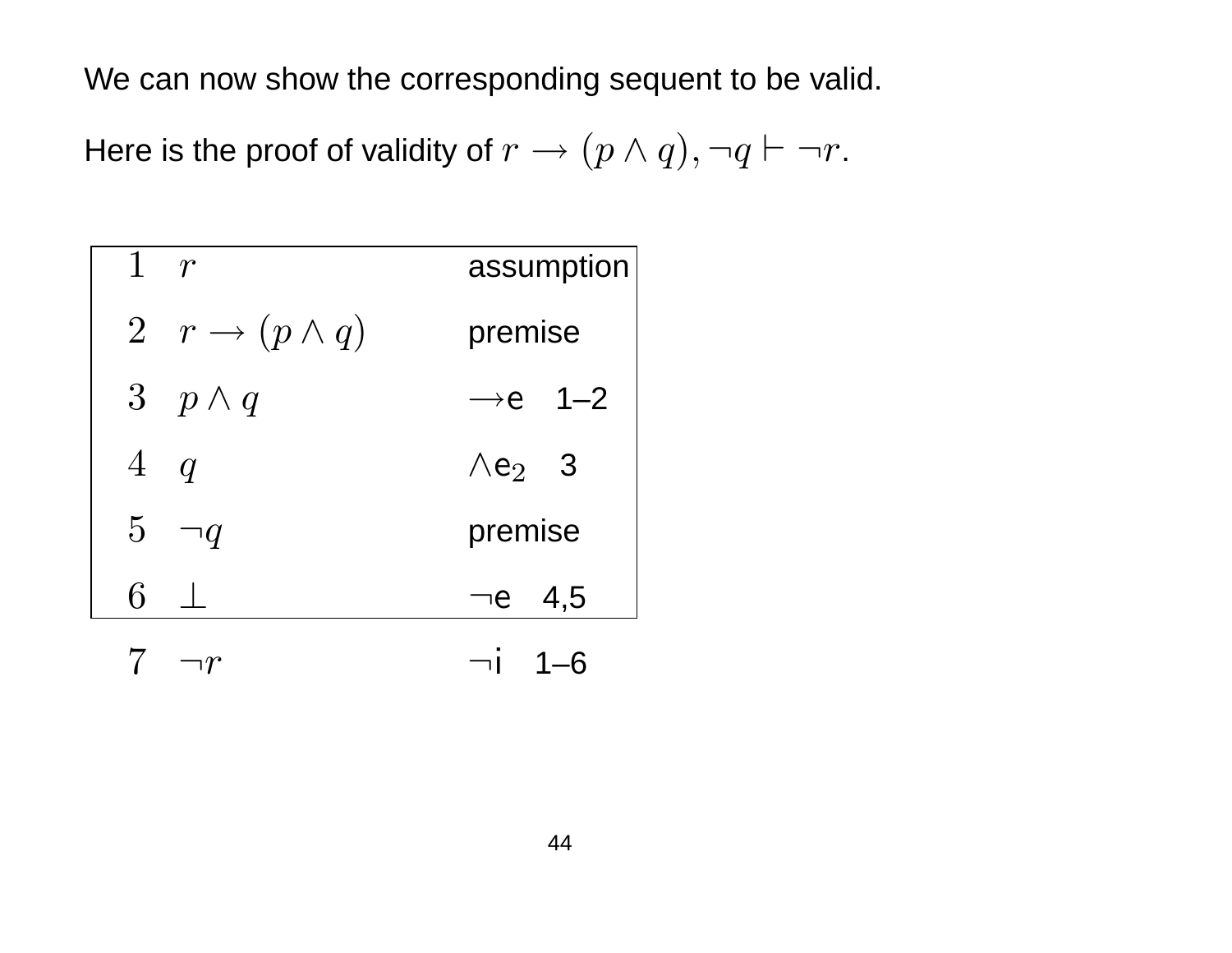#### **The derived rule modus tollens (classical)**

We now establish the following rule, which comes as a

consequence of the rules we already have:

$$
\frac{\phi \to \psi \quad \neg \psi}{\neg \phi} \text{MT}
$$

Modus tollens (Latin for "mode that denies") captures the argument "If Ling earned her B.CS degree, then Ling passed CS 245. Ling did not pass CS 245. Therefore, Ling did not earn her B.CS degree."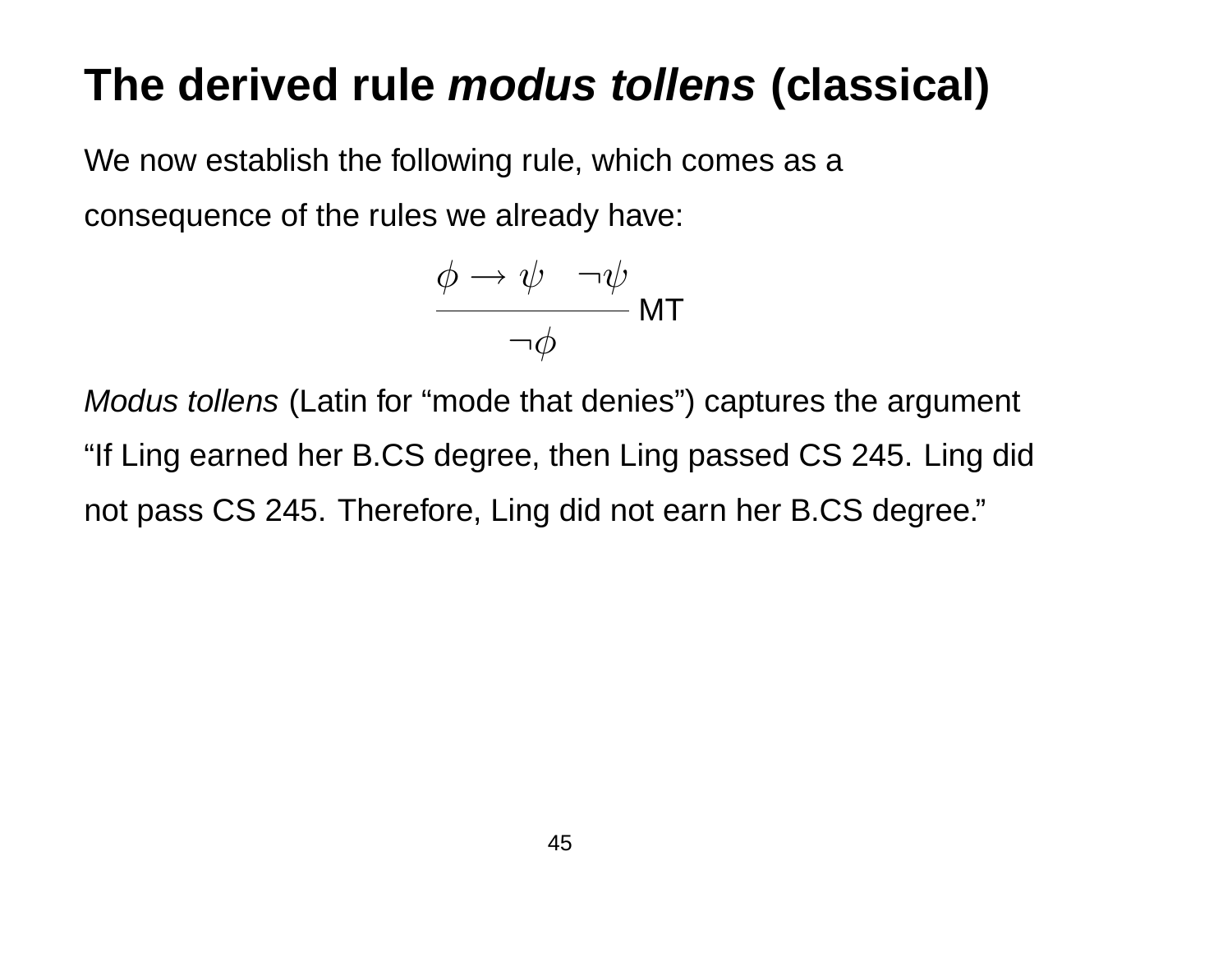The validity of the English argument we just made suggests that the following English argument is also valid: "If Ling earned her B.CS degree, then Ling passed CS 245. Therefore, if Ling did not pass CS 245, Ling did not earn her B.CS degree."

As a sequent, this has the form  $p \to q \vdash \neg q \to \neg p$ . Recall that in Math 135,  $\neg q \rightarrow \neg p$  was defined as the "contrapositive" of  $p \rightarrow q$ .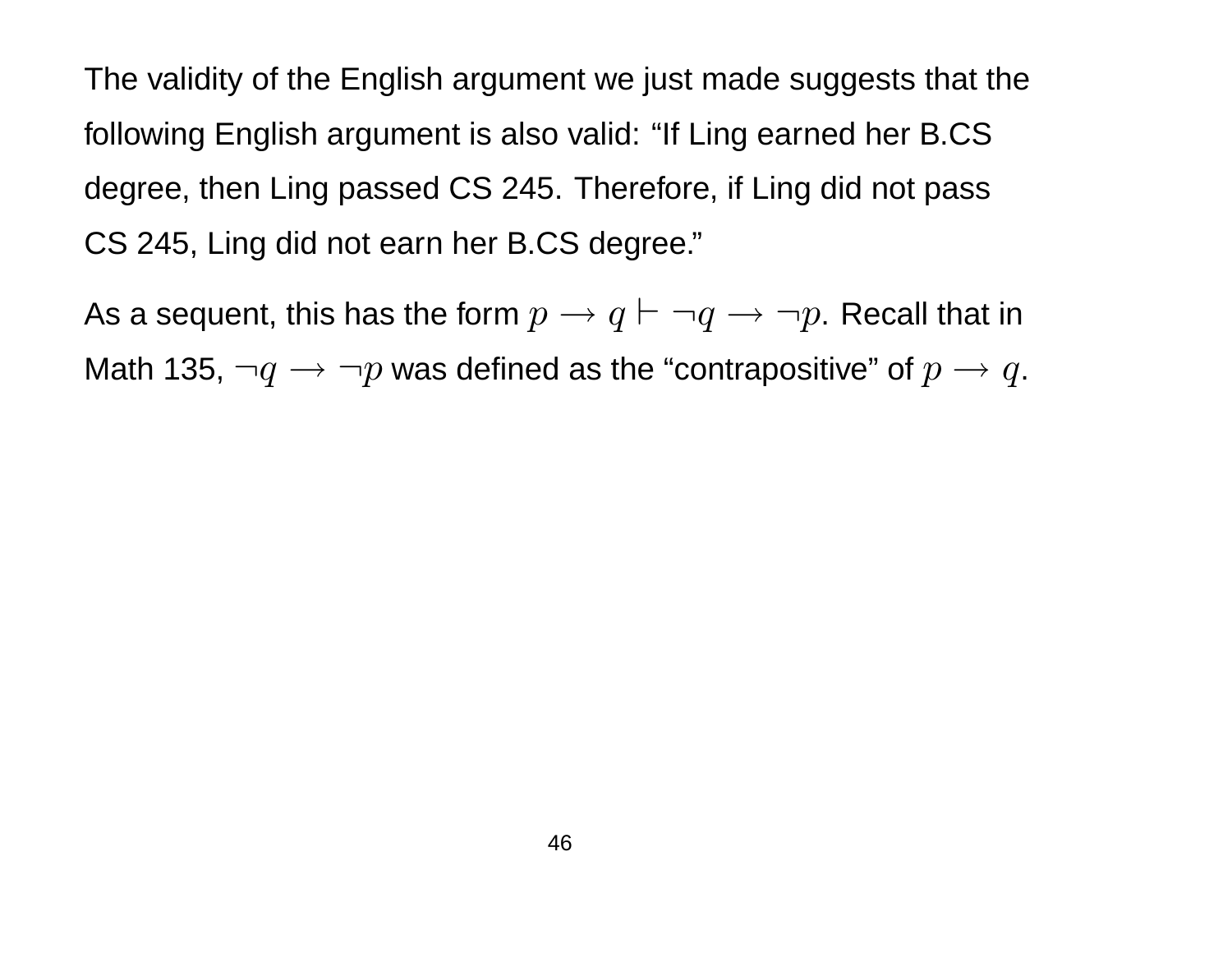#### **Proof of modus tollens**

We can now prove *modus tollens*, or  $\phi \to \psi, \neg \psi \vdash \neg \phi$ . But there is a slight problem. This is not really a sequent. It is a template or framework for creating sequents. If we substitute any specific formulas for  $\phi$  and  $\psi$ , we will get a sequent.

The textbook does not discuss this, and it is a source of possible confusion. We will call this a **sequent schema**.

In order to prove it, we will create a **proof schema**, which has the same parameters,  $\phi$  and  $\psi$ . Any substitution of specific formulas in the proof schema yields a valid proof.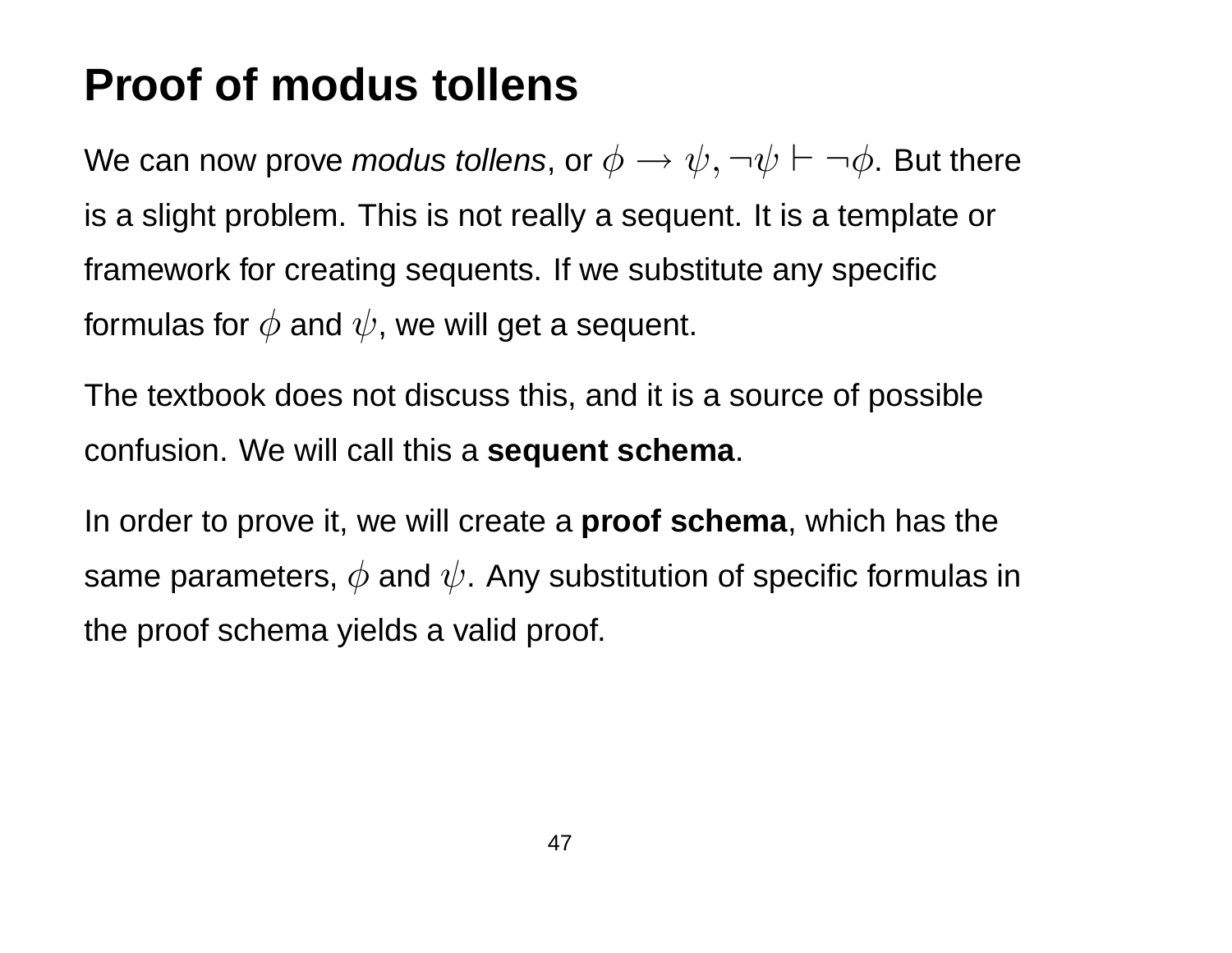| $\mathbf{1}$<br>$\phi \rightarrow \psi$ | premise             |
|-----------------------------------------|---------------------|
| $2\overline{ }$<br>$\neg \psi$          | premise             |
| $\overline{3}$                          | assumption          |
| $4\not\psi$                             | $\rightarrow e$ 1,3 |
| $\overline{5}$                          | $\neg$ e 2,4        |
|                                         | $3 - 5$             |

Note that everywhere we used MT, we could fill in these lines instead, with the appropriate substitutions. Using MT lets us shorten proofs. We will keep it as a **derived rule** (not a primitive rule).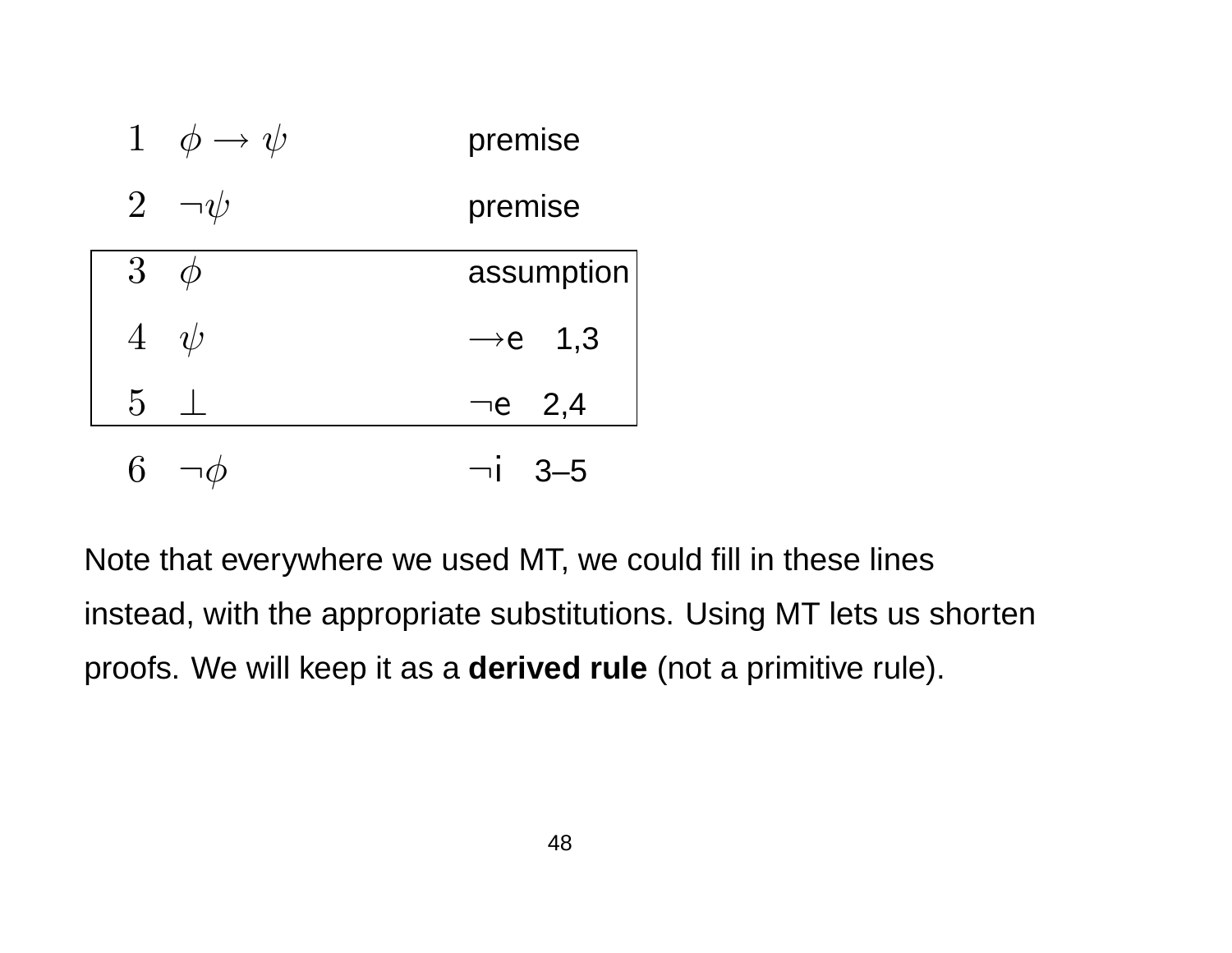## **The derived rule reductio ad absurdum (classical)**

Reductio ab absurdum (Latin for "reduction to the absurd") is often called proof by contradiction, and that is how we will abbreviate it (PBC). As a rule, it looks like this:



This looks like not-introduction turned upside down, so it is not surprising that we can use not-introduction and double-negation-elimination to prove this rule.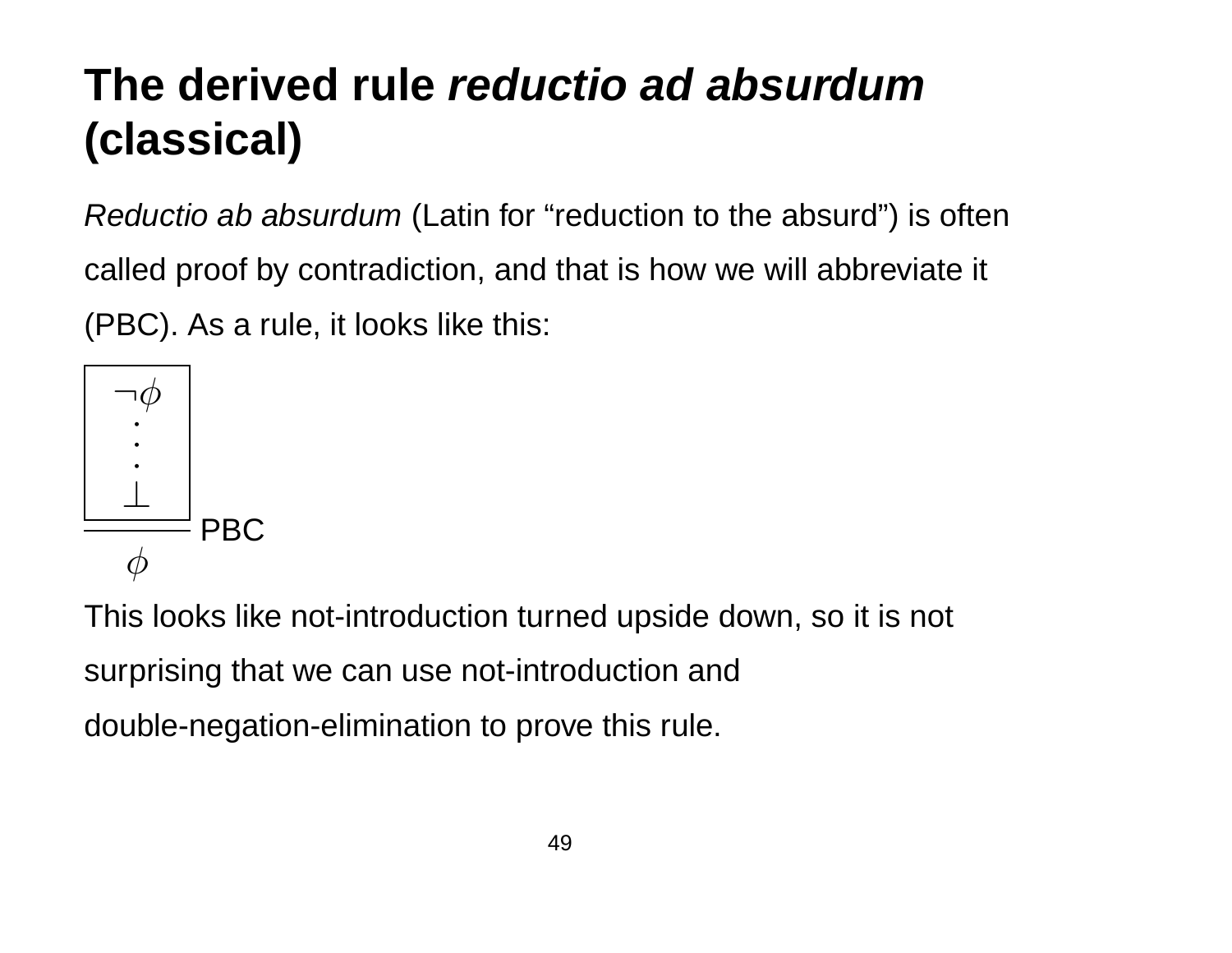The textbook writes PBC as  $(\neg \phi \rightarrow \bot) \vdash \phi$ , and provides a five-line proof schema. However, there is a problem with this:  $\perp$  is not part of our language of formulas. We can make a rule that in sequent schema, we can substitute any formula of the form  $\psi \wedge \neg \psi$ for  $\perp$ , but doing this to the five-line proof schema in the book does not yield a valid proof.

Instead, we will reason about why PBC should be valid, by viewing it as shorthand for a longer sequence. Any application of PBC starts with a proof box with  $\neg \phi$  at the top and  $\bot$  at the bottom, followed by  $\phi$ . If we substitute an application of  $\neg i$ , we can put  $\neg\neg \phi$  after the box. Then it is simple, using  $\neg\neg e$ , to conclude  $\phi$ .

In other words, one application of PBC can be replaced by one application of  $\neg i$  and one application of  $\neg \neg e$ .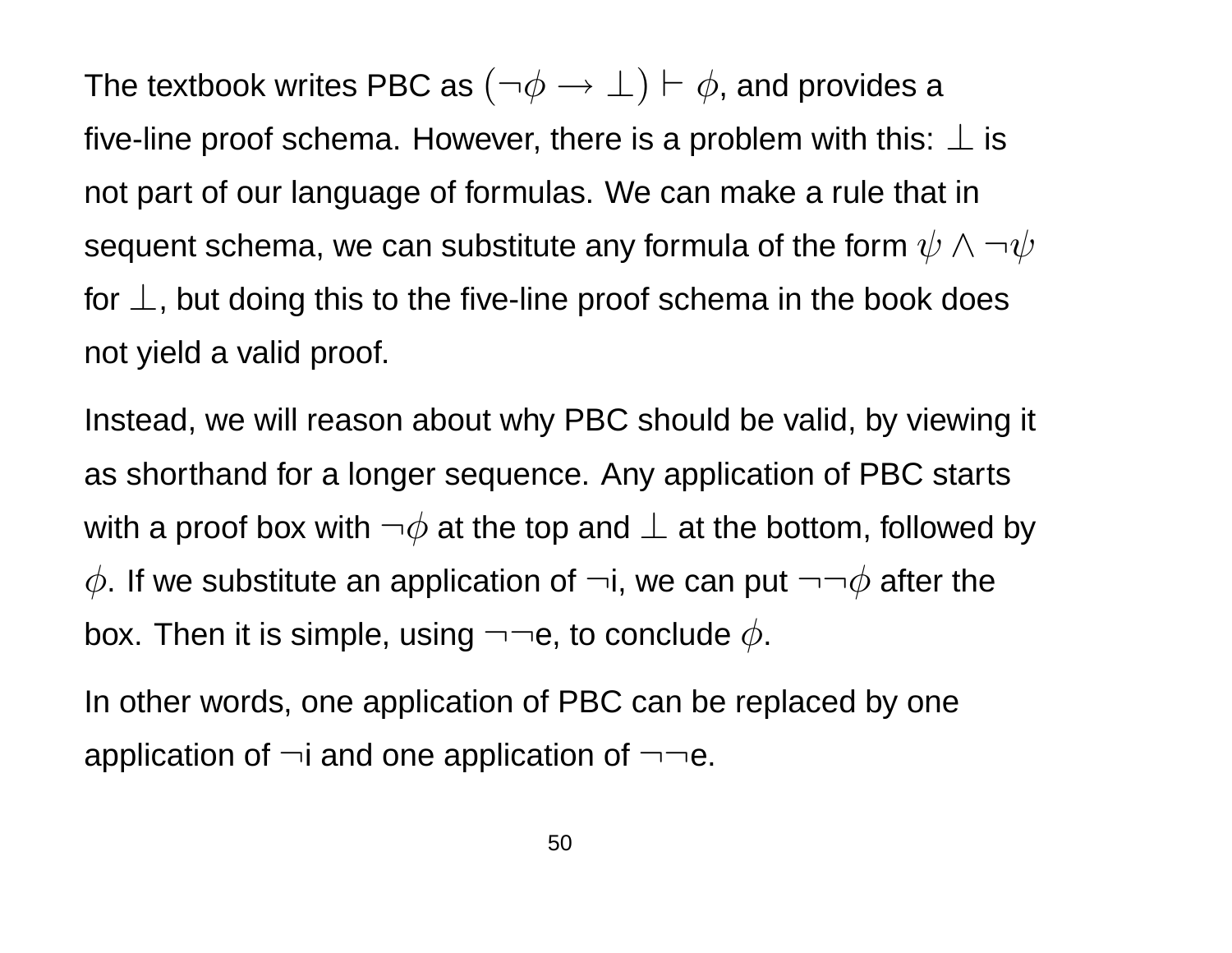### **The derived rule tertium non datur (classical)**

Our last derived rule is the law of the excluded middle, or LEM. (The Latin name of the rule translates as "a third [thing] is not given"). This simply states that  $\phi \lor \neg \phi$  is a theorem for any  $\phi$ . Intuitively, it means that either  $\phi$  is true or  $\neg \phi$  is true.

This is a useful rule because its proof is longer than the others, and so it saves much space when it is used. On the other hand, it is less obvious how to use it than some of the other rules we have. It can be a source of disjunctions that can be used in or-elimination (see example 1.24 in the textbook). It plays an important role in a mathematical proof in the next module.

Once again, we use a proof schema.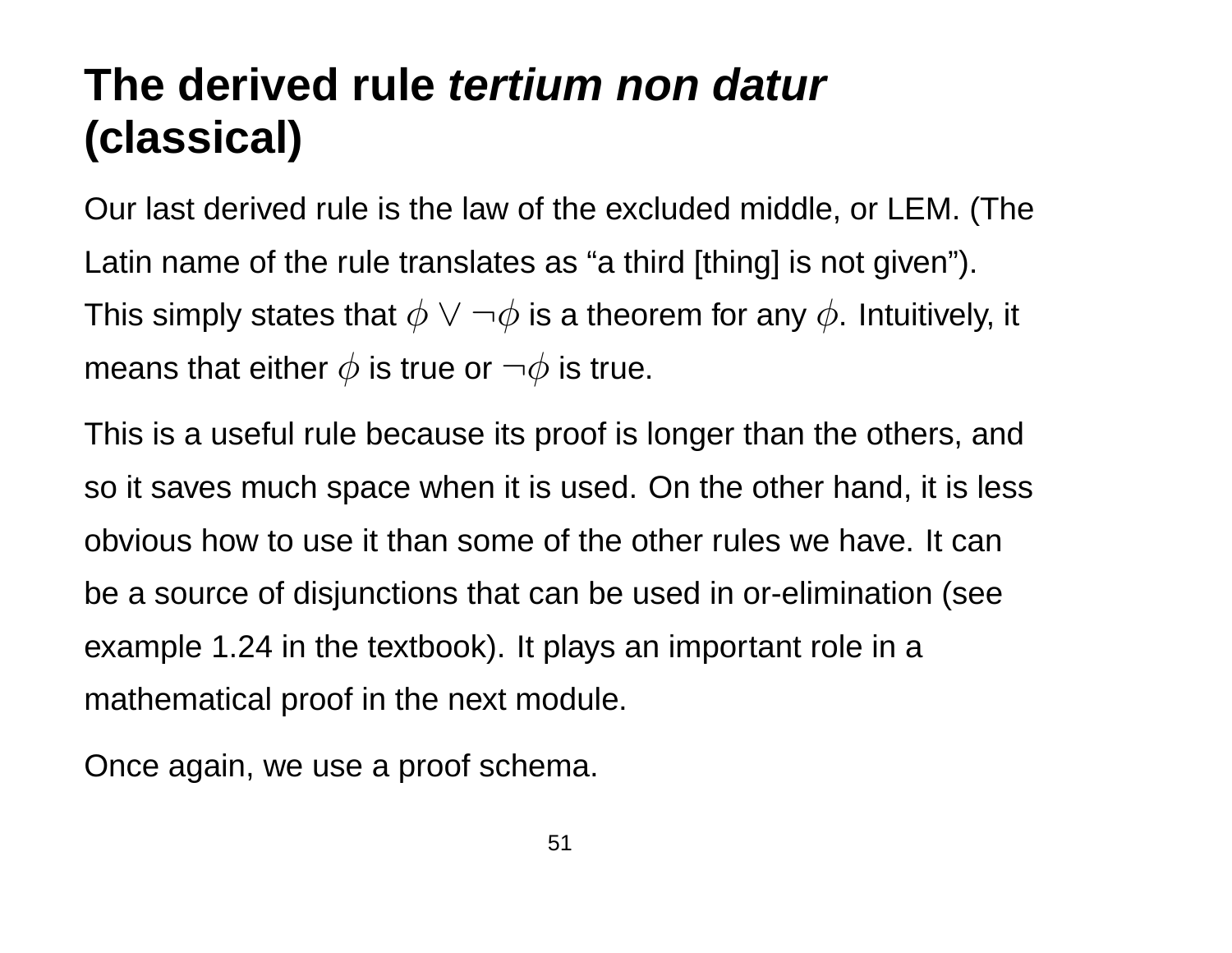|                | $1 \neg (\phi \vee \neg \phi)$    | assumption   |
|----------------|-----------------------------------|--------------|
| $\overline{2}$ | $\phi$                            | assumption   |
|                | 3 $\phi \vee \neg \phi$           | $V1_1$ 2     |
|                | $4\perp$                          | $\neg$ e 1,3 |
|                | $5 - \phi$                        | $\neg i$ 2-4 |
|                | 6 $\phi \vee \neg \phi$           | $Vi2$ 5      |
| $\overline{7}$ |                                   | $\neg$ e 1,6 |
|                | 8 $\neg\neg(\phi \lor \neg \phi)$ | $\neg i$ 1-7 |
|                | 9 $\phi \vee \neg \phi$           | - 8<br>∍ר    |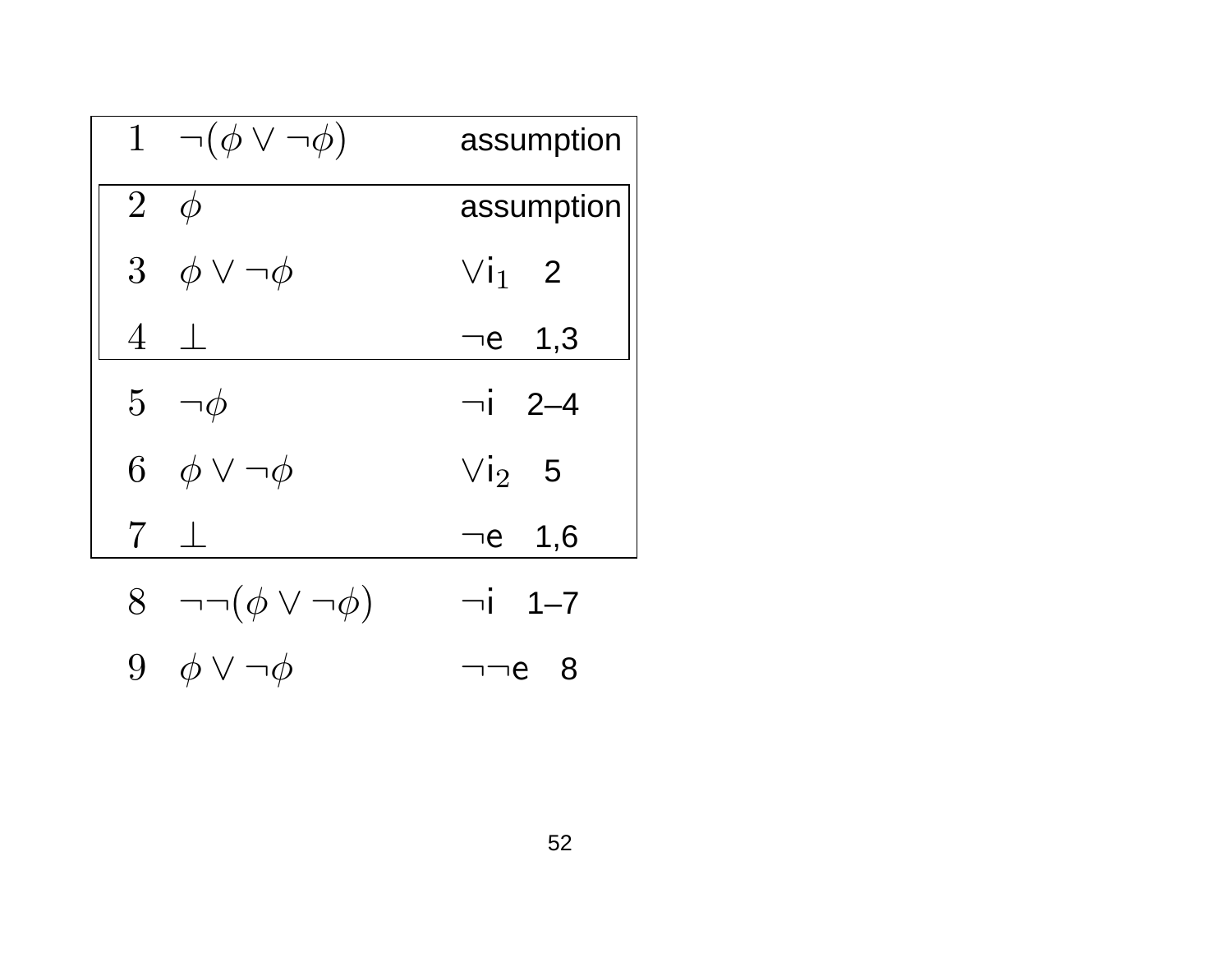As an aside, note that the proofs of both PBC and LEM make use of double negation elimination. This will be important later.

We could continue creating as many derived rules as we like, but these will suffice for our purposes.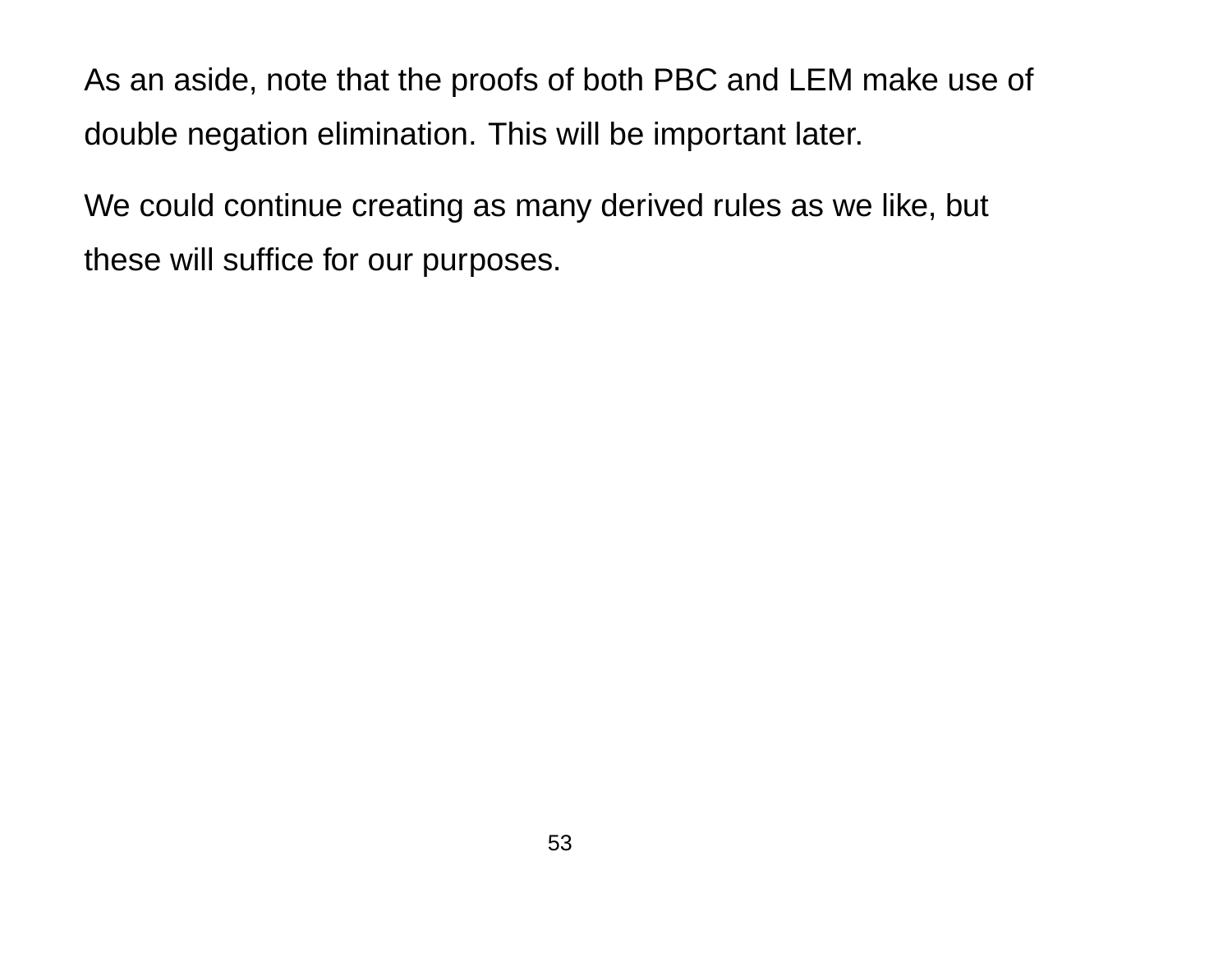#### **Theorems**

Consider the following proof of  $p \vdash q \rightarrow p$ .

|                                                  | assumption          |
|--------------------------------------------------|---------------------|
|                                                  | premise             |
| $\mathcal{S}_{\mathcal{C}}$<br>$q \rightarrow p$ | $\rightarrow$ i 1–2 |

We could "move  $p$  to the right" by wrapping this whole proof in a proof box that starts by assuming  $p$  and ends by proving

$$
p \to (q \to p).
$$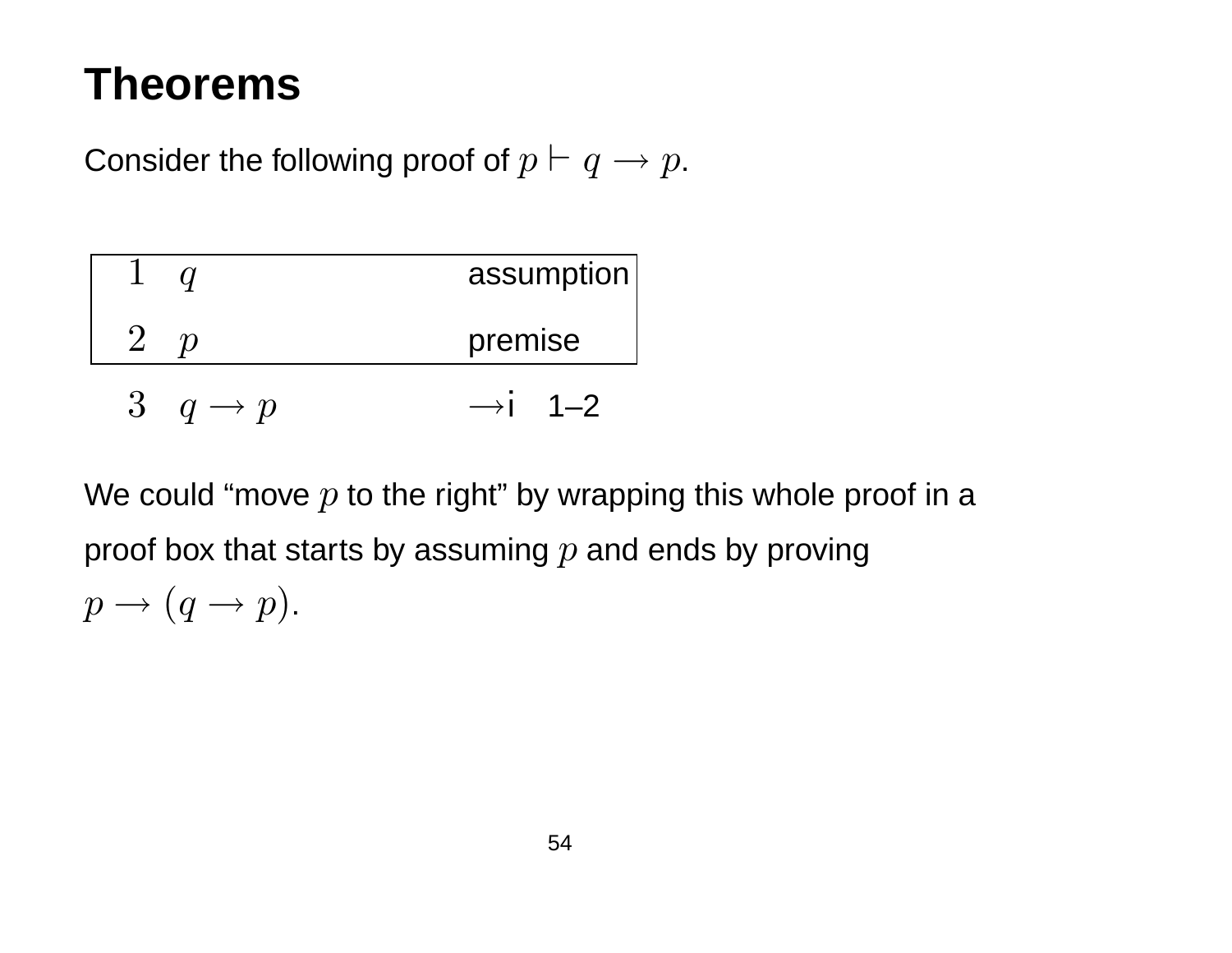In other words, we can show validity of the sequent

 $\vdash p \rightarrow (q \rightarrow p).$ 

|                   | assumption          |
|-------------------|---------------------|
| $2^{\circ}$       | assumption          |
| $3\quad p$        | copy of 1           |
| $q \rightarrow p$ | $\rightarrow$ i 2—3 |

5 
$$
p \rightarrow (q \rightarrow p)
$$
  $\rightarrow i$  1-4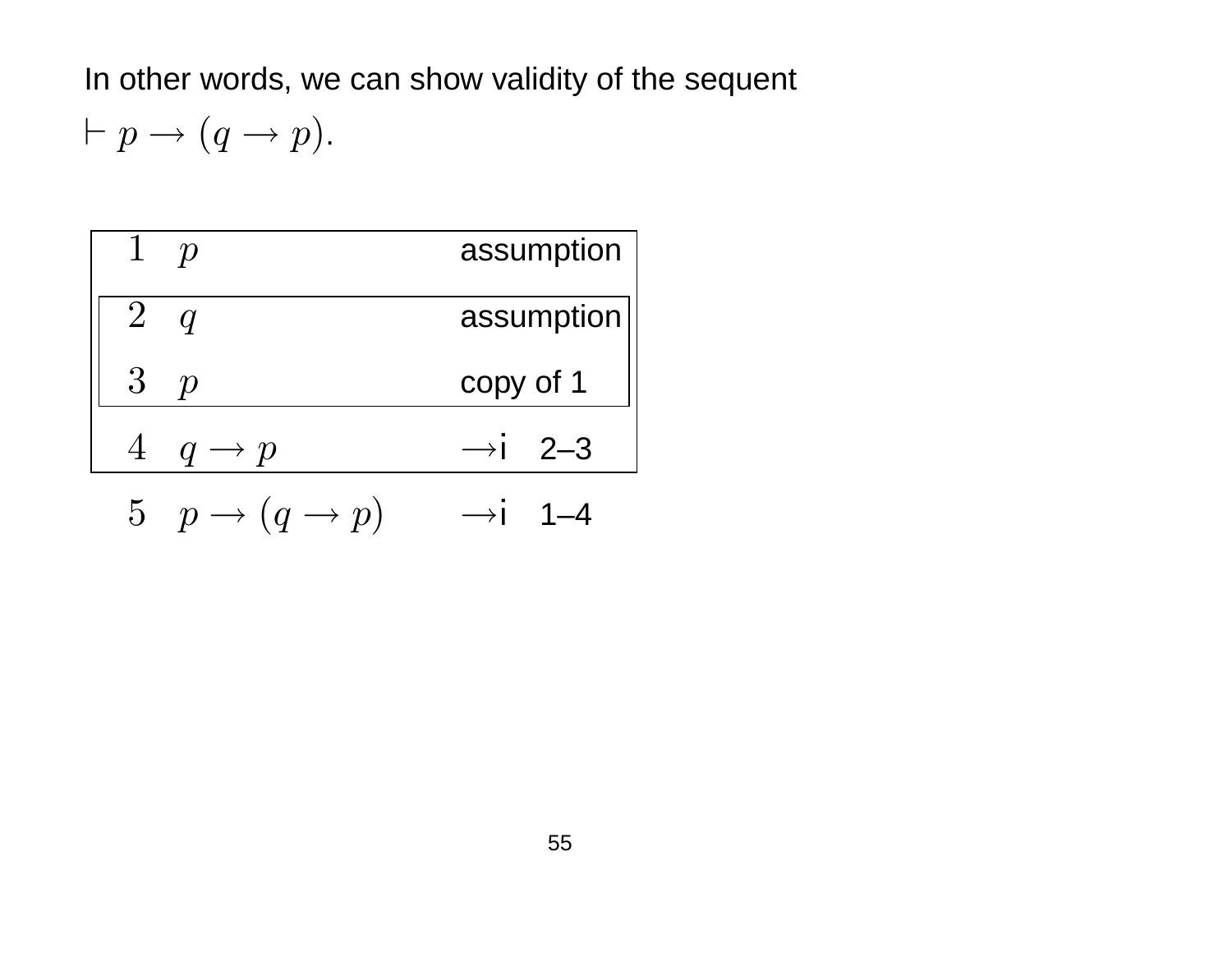We call a formula  $\phi$  for which the sequent  $\vdash \phi$  is valid a **theorem** within our proof system.

We are still going to use the word "theorem" for things we prove, using "Math 135"-style proofs, about our proof systems. Please make sure you always understand in which sense the word is being used.

By iterating the process we just used, we can convert any proof of validity of a sequent  $\phi_1, \phi_2, \ldots, \phi_n \vdash \psi$  into a proof of validity of  $\vdash \phi_1 \rightarrow (\phi_2 \rightarrow \ldots (\phi_n \rightarrow \psi) \ldots)$ . In fact, we can put the formulas  $\phi_i$  into such a theorem in any order.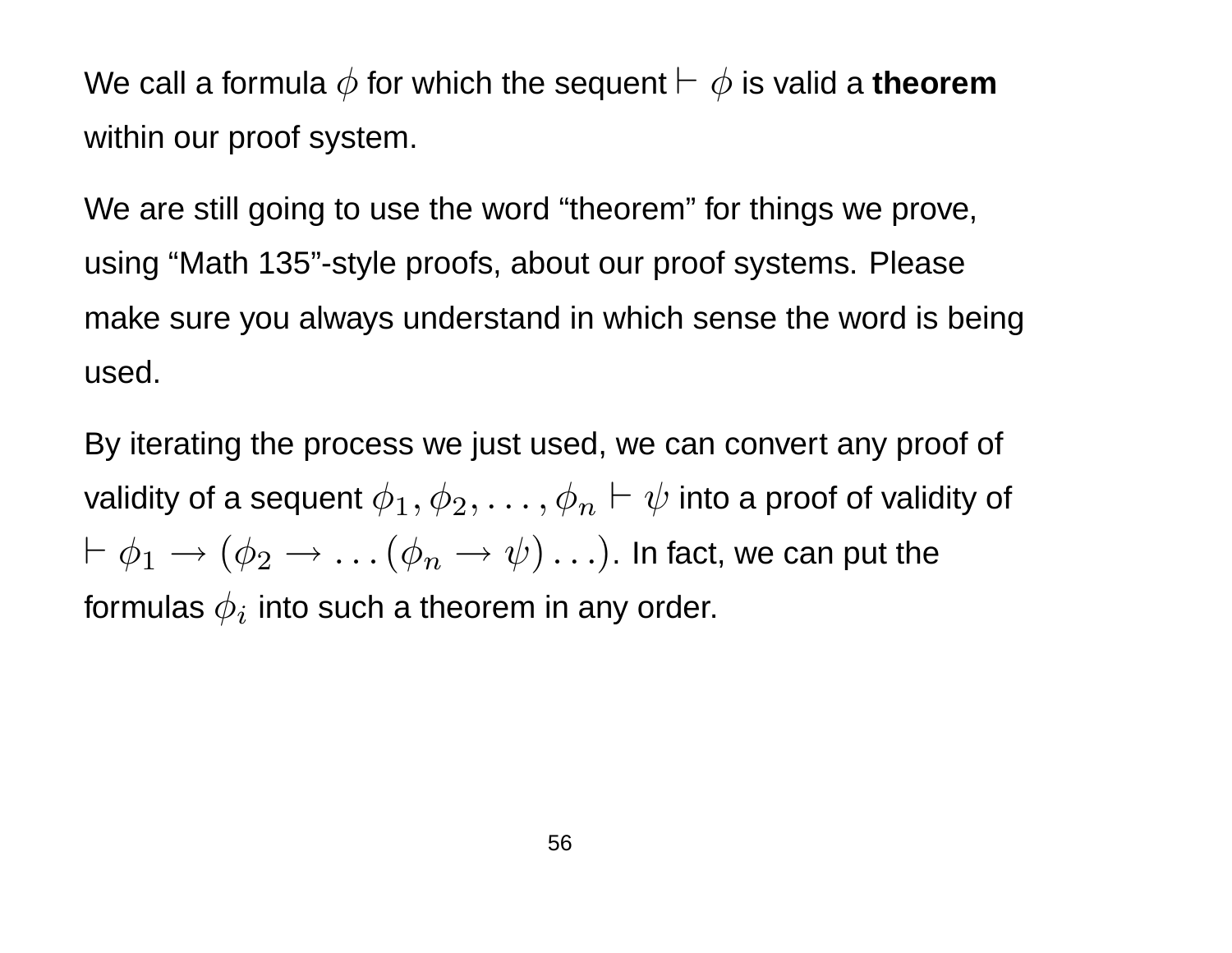#### **Provable equivalence**

Two formulas  $\phi$  and  $\psi$  are provably equivalent if  $\phi \vdash \psi$  and  $\psi \vdash \phi$ are valid. We sometimes write this  $\phi \dashv\vdash \psi$ .

As an example, we proved  $p \rightarrow q \vdash \neg q \rightarrow \neg p$  earlier. If we prove  $\neg q \rightarrow \neg p \vdash p \rightarrow q$ , it will show that the formulas  $p \rightarrow q$  and  $\neg q \rightarrow \neg p$  are provably equivalent.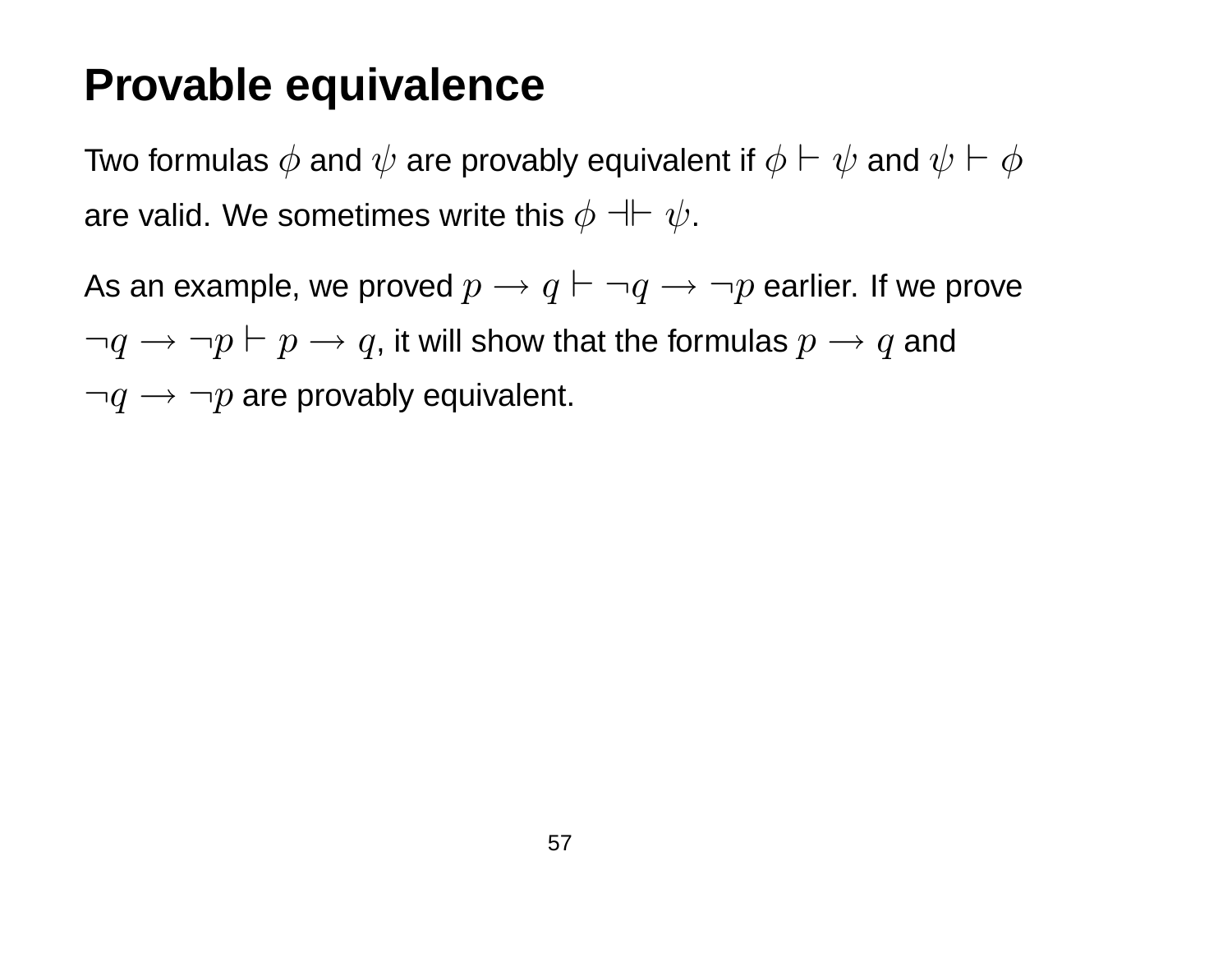| 1<br>$\neg q \rightarrow \neg p$ | premise        |
|----------------------------------|----------------|
| $\overline{2}$<br>p              | assumption     |
| $3\overline{)}$<br>$\neg\neg p$  | $\neg\neg i$ 2 |
| $\overline{4}$<br>$\neg\neg q$   | MT 1,3         |
| 5q                               | $\neg\neg e$ 4 |
| 6<br>$p \rightarrow q$           | →1 2–5         |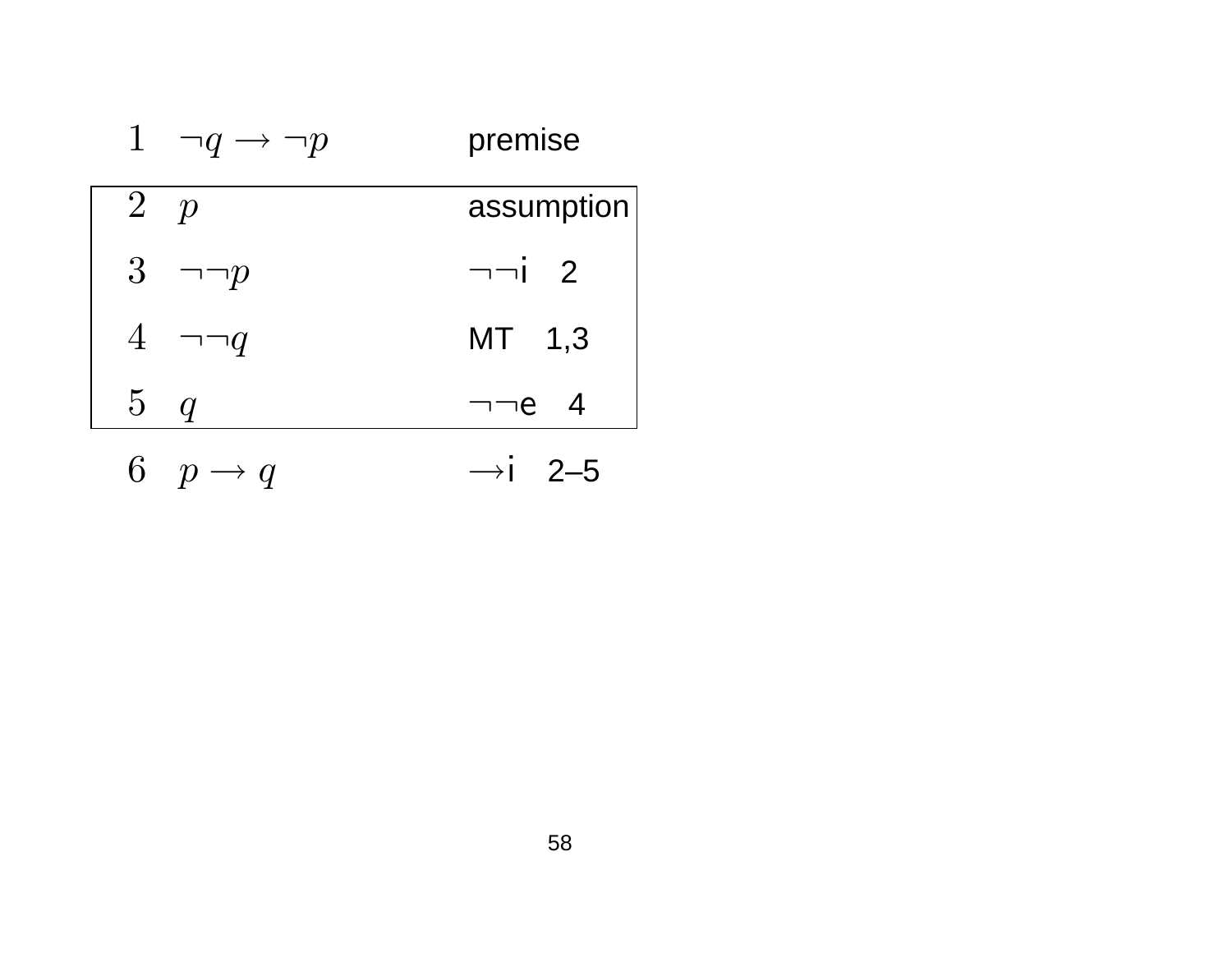Just as with mathematical proofs, there is a certain art to constructing proofs in natural deduction. There is no simple recipe or algorithm to create a proof of a sequent. You should study the more complicated examples in the textbook, which also gives some guidelines as to what to try. Do as many proofs as you can manage.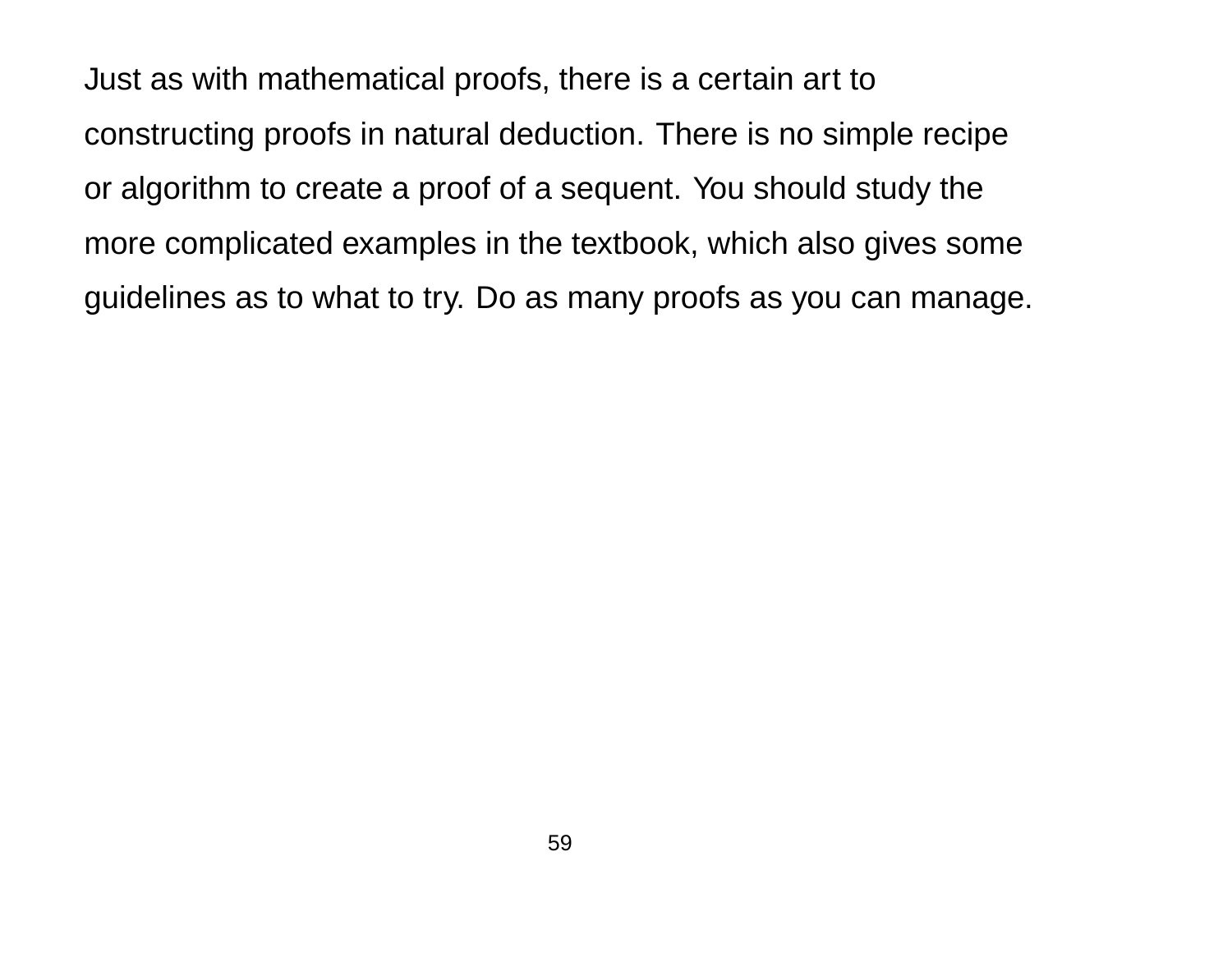### **Intuitionism**

Having fully developed the proof theory of propositional logic, let us now go back and consider the consequences of adopting the intuitionist point of view.

As intuitionists, we observe that a derivation of some formula  $\phi$  is a statement about both  $\phi$ 's truth and its provability.

As we noted before, we can then choose to interpret  $\neg \phi$  as meaning "not true" or "not provable". As intuitionists, we choose the latter.

This one choice dramatically influences how we view the formulas we derive. A formula  $\phi$  is now a statement about a proof of  $\phi$ , rather than the mere truth of  $\phi$ . Consequently, the rules for working with the logical connectives must be viewed in this new light.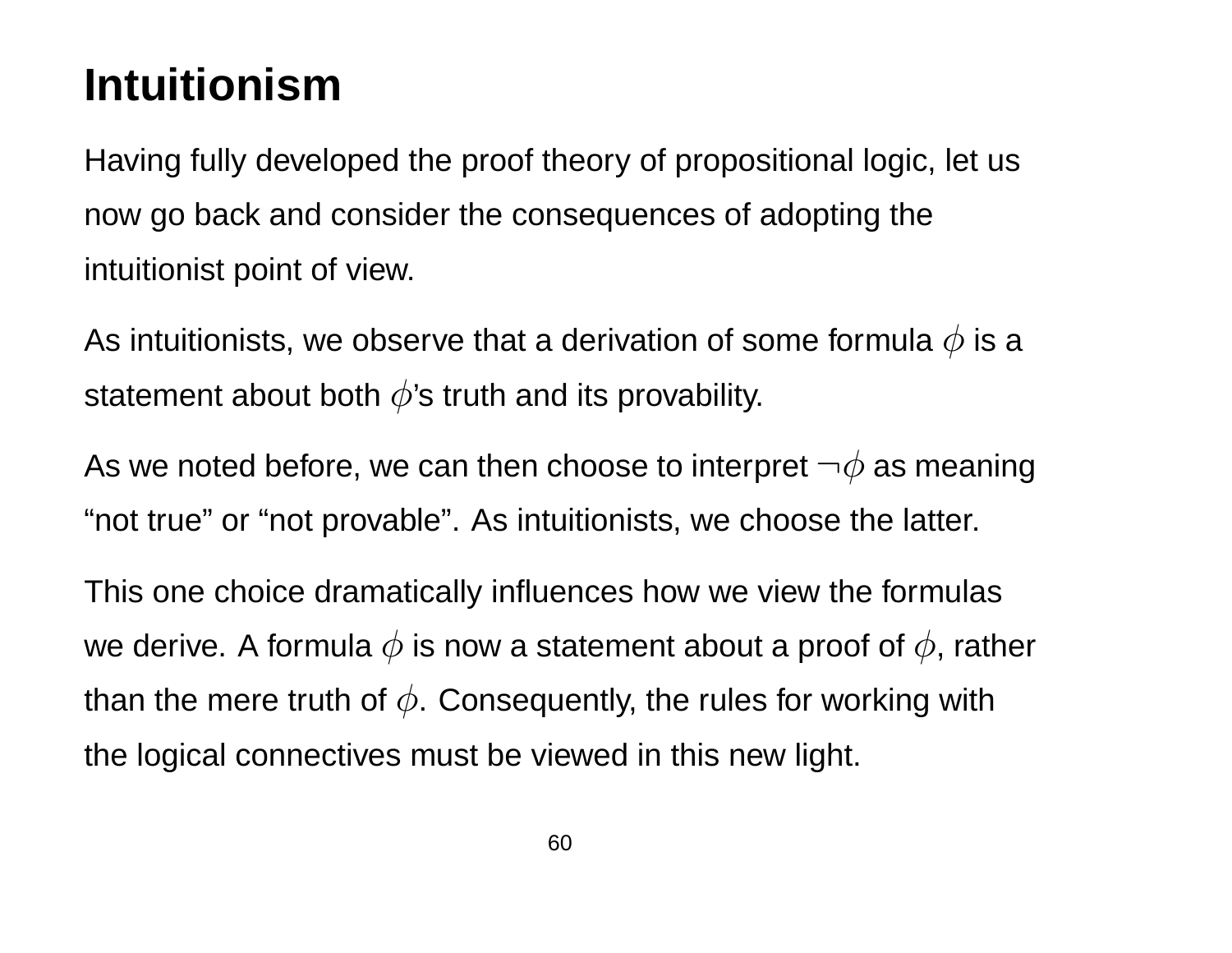## **Intuitionism and conjunctions**

If we interpret a formula  $\phi$  as meaning "I can construct a proof of  $\phi$ ," then the formula  $\phi \wedge \psi$  means "I can construct a proof of  $\phi$  and a proof of  $\psi$ ."

Equivalently, it means "I can construct a proof of  $\phi \wedge \psi$ ."

The intuitionistic proof rules for conjunction are the same as the classical ones.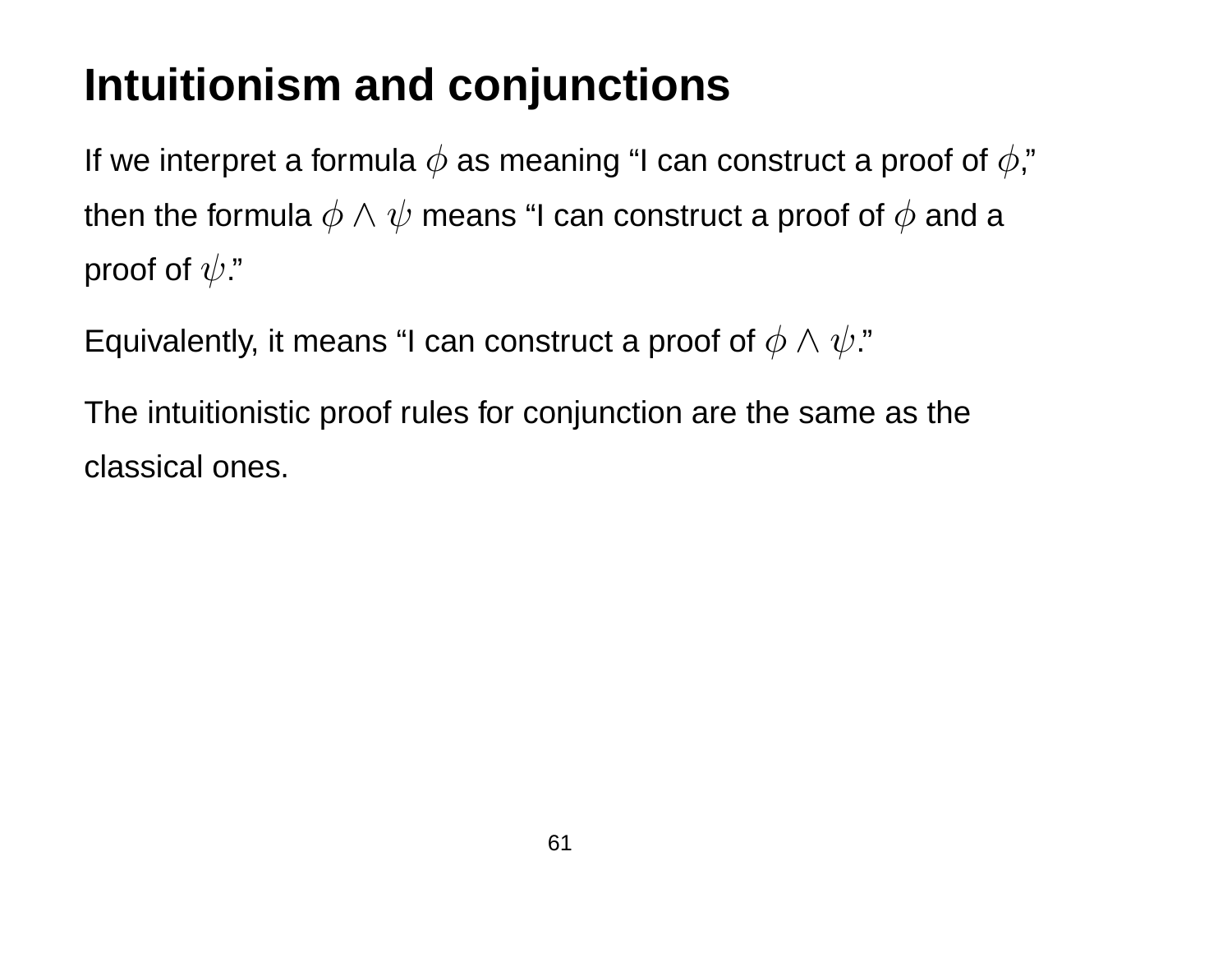### **Intuitionism and implication**

The formula  $\phi \to \psi$  now means "If I have a proof of  $\phi$ , I can transform it into a proof of  $\psi$ ."

The usual rules for  $\rightarrow$ -elimination (i.e., modus ponens) and  $\rightarrow$ -introduction still apply under intuitionism.

In the case of modus ponens, the reasoning is that if we have a proof of  $\phi$  and a way of transforming a proof of  $\phi$  into a proof of  $\psi$ , then we have a proof of  $\psi$ .

The derived rule of modus tollens also remains valid — if we can translate any proof of  $\phi$  to a proof of  $\psi$ , and yet we cannot prove  $\psi$ , then  $\phi$  must not be provable.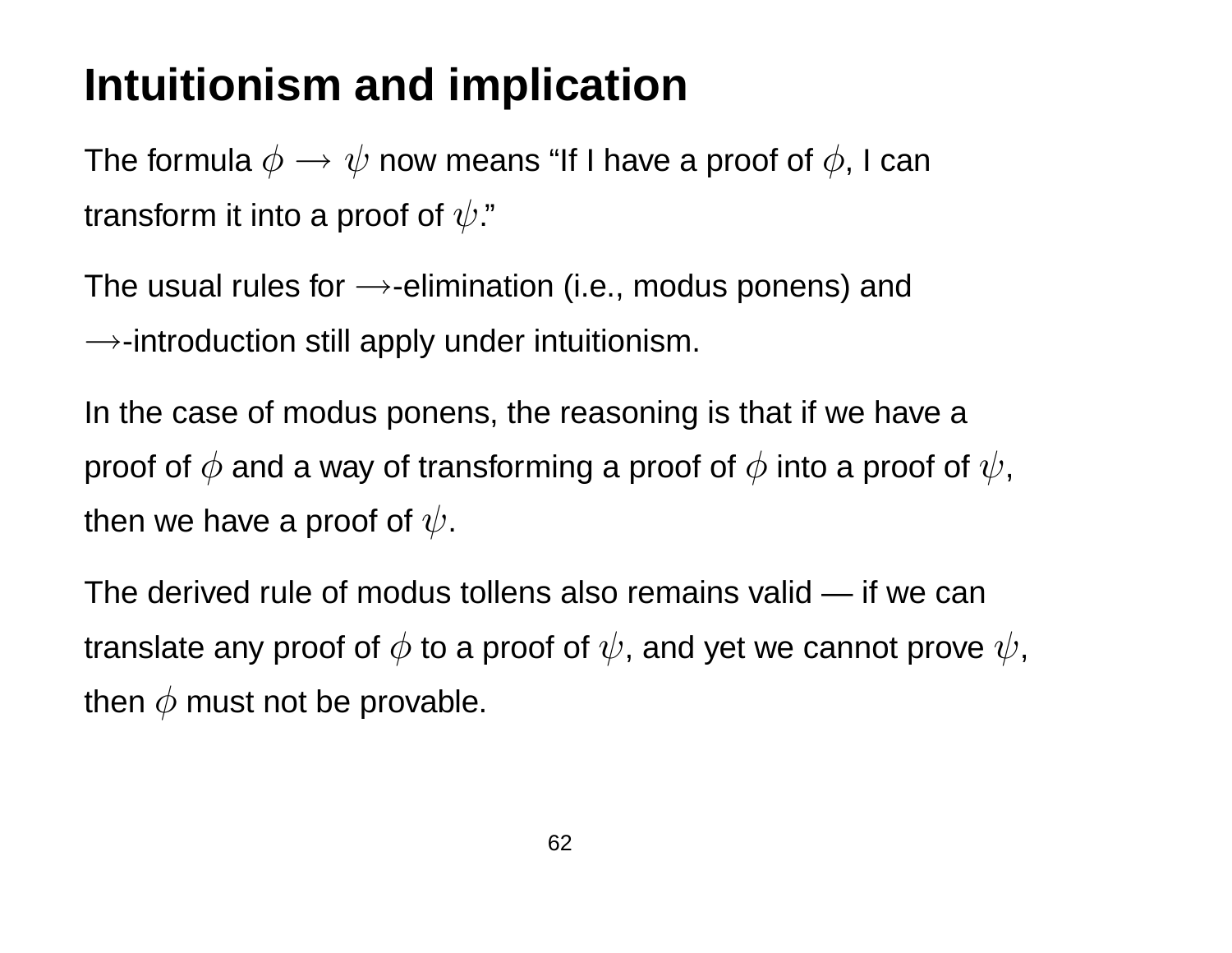## **Intuitionism and disjunction**

Consider the following two statements:

```
"I have a proof of \phi \vee \psi."
```
"I have a proof of  $\phi$  or I have a proof of  $\psi$ ."

Are these statements equivalent?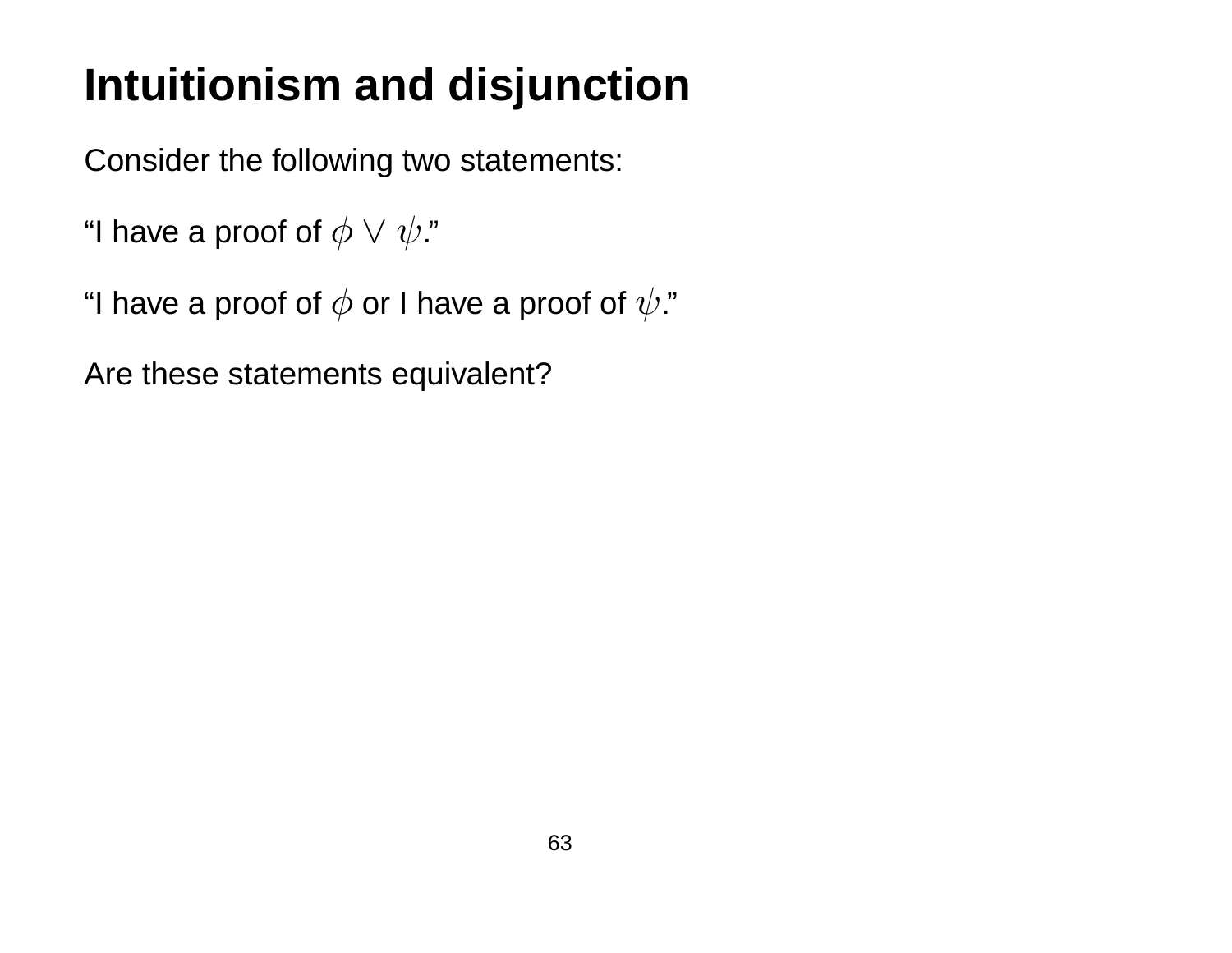"I have a proof of  $\phi \lor \psi$ ."

"I have a proof of  $\phi$  or I have a proof of  $\psi$ ."

Are these statements equivalent?

No! The second statement is stronger than the first.

Certainly, if we possess a proof of  $\phi$  or a proof of  $\psi$ , then either proof would suffice as a proof of  $\phi \lor \psi$ . But given a proof of  $\phi \lor \psi$ , depending on how the proof was obtained, we may not be able to decompose it into a proof of  $\phi$  alone or  $\psi$  alone.

Consider the law of the excluded middle from classical logic. According to LEM, the formula  $p \lor \neg p$  is a provable theorem. But neither  $p$  on its own nor  $\neg p$  on its own is a theorem; hence neither of these has a proof!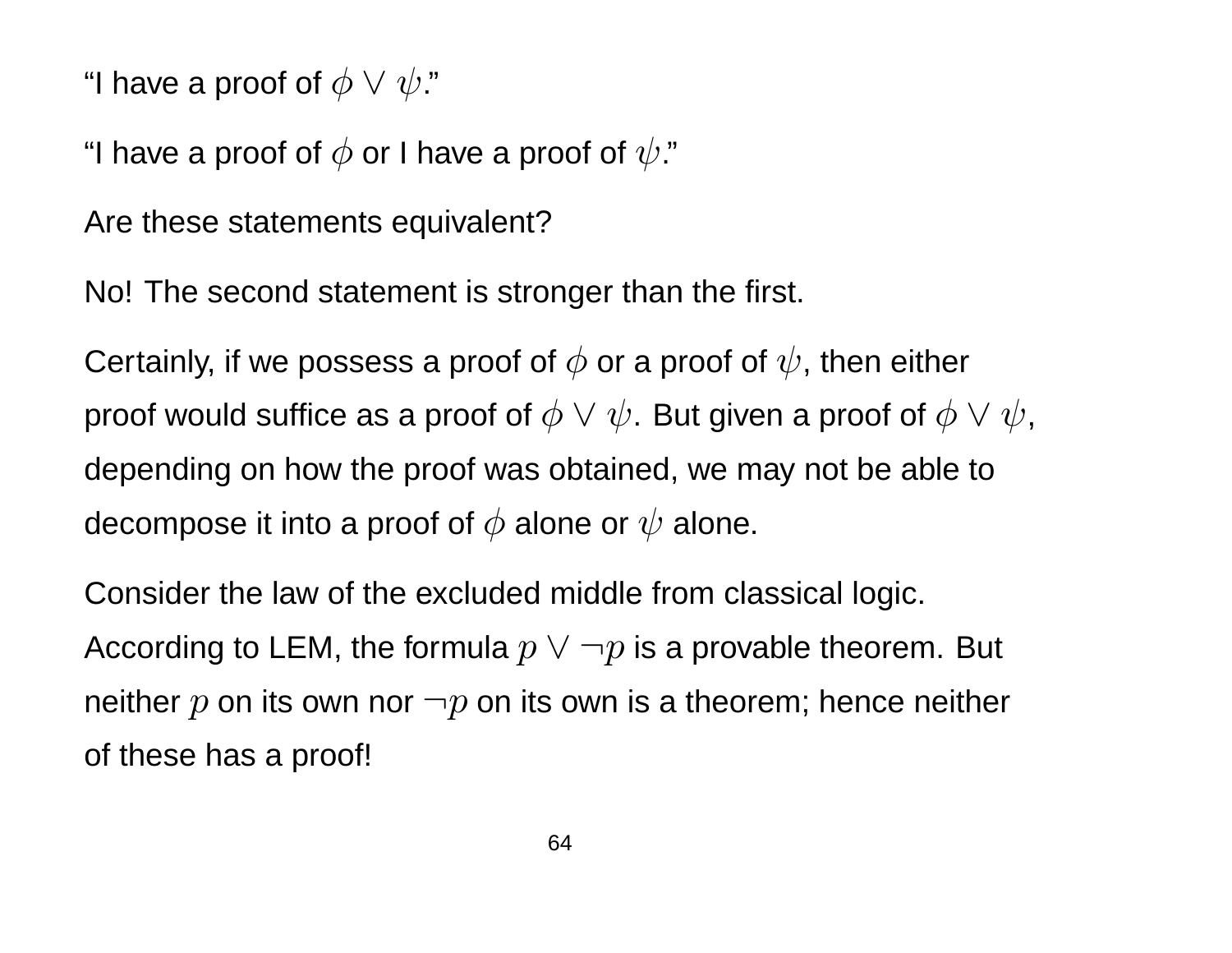So which interpretation of  $\phi \lor \psi$  is appropriate for intuitionism?

As we shall see, it turns out that the only way a formula  $\phi \vee \psi$  can arise intuitionistically is through one of the two ∨-introduction rules. Therefore, we always either have on hand a proof of  $\phi$  or a proof of  $\psi$ .

Put more strongly, whenever we arive at a disjunctive formula  $\phi \vee \psi$ in an intuitionist proof, we always know which of  $\phi$  and  $\psi$  is true (proved)!

The rules for ∨-introduction and -elimination are the same as for classical logic; the difference in interpretation forced upon us by intuitionism arises from our treatment of negation.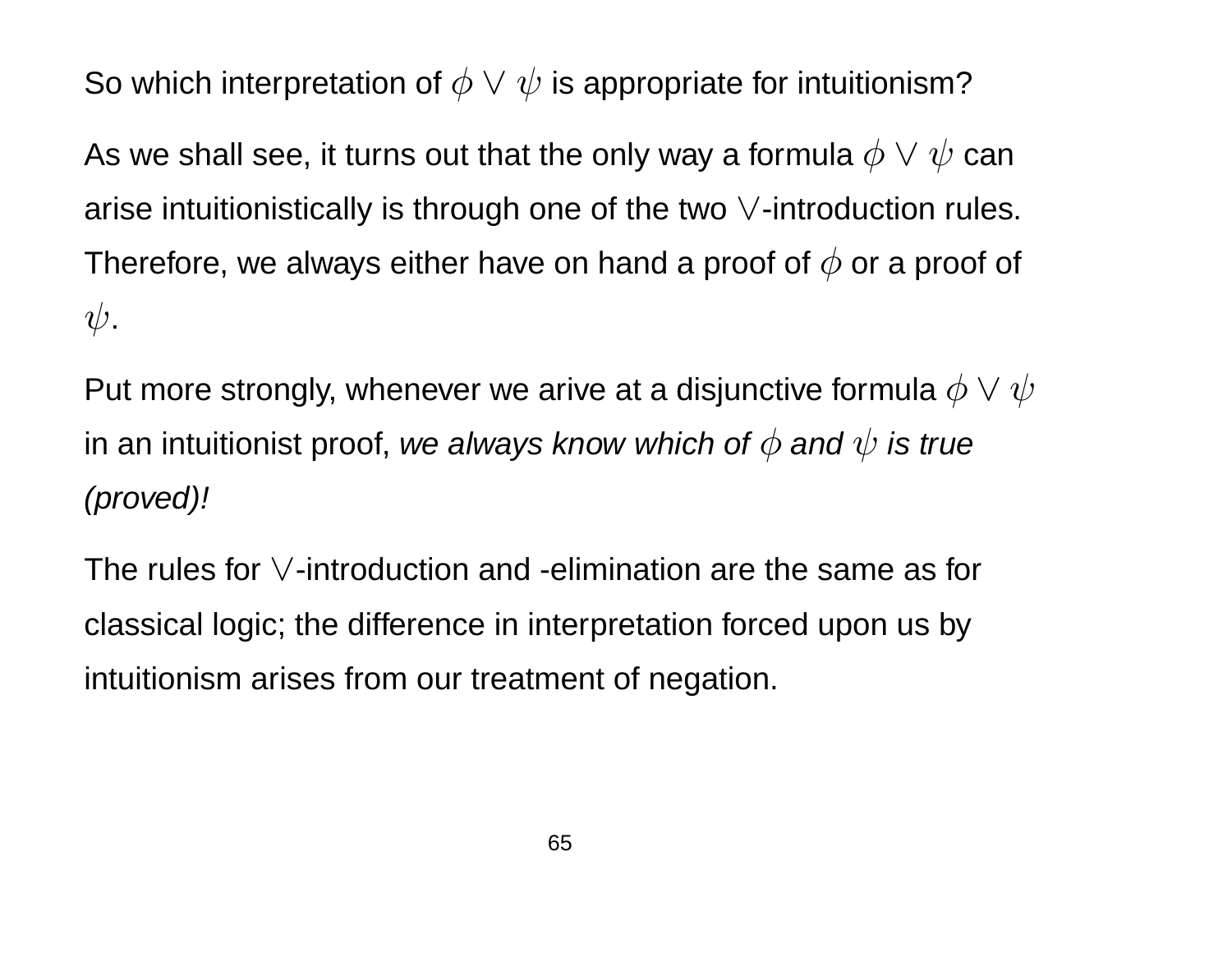### **Intuitionism and negation**

By definition, the intuitionist interpretation of the formula  $\neg \phi$  is "There is no proof of  $\phi$ ," which is not necessarily equivalent to saying that  $\phi$  is false.

Suppose we prove a formula  $\phi$ . Then is not the case that  $\phi$  is unprovable. Hence  $\neg \phi$  is not a true statement, and therefore must have no proof. Put again, if  $\phi$  is provable, the statement that  $\phi$  is unprovable must be unprovable.

Therefore, from  $\phi$ , we can deduce  $\neg\neg\phi$ , and we have the rule for double negation introduction:

 $\phi$ ¬¬i  $\neg\neg\phi$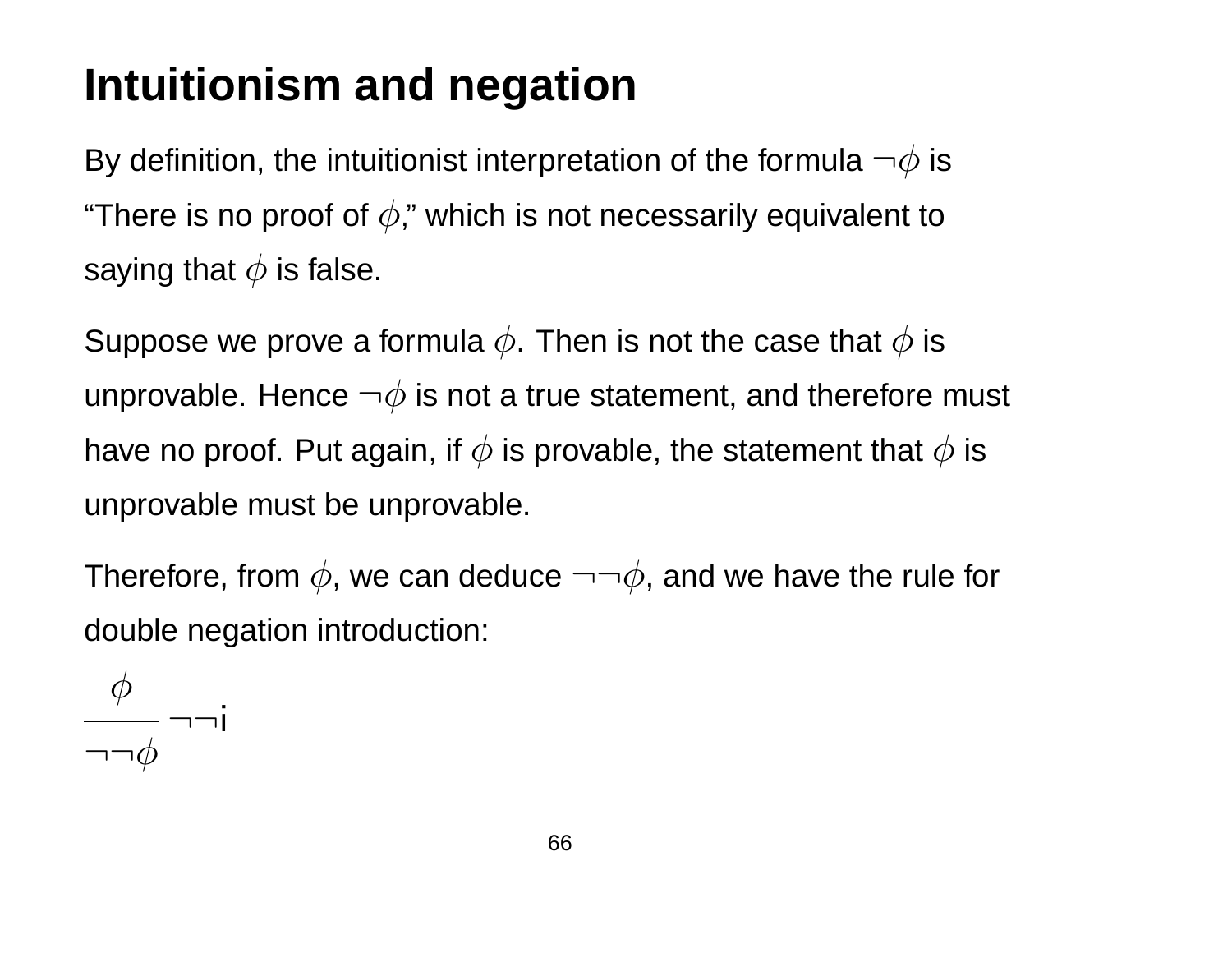### **Intuitionism and negation cont'd.**

Can we carry out the same reasoning in reverse?

Suppose we have the formula  $\neg\neg\phi$ . The intuitionistic interpretation of this formula is "There is no proof that there is no proof of  $\phi$ ," or equivalently, "There is no proof that  $\phi$  cannot be proved."

Is this statement equivalent to simply  $\phi$ ? It could be, if we knew all "true" statements were provable. In many logics, this is not the case (as we shall see later). Thus, we **cannot** conclude  $\phi$  from  $\neg\neg\phi$ under intuitionism!

To reiterate, intuitionism **rejects** the rule for double negation elimination.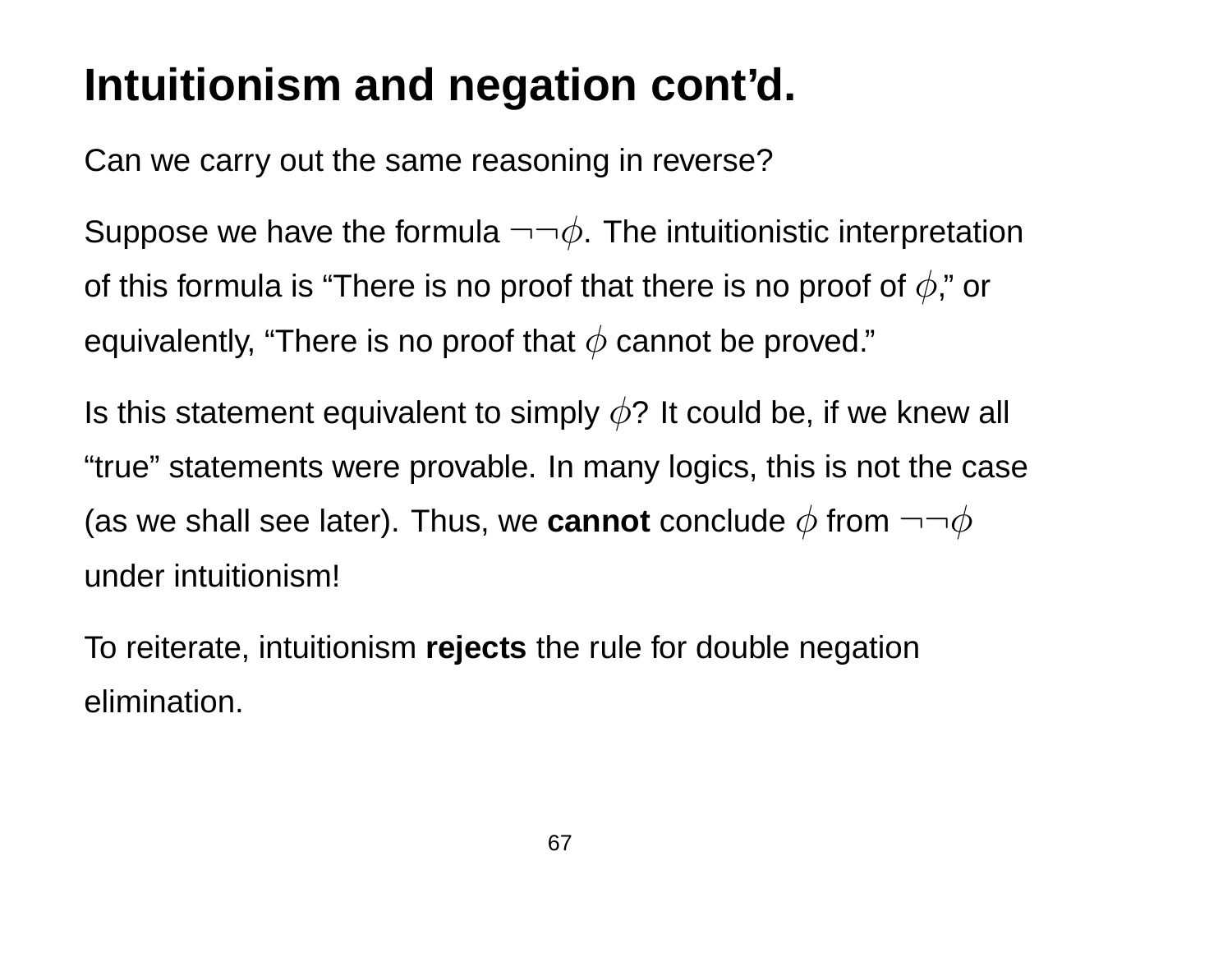### **Intuitionism and negation cont'd.**

On the other hand, a formula and its negation cannot simultaneously be provable; hence the (single) negation elimination rule still holds.

The "monkey's uncle rule" (i.e.,  $\perp$ -elimination) also remains valid.

Moreover, if the assumption of a formula  $\phi$  (specifically, the assumption that  $\phi$  has a proof) leads to  $\perp$ , then we have a proof that  $\phi$  is not provable, and we can conclude  $\neg \phi$ . Hence negation introduction also holds under intuitionism.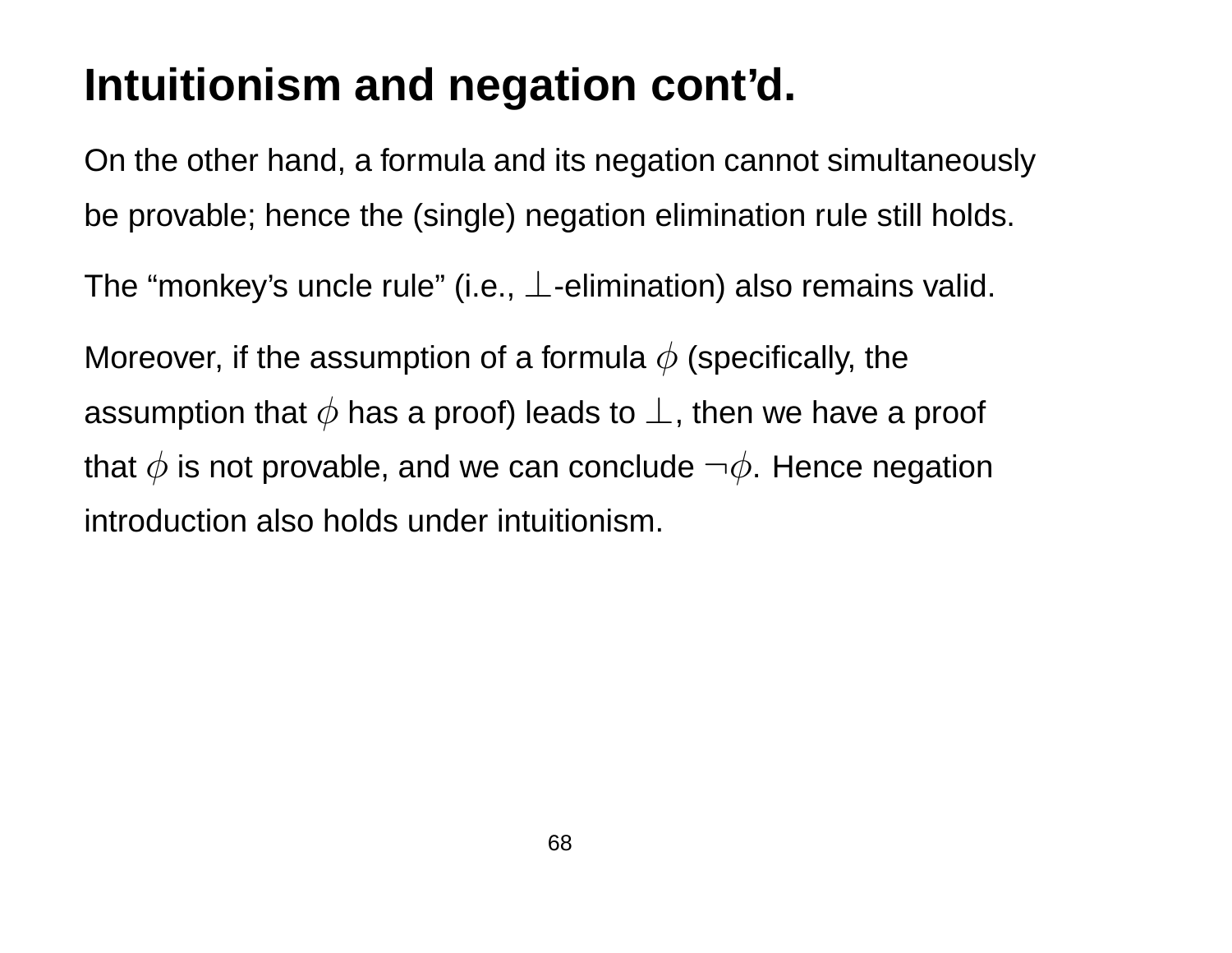### **Intuitionism cont'd.**

The only core deduction rule that intuitionism rejects is the rule for double negation elimination. What are the consequences of rejecting just this single rule?

If we review the proofs of our derived rules, we see that two of their proofs made use of double negation elimination. These are the derived rules PBC and LEM. By rejecting this rule, we also reject the proofs of these rules.

Can these two derived rules be established in some other way, without using double negation elimination?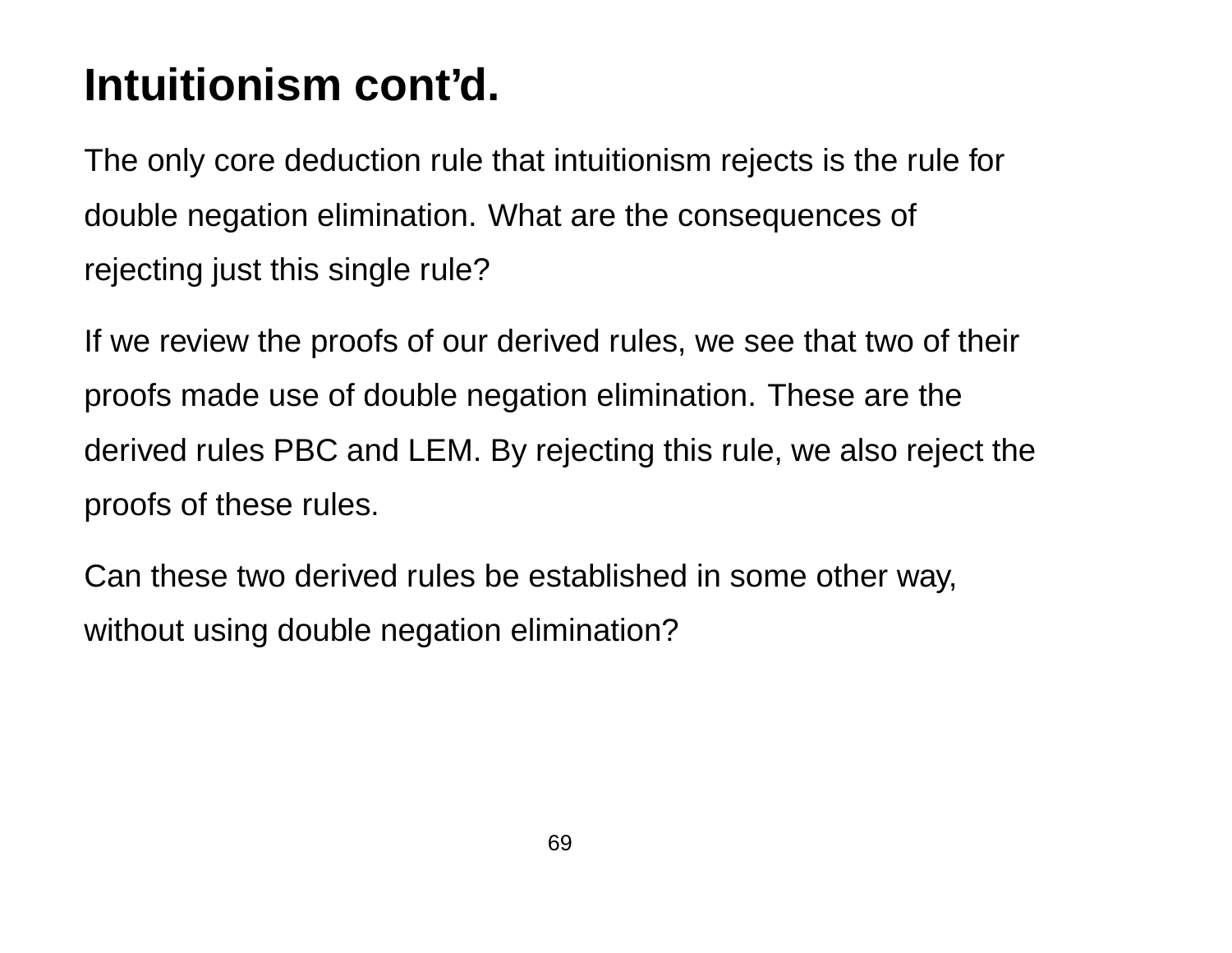### **Intuitionism cont'd.**

The answer, it turns out, is no. As you will see in part on your assignment, the three rules,  $\neg\neg e$ , PBC, and LEM, are all equivalent to each other.

If we add any one of these rules to the core logic, the remaining rules follow as well. Thus, of the deduction rules we have seen in this course, intuitionism rejects the following three:

- double negation elimination
- proof by contradiction
- the law of the excluded middle.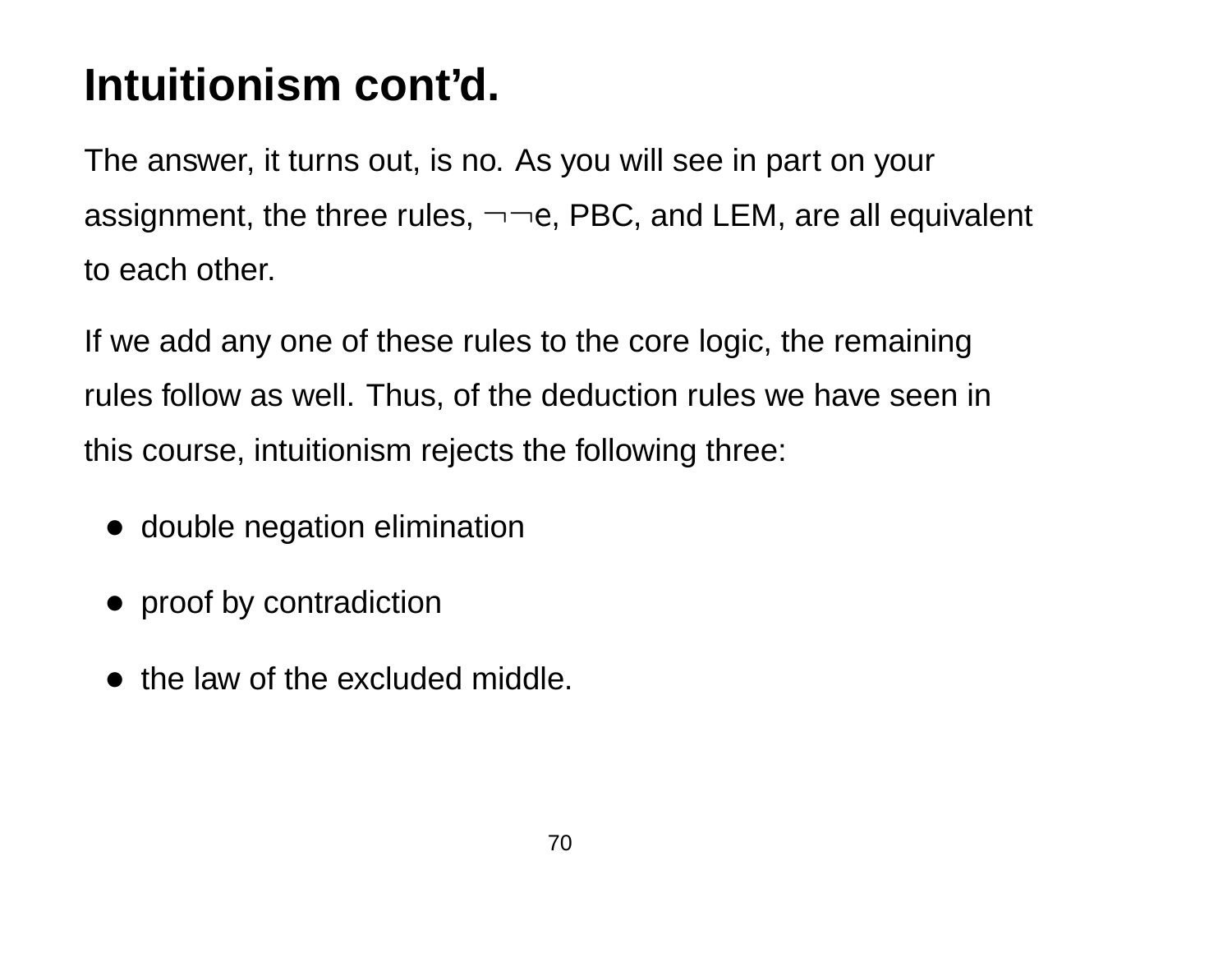It should not be surprising, given our interpretation of disjunction, that we reject the law of the excluded middle. Since we do not know, from the formula  $\phi \vee \neg \phi$ , which of  $\phi$  and  $\neg \phi$  (or both) is the provable one, we cannot accept the disjunction as a proved theorem.

The rejection of PBC is perhaps more surprising. Since we permit negation introduction, we can conclude  $\neg \phi$  from a deduction that  $\phi$ leads to  $\perp$ ; however we **cannot** conclude  $\phi$  from a deduction that  $\neg \phi$  leads to  $\bot$ . All we can conclude from this deduction is  $\neg \neg \phi$ , which, as we have already argued, is **not** equivalent to  $\phi$ .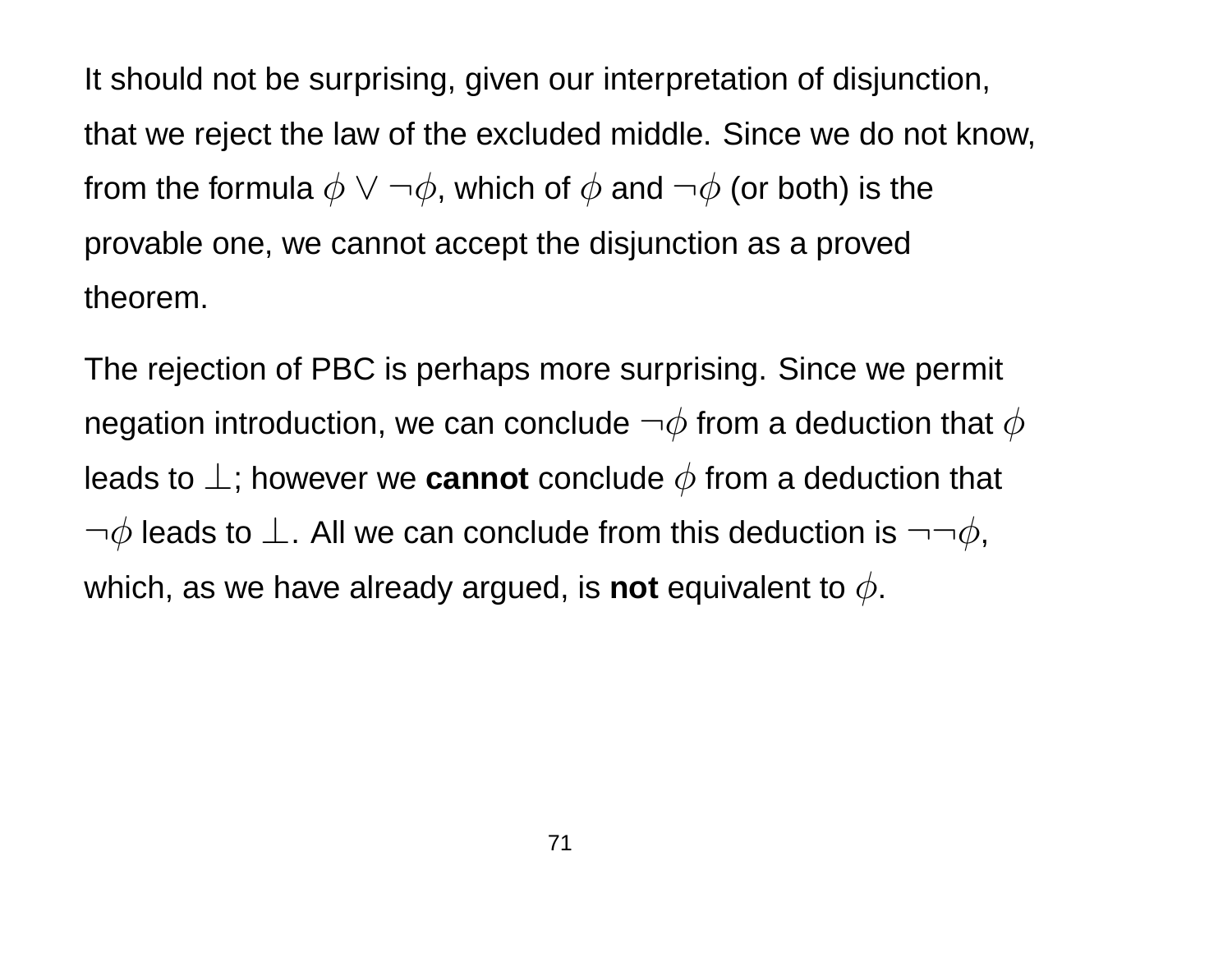# **So which logic is right?**

Should we be classicists or intuitionists? Consider the following atomic sentences:

 $p$ : it is raining outside

q: Ling will pass CS245

Now consider the two statements,  $p \rightarrow q$  and  $q \rightarrow p$ :

"If it is raining outside, then Ling will pass CS245."

"If Ling will pass CS245, then it is raining outside."

Do we have any reason to believe that either of these implications, i.e.,  $p \rightarrow q$  or  $q \rightarrow p$ , is true?

Probably not.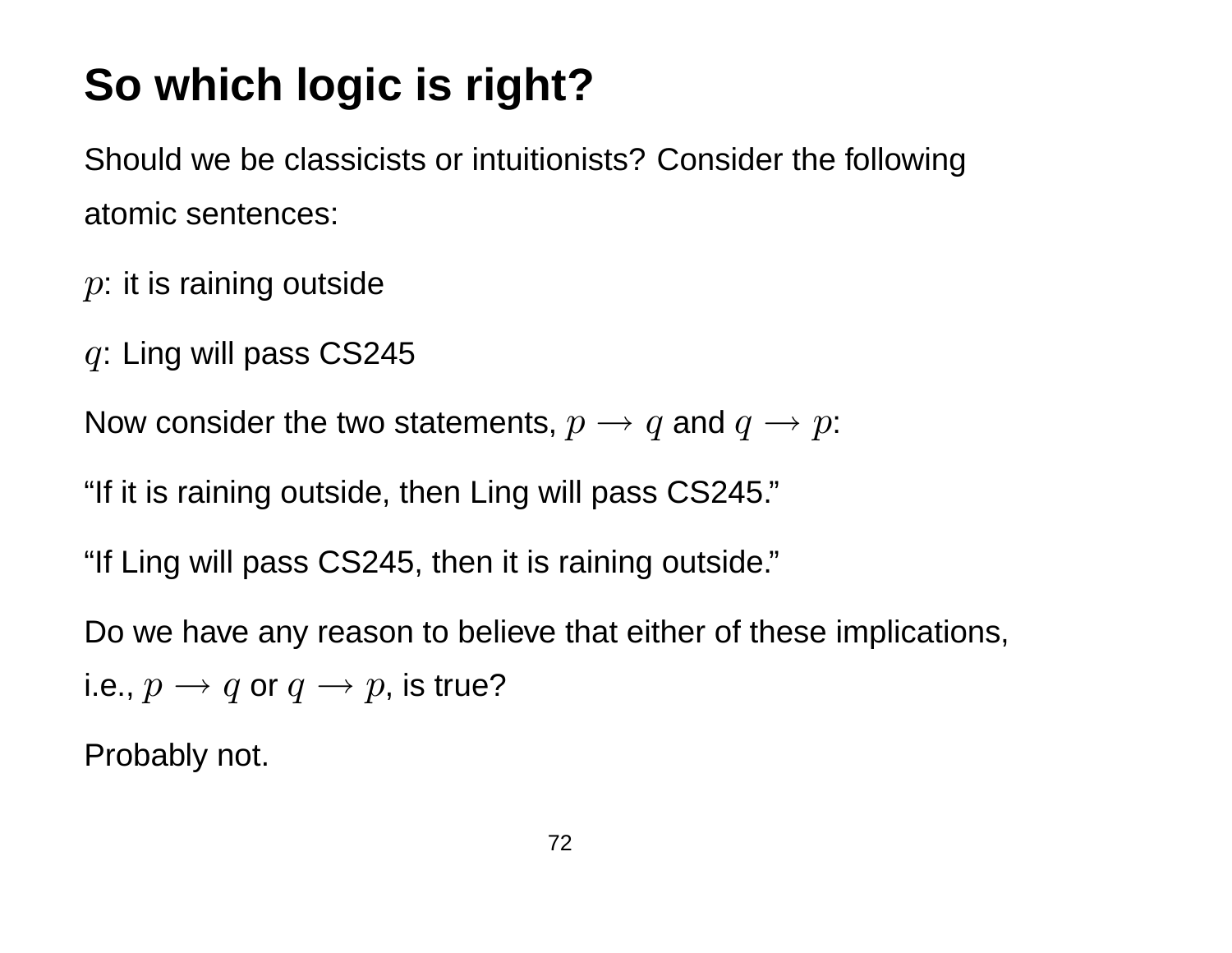# **Which logic is right?**

But it turns out that their disjunction, i.e.,  $(p \to q) \lor (q \to p)$ , is a theorem of classical logic! Consider: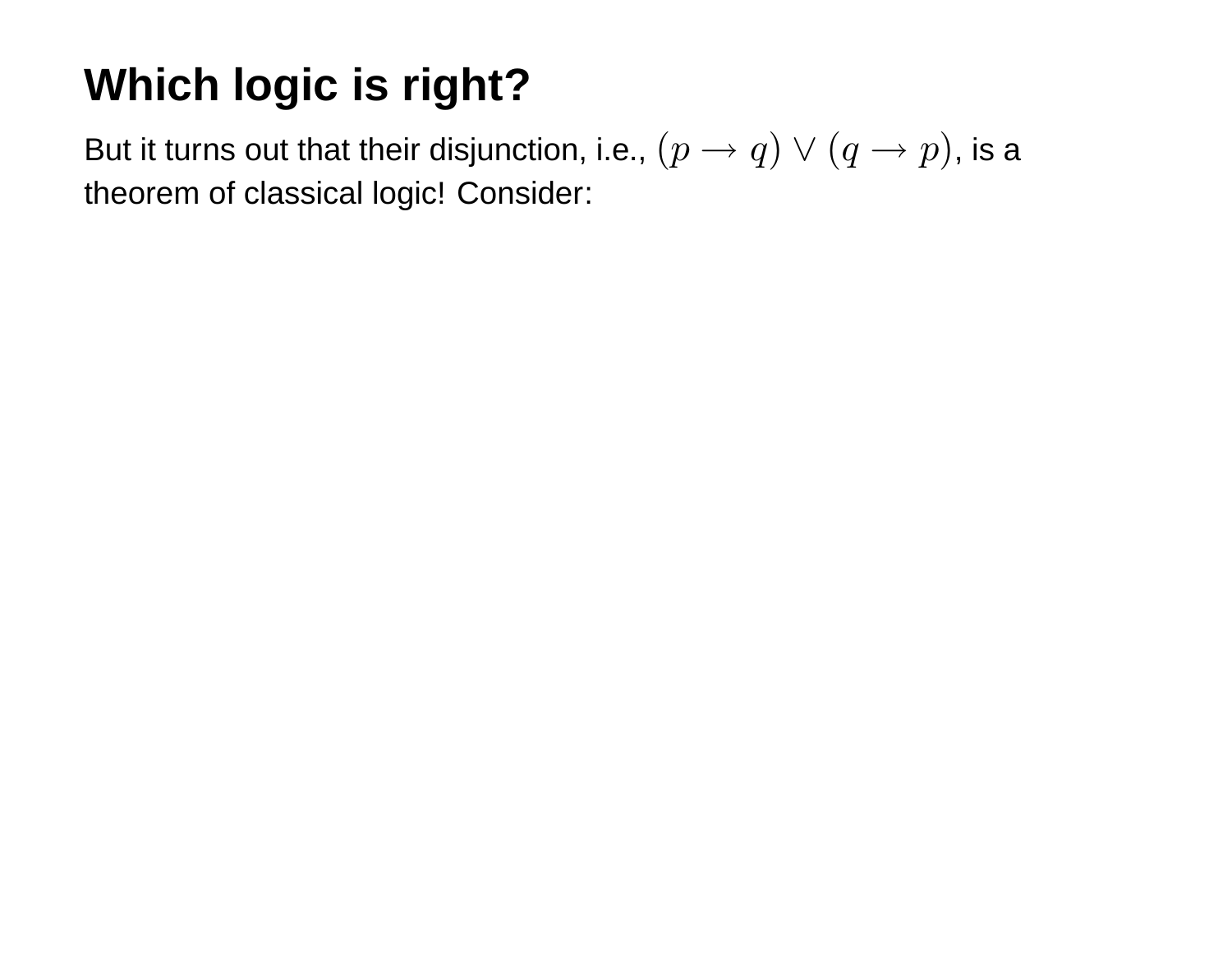| $2\quad q$                                                           | assumption          |
|----------------------------------------------------------------------|---------------------|
| 3 p                                                                  | assumption          |
| $4\ q$                                                               | copy of 2           |
| $5\quad p \rightarrow q$                                             | $\rightarrow$ i 3-4 |
| 6 $(p \rightarrow q) \vee (q \rightarrow p)$ $\vee$ i <sub>1</sub> 5 |                     |

|      | $7 \neg q$                                                             | assumption           |
|------|------------------------------------------------------------------------|----------------------|
| 8q   |                                                                        | assumption           |
|      | $9+$                                                                   | $\neg$ e 8,7         |
| 10 p |                                                                        | $\perp$ e 9          |
|      | 11 $q \rightarrow p$                                                   | $\rightarrow$ i 8-10 |
|      | 12 $(p \rightarrow q) \vee (q \rightarrow p)$ $\vee$ i <sub>2</sub> 11 |                      |
|      |                                                                        |                      |

13  $(p \to q) \lor (q \to p)$   $\lor$  e 1, 2–6, 7–12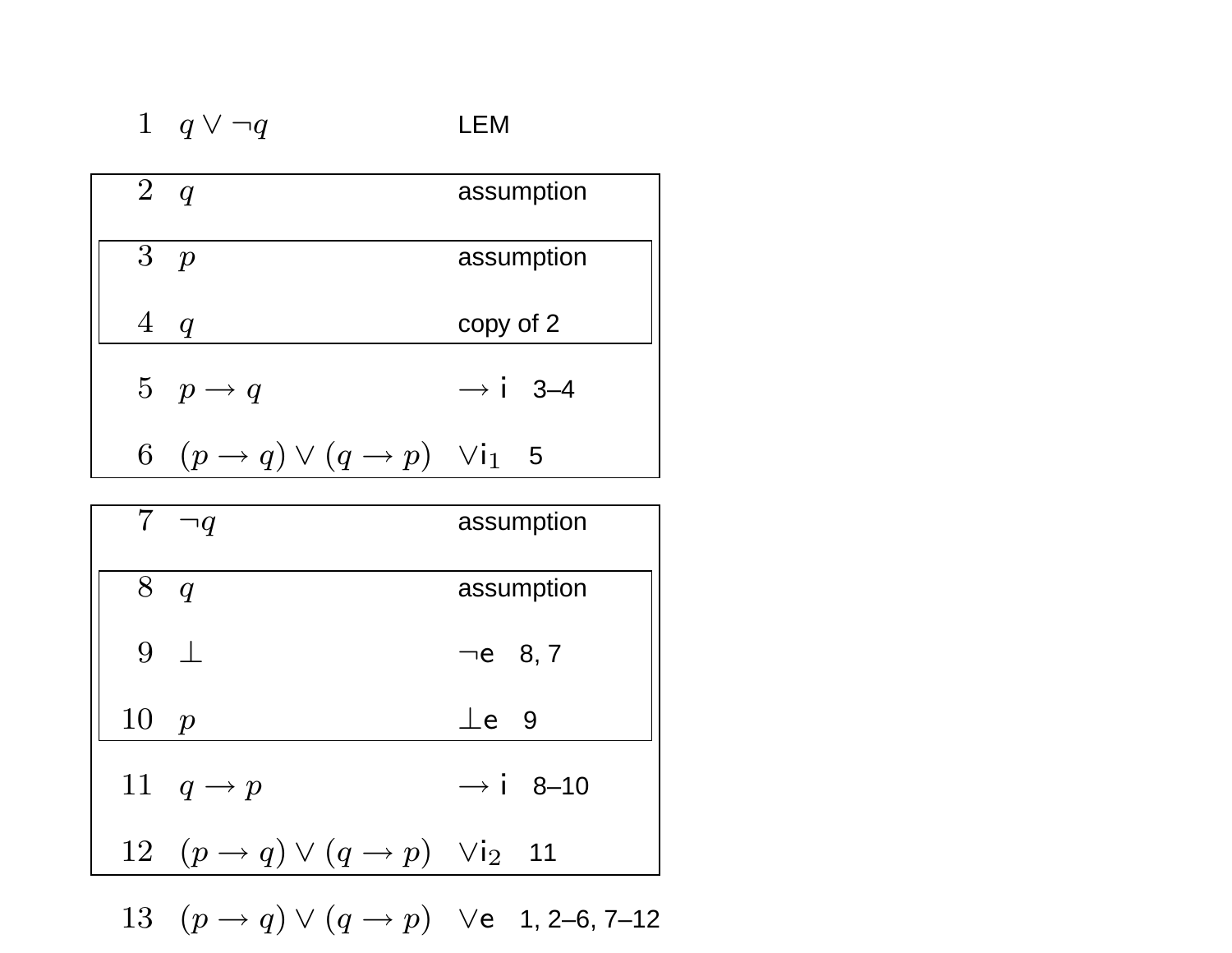## **Which logic is right?**

Thus, under classical reasoning, "If it is raining outside then Ling will pass CS245, or if Ling will pass CS245, then it is raining outside."

More generally, if  $\phi$  and  $\psi$  are propositional formulas, then the formula  $(\phi \rightarrow \psi) \vee (\psi \rightarrow \phi)$  is a theorem.

Does this make sense? Is this really the kind of statement we want to be able to prove??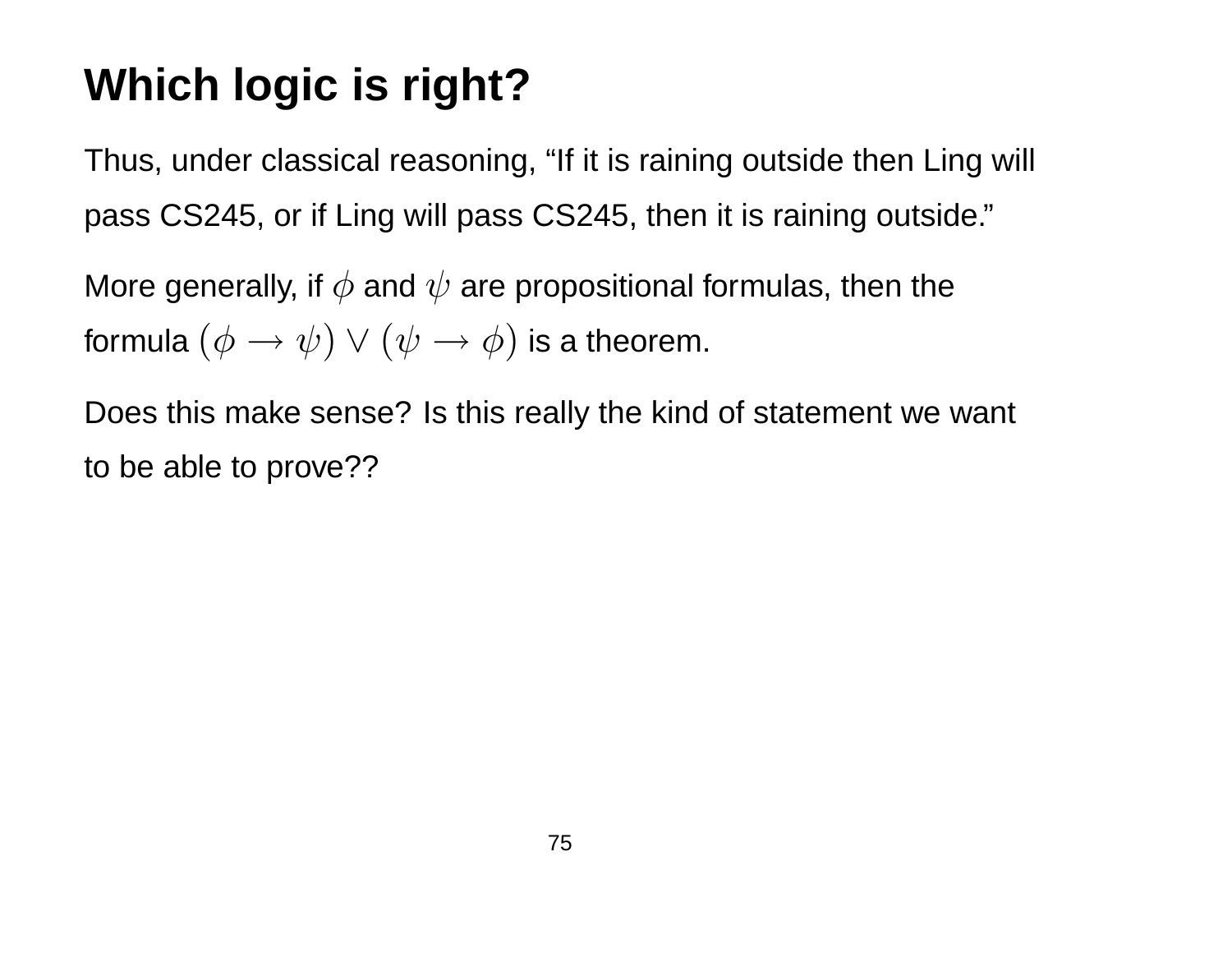#### **Which logic is right?**

Can we prove the same theorem in intuitionist logic?

If  $(\phi \to \psi) \lor (\psi \to \phi)$  is a theorem, then so is the result of replacing  $\psi$  by  $\neg \phi$ , i.e.,  $(\phi \rightarrow \neg \phi) \vee (\neg \phi \rightarrow \phi)$  is a theorem.

Then, under intuitionist reasoning, we must have a proof of either  $\phi \rightarrow \neg \phi$  or  $\neg \phi \rightarrow \phi$ .

Suppose we have a proof of the latter. Then by instantiating  $\phi$  to  $\chi$ and  $\neg \chi$ , we obtain proofs of  $\neg \chi \rightarrow \chi$  and  $\neg \neg \chi \rightarrow \neg \chi$ . From these two, we can obtain the theorem  $\neg\neg \chi \rightarrow \chi$ , which is equivalent to double negation elimination! Since we reject  $\neg\neg$ e under intuitionist logic, we must not have a proof of  $\neg \phi \rightarrow \phi$ .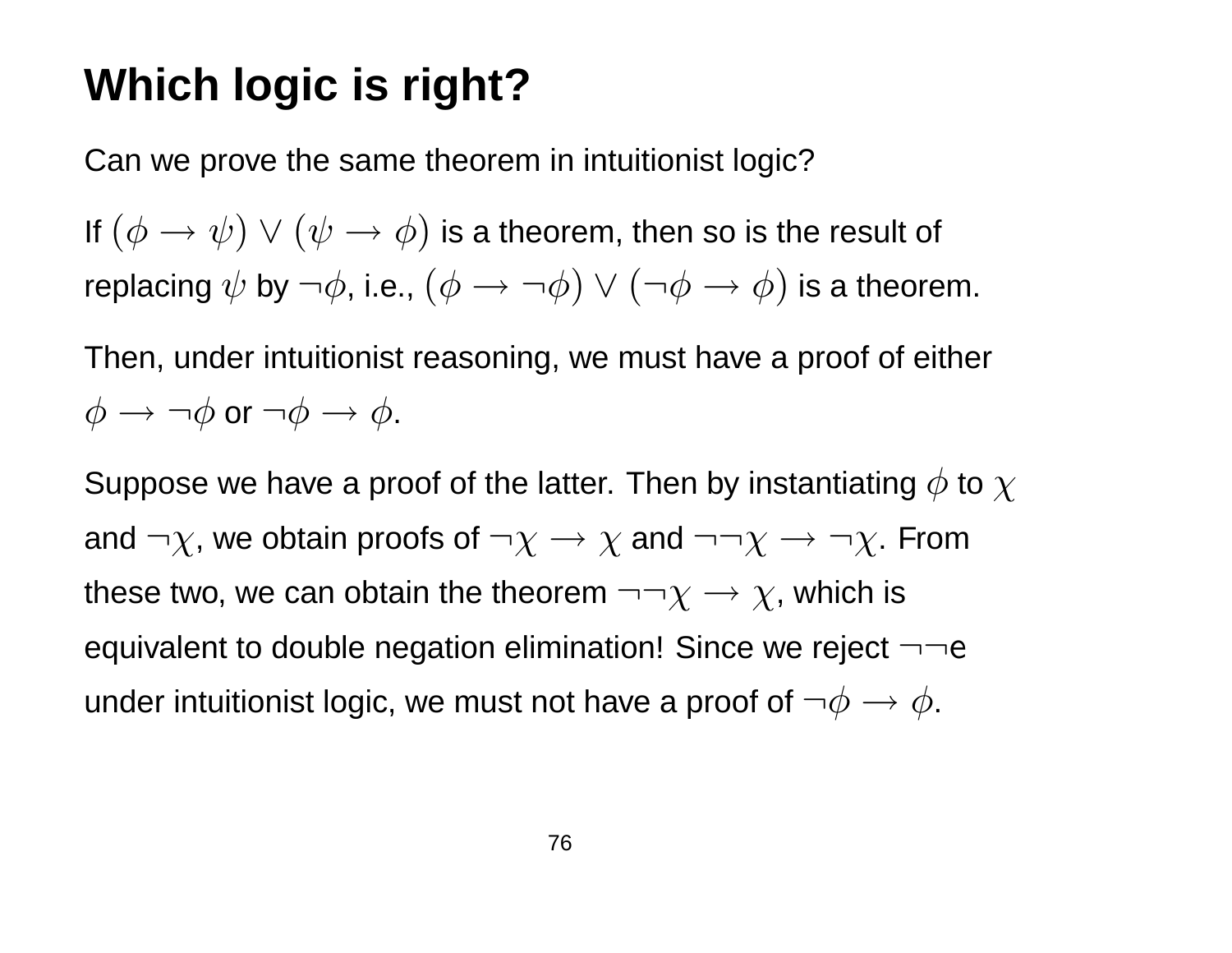Then we must have a proof of  $\phi \rightarrow \neg \phi$ . But then consider the following proof schema:

| 1 $\phi \rightarrow \neg \phi$ | premise              |
|--------------------------------|----------------------|
| $2^{-}$                        | assumption           |
| $3 \neg \phi$                  | $\rightarrow e$ 2, 1 |
| $4$ $\perp$                    | $\neg$ e 2, 3        |
| $5 \chi$                       | $\perp$ e 4          |
| 6<br>$\phi \rightarrow \chi$   | $\rightarrow$ 1 2-5  |

What does this result mean?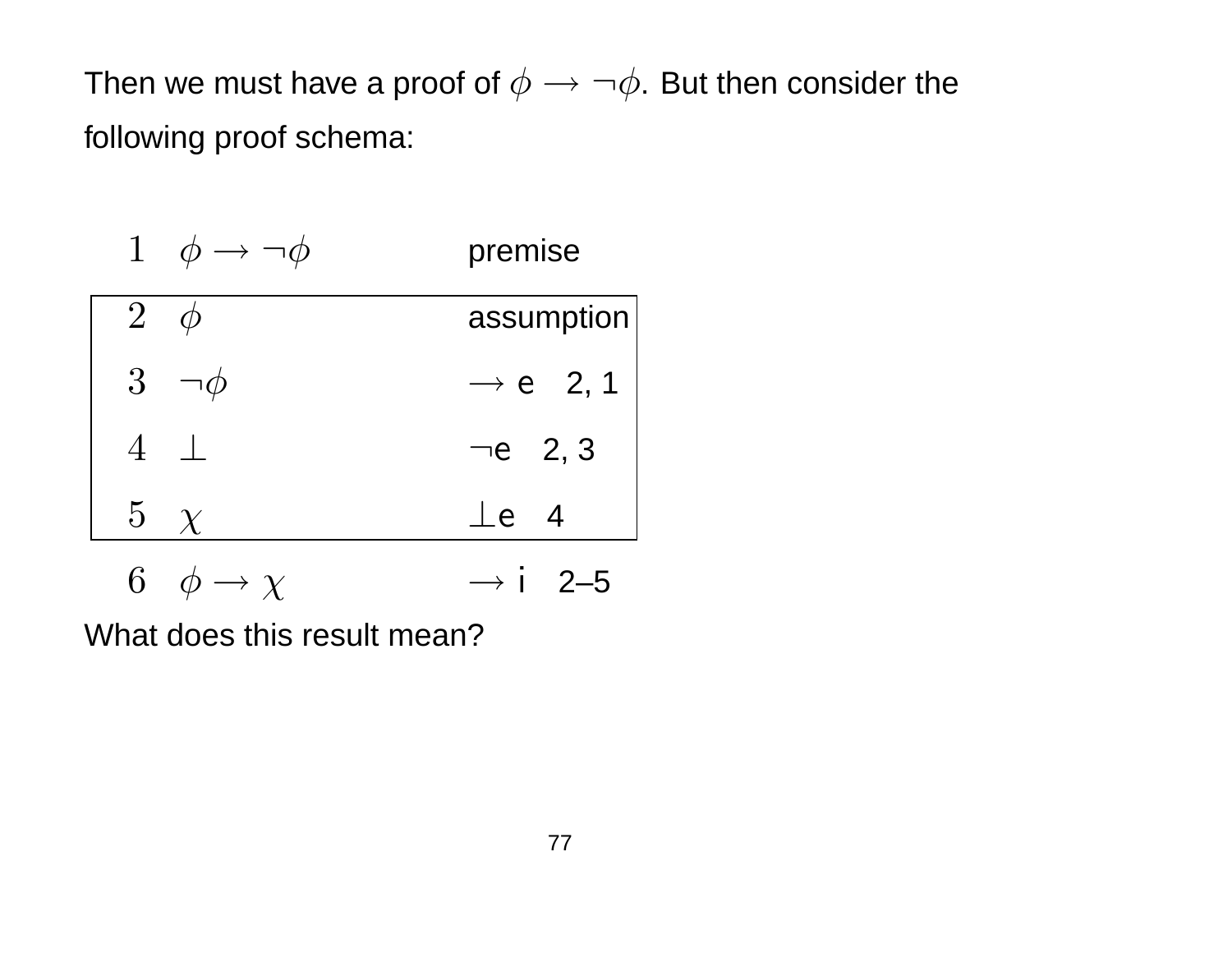If  $\phi \to \neg \phi$  has a proof, then  $\phi \to \chi$  has a proof for all  $\phi$ ,  $\chi$ . Hence everything follows from everything, and all formulas turn out to be provable!

Since this is not the case, we know that  $\phi \rightarrow \neg \phi$  has no proof. Since neither  $\phi \rightarrow \neg \phi$  nor  $\neg \phi \rightarrow \phi$  can have a proof, the statement  $(\phi \rightarrow \neg \phi) \lor (\neg \phi \rightarrow \phi)$  cannot be a theorem of intuitionist logic.

Therefore,  $(\phi \rightarrow \psi) \vee (\psi \rightarrow \phi)$  cannot be an intuitionist theorem either.

What we see, then, is an example where a result that seems "counter**intuitive**" is accepted by classical logic, but rejected by intuitionist logic.

So perhaps intuitionism allows us to prove only "sensible" theorems.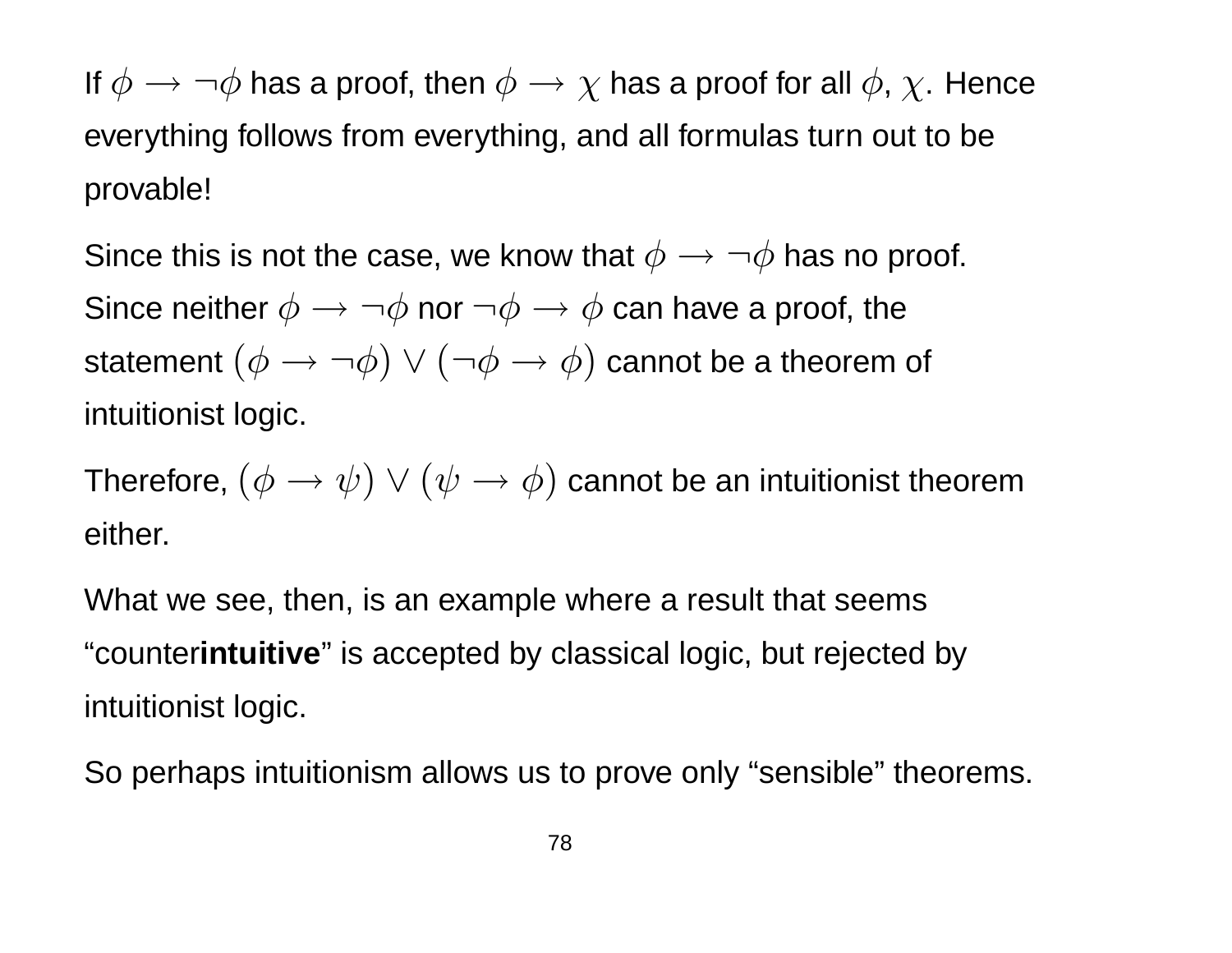### **On the other hand....**

Consider the following mathematical theorem and proof:

**Theorem** There exist irrational numbers  $a$  and  $b$  such that  $a^b$  is rational.

**Proof** Let  $c = (\sqrt{2})^{\sqrt{2}}$ . Either c is rational or c is irrational. √ √

• if c is rational, take 
$$
a = b = \sqrt{2}
$$
.

• if *c* is irrational, take 
$$
a = c
$$
,  $b = \sqrt{2}$ , so that 
$$
a^b = ((\sqrt{2})^{\sqrt{2}})^{\sqrt{2}} = (\sqrt{2})^2 = 2.
$$

Either way,  $a^b$  is rational.

Do we believe this argument to be correct? Would an intuitionist?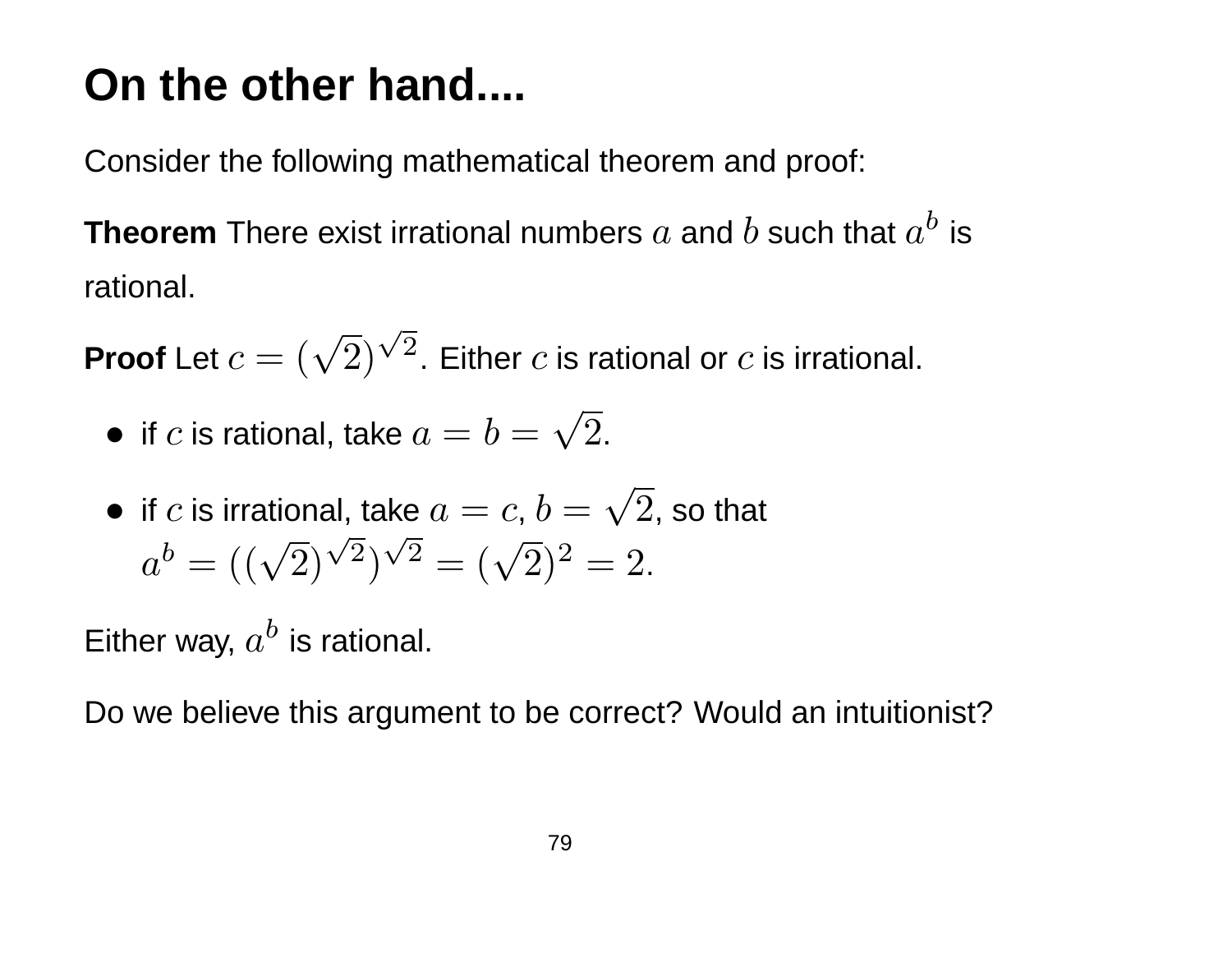An intuitionist would reject the proof of this theorem.

The statement "Either  $c$  is rational or  $c$  is irrational," is essentially an appeal to LEM, which intuitionists do not accept.

As intuitionists, we cannot accept the disjunction "c is rational  $\vee \neg (c)$ is rational)" without either proof that  $c$  is rational, or proof that  $c$  is irrational. In other words, the proof, as laid out, **cannot proceed** without knowing whether  $c$  is rational or irrational.

Because we have not proved whether or not  $c$  is rational, we cannot exhibit specific irrational numbers  $a$  and  $b$  such that  $a^b$  is rational. We know that an answer is either  $a=b=\sqrt{2}$  or  $a=c,b=\sqrt{2}.$ But we don't know which it is!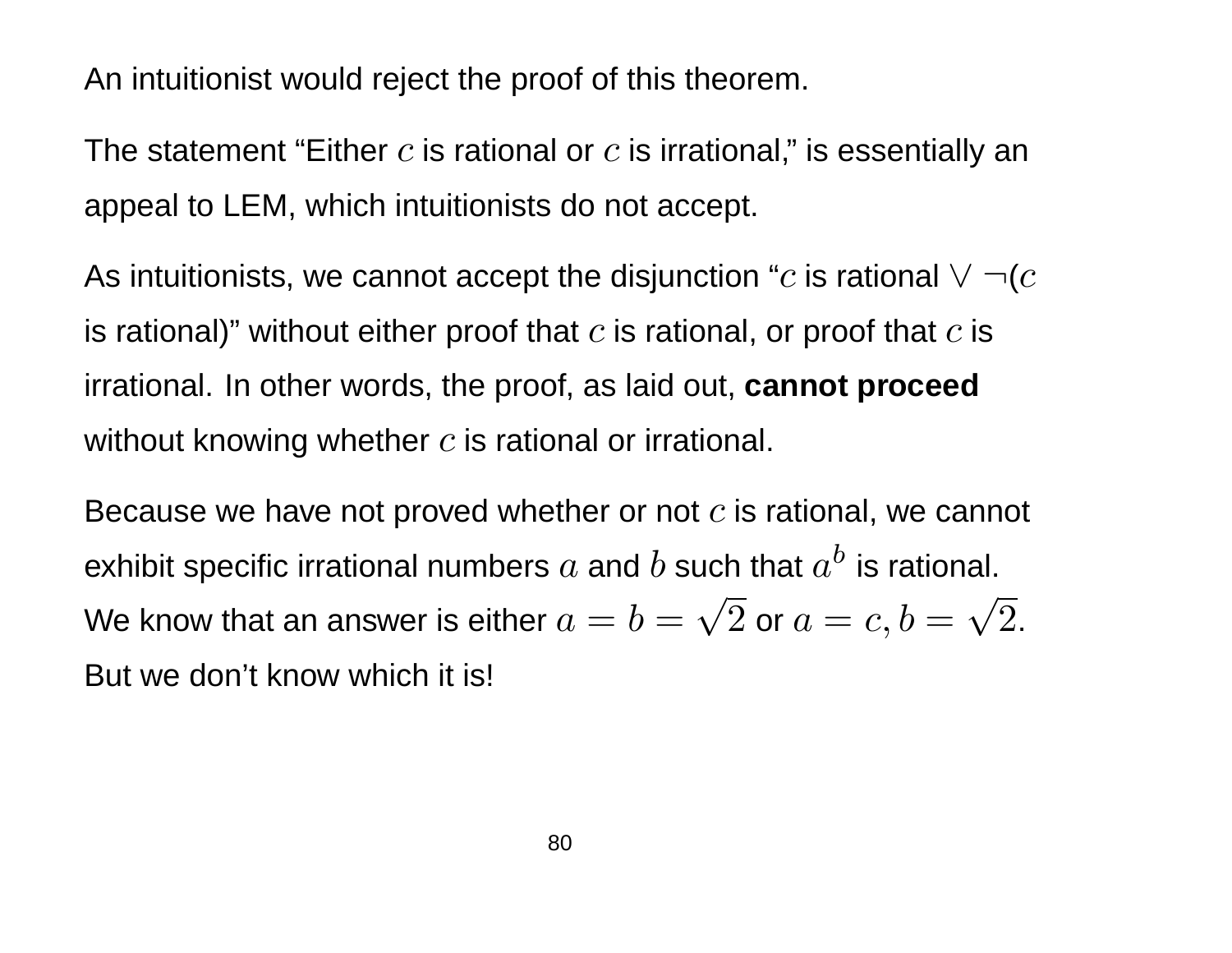On the other hand, if we had furnished a either a proof that  $c$  was rational or a proof that  $c$  was irrational, we would have known which branch of the proof to take, and we would have specific irrational numbers  $a$  and  $b$  that satisfy the theorem.

For this reason, intuitionist reasoning is often called **constructive**—it demands an explicit construction of any entity whose existence is asserted.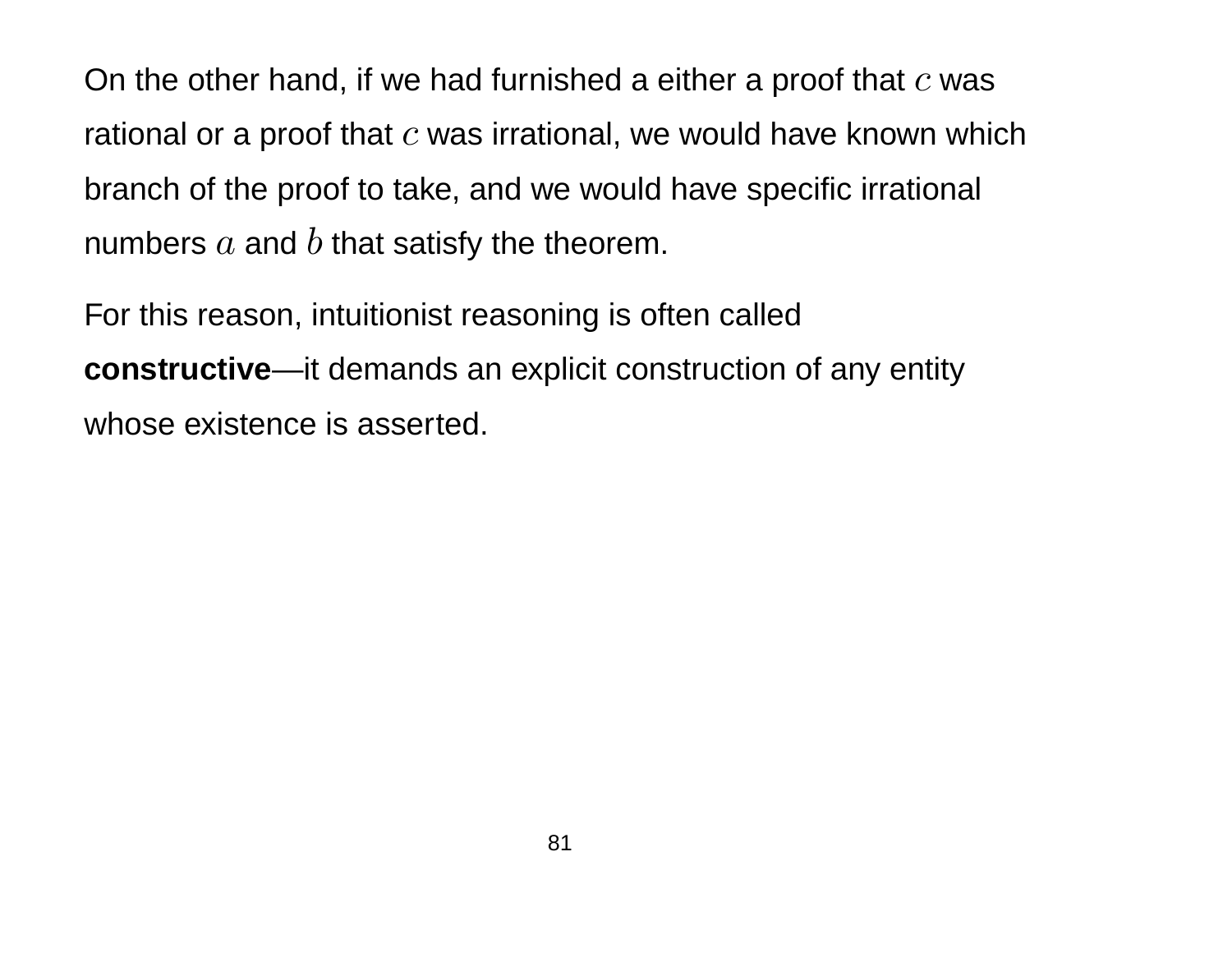So should we, like the intuitionists, throw out the theorem? Are we really unconvinced that such numbers  $a$  and  $b$  exist?

Probably not. If we do not care to exhibit the numbers  $a$  and  $b$ explicitly, we may be perfectly happy to accept their mere existence, which is guaranteed by the classical argument.

Therefore, although intuitionism rejects certain nonsensical theorems, it may also prevent us from using modes of reasoning that we believe to be valid.

It seems, then, that there is no clearly superior choice between the two logics. We must simply be aware of the difference and understand the consequences of whatever choice we make.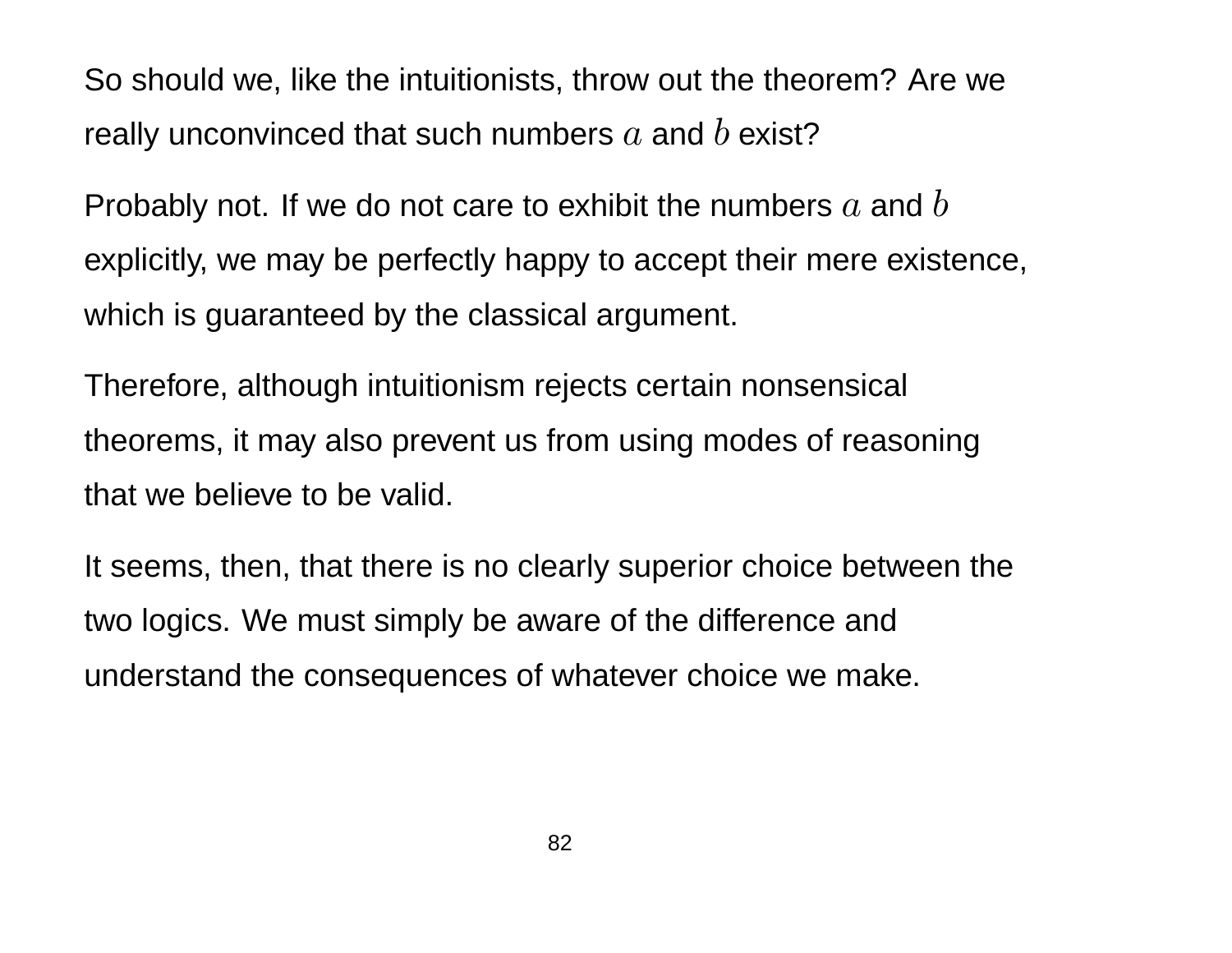The distinction between classicicm and intuitionism mirrors, in a way, the same distinction between mathematics and computer science.

Mathematical reasoning often involves hypothetical reasoning over incredibly large spaces, which can have no physical realization. Mathematicians are, in general, perfectly content to work with quantities they cannot construct; hence, classical reasoning comes naturally to the mathematician.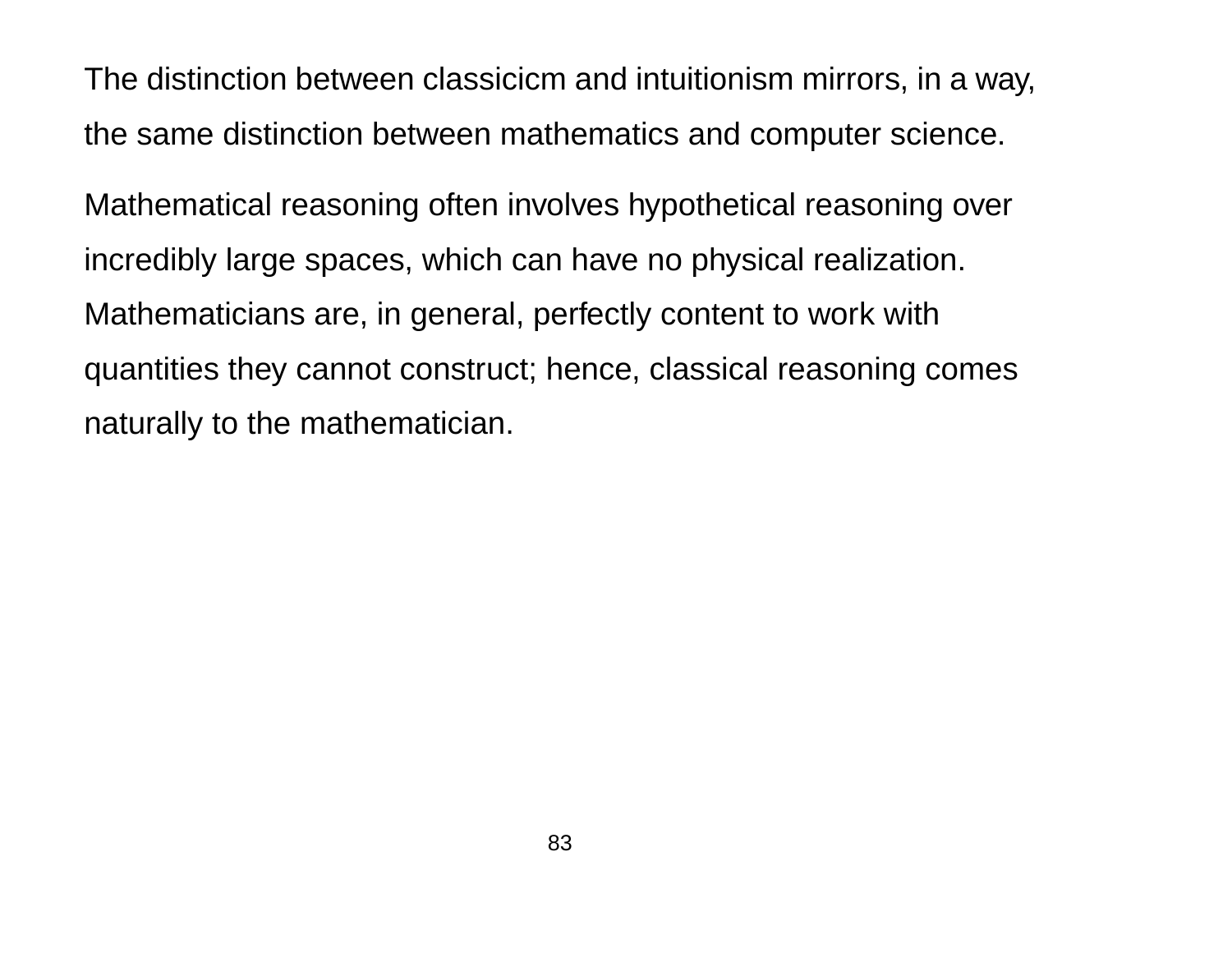Computer science, however, is highly constructive. Although every computer algorithm is an implementation of a mathematical function, not every mathematical function has an implementation on a computer. The central notion of **implementation** in computer science forces us to restrict ourselves to those mathematical entities that have a physical realization. Hence, computer science is inherently constructive, and intuitionism therefore seems like a natural choice.

On the other hand, very few computer scientists seem to be true intuitionists; most will employ classical reasoning if it suits their needs.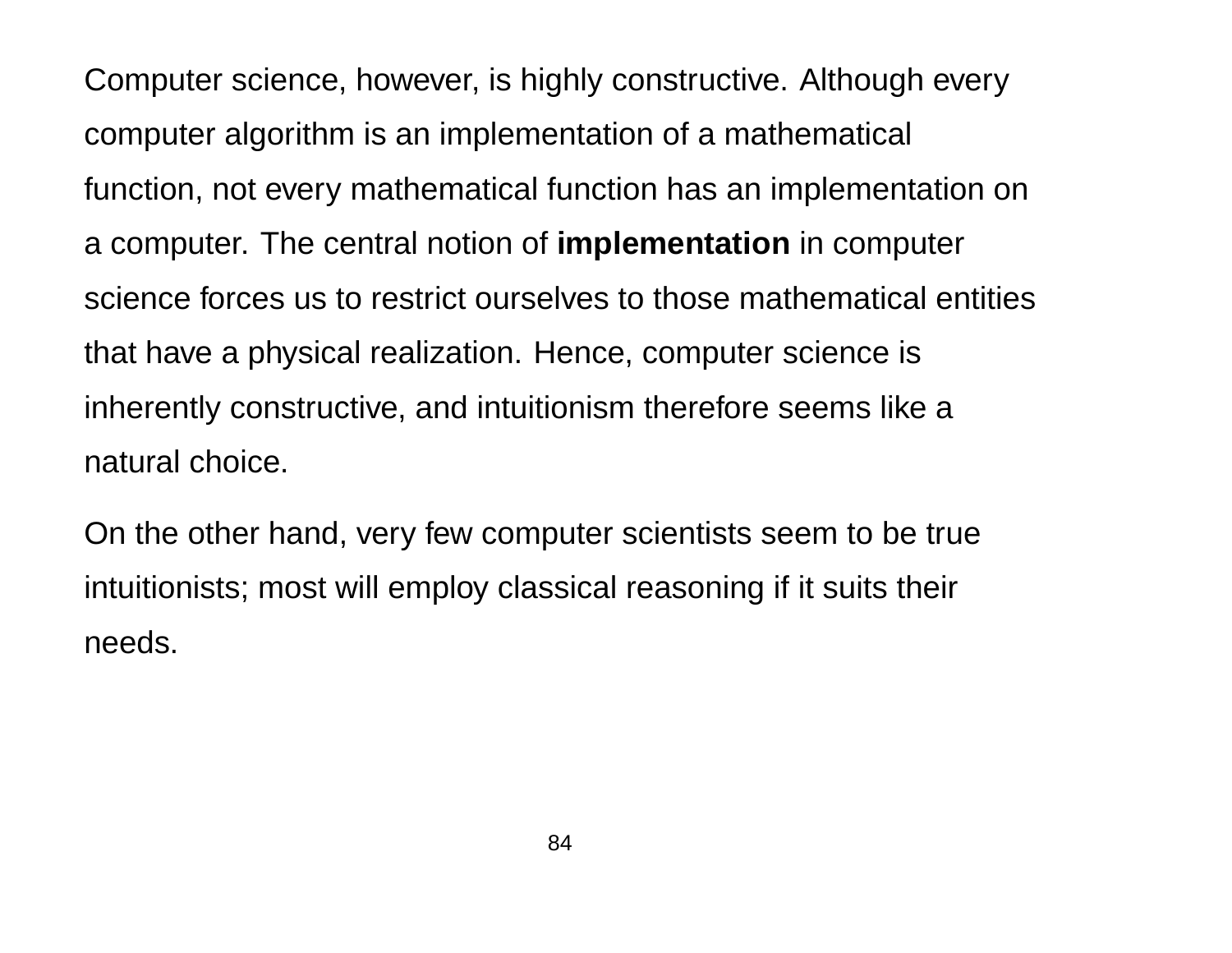However, there is at least one discipline within computer science in which intuitionism plays a central role: the theory of types. In the introductory module, we mentioned a fundamental and deep connection between types in certain programming languages and theorems of a particular logic. The connection is called the Curry-Howard isomorphism, and the logic in question is, in fact, intuitionist logic.

The typed programming languages in question are, in general, the functional languages, although strictly speaking, the types involved do not critically depend on the language being functional; the phenomenon is simply more prevalent among the functional languages.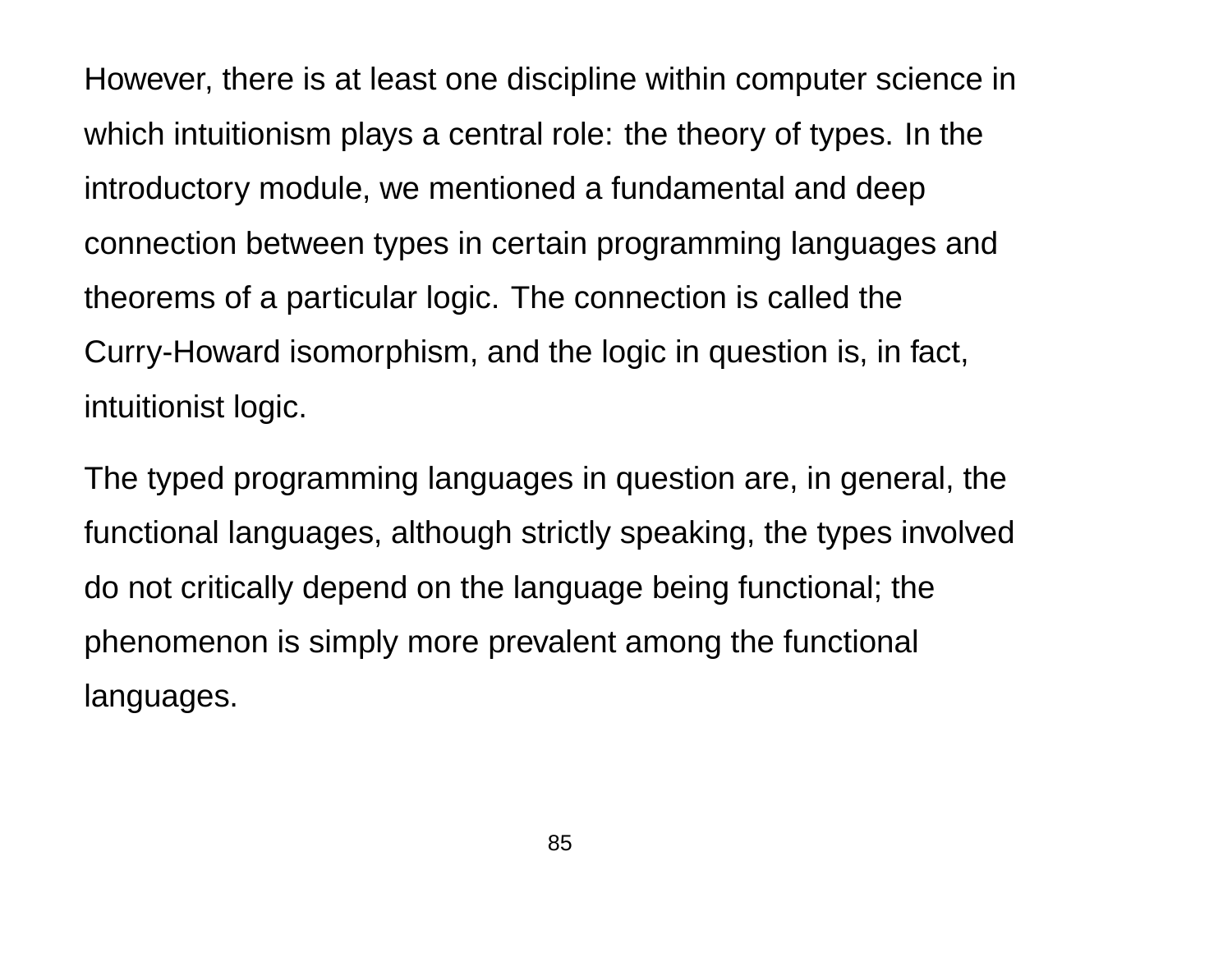## **What's coming next?**

We have explored two proof theories for propositional logic: classicism and intuitionism. We have seen how they arise from an awareness of the different possible understandings of "truth", and which of these understandings the negation operator is intended to negate.

We have not yet shown that the deduction rules we presented match our semantic notion of "truth" or indeed, how much semantic truth is captured by these proof rules. We discuss these issues in the next module.

Furthermore, our language of propositional formulas is not adequate to capture the reasoning in the examples we initially considered, such as "Every even number is the sum of two odd numbers whose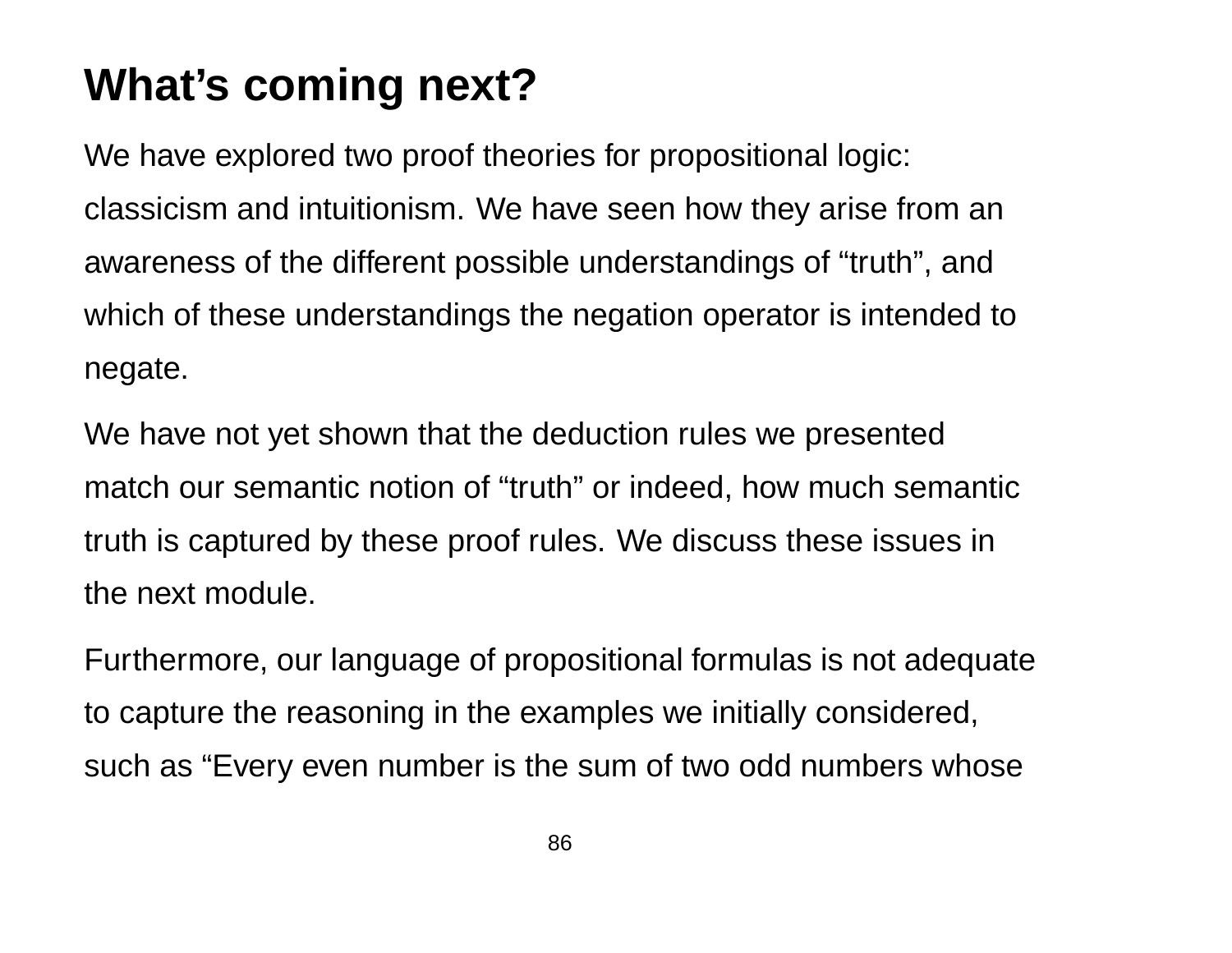difference is at most 2." We need to extend it to capture the notion that the word "every" makes this a compositional statement. That will complicate both our proof system and our semantics.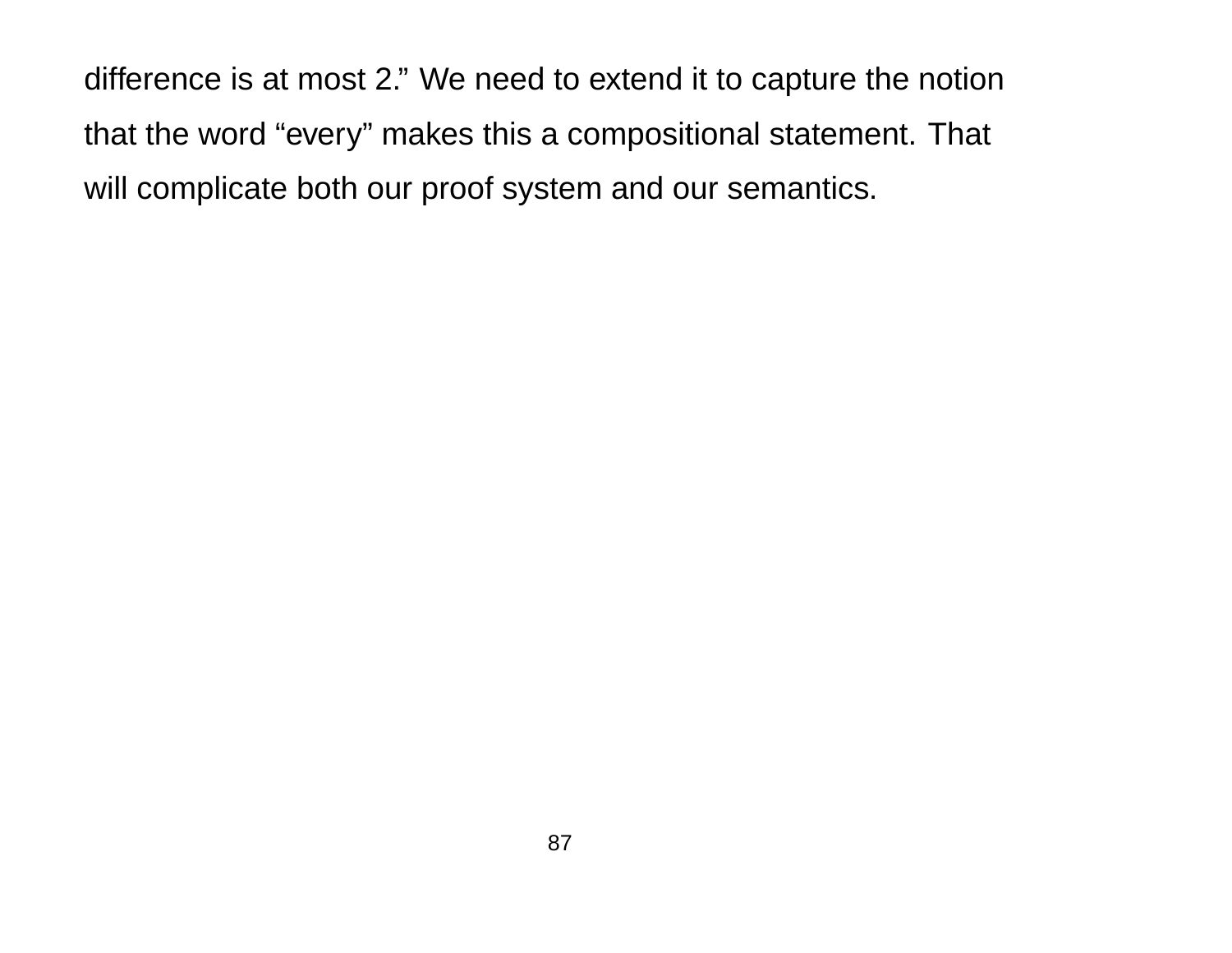### **Goals of this module**

At the end of each lecture module (which may take up several days of lecture) we will review its goals.

You may not have achieved these goals just by listening to the lecture. Some will require reading in the text, doing assignment questions, and working through examples of your own choosing.

The list of goals is a guide to the level of understanding we expect from you, eventually.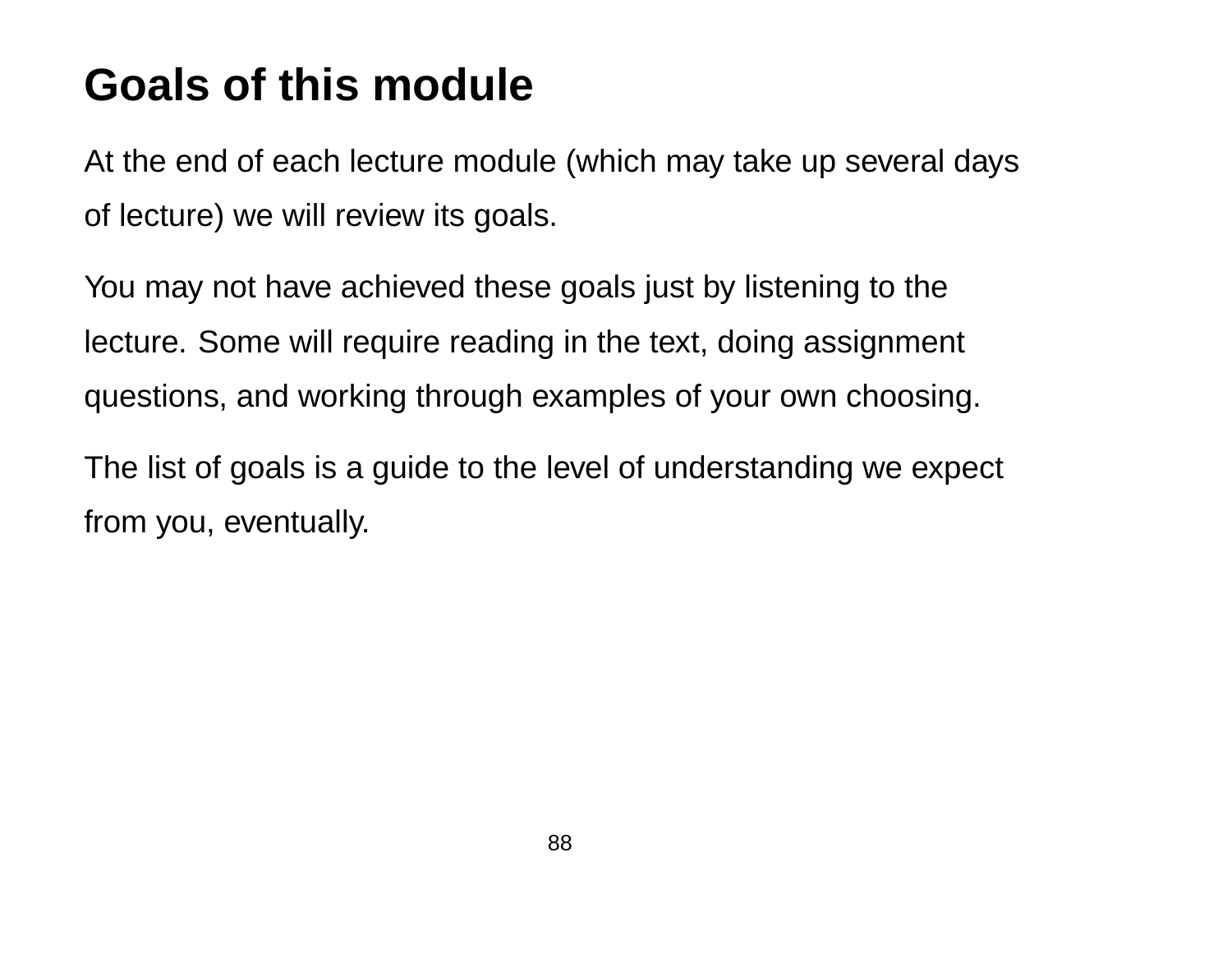We introduced a fair amount of terminology (formulas, sequents, conjunction, disjunction, etc.) with which you need to be comfortable.

You should have all of the rules of natural deduction in Figure 1.2 in the book (twelve rules, plus the copy rule, plus four derived rules) committed to memory. You should understand the intuitionist interpretations of propositional formulas. You should memorize which three proof rules are rejected by intuitionism. You should also understand how the rules of propositional logic correspond to elements of mathematical proof with which you are familiar from other math and CS courses.

You should be able to use the systems of classical and intuitionist natural deduction to demonstrate the validity of sequents. In